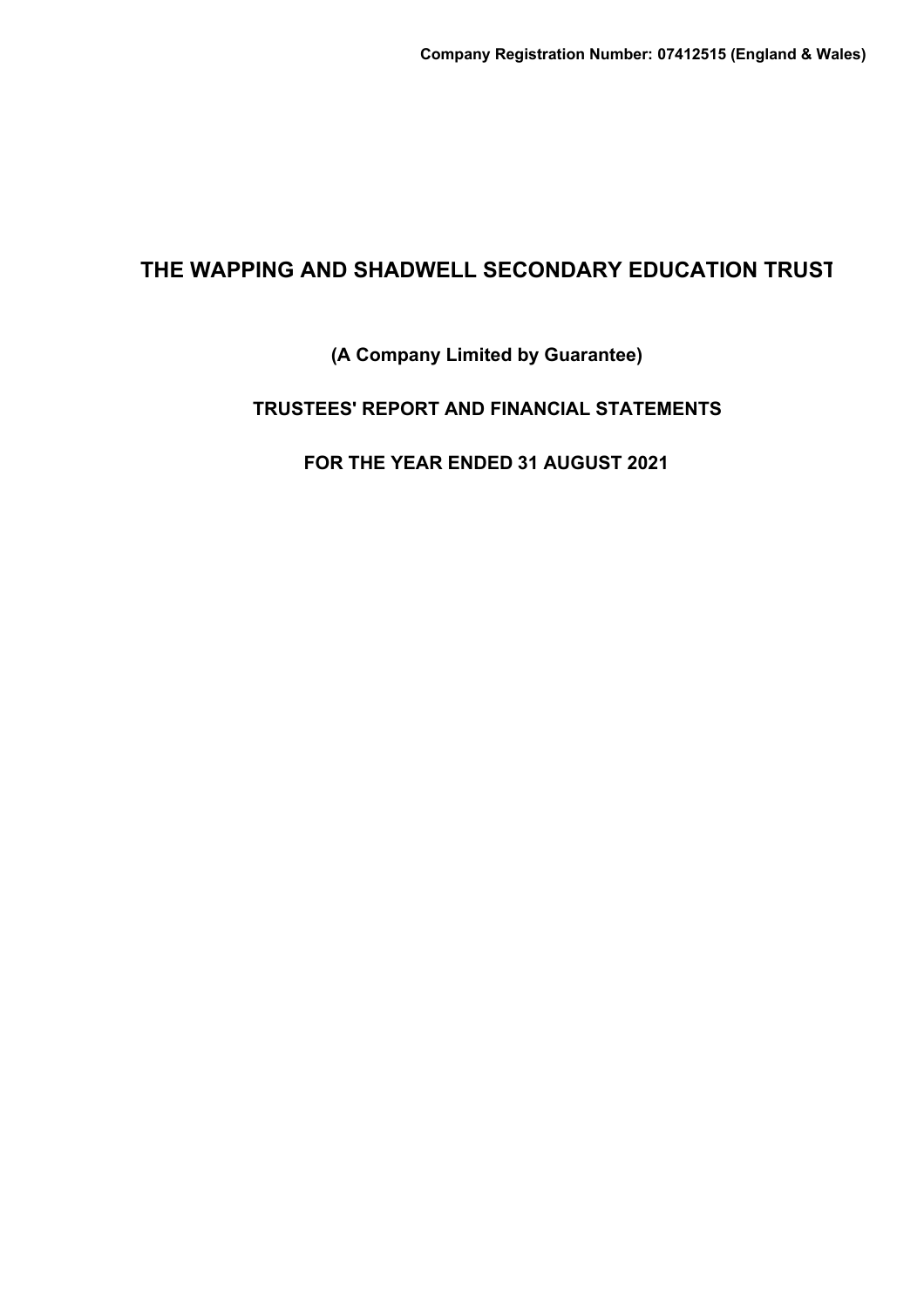## **CONTENTS**

|                                                                                | Page      |
|--------------------------------------------------------------------------------|-----------|
| <b>Reference and Administrative Details</b>                                    | 1         |
| <b>Trustees' Report</b>                                                        | $2 - 11$  |
| <b>Governance Statement</b>                                                    | $12 - 15$ |
| <b>Statement on Regularity, Propriety and Compliance</b>                       | 16        |
| <b>Statement of Trustees' Responsibilities</b>                                 | 17        |
| <b>Independent Auditors' Report on the Financial Statements</b>                | $18 - 21$ |
| <b>Independent Reporting Accountant's Report on Regularity</b>                 | $22 - 23$ |
| Statement of Financial Activities Incorporating Income and Expenditure Account | 24        |
| <b>Balance Sheet</b>                                                           | $25 - 26$ |
| <b>Statement of Cash Flows</b>                                                 | 27        |
| <b>Notes to the Financial Statements</b>                                       | $28 - 50$ |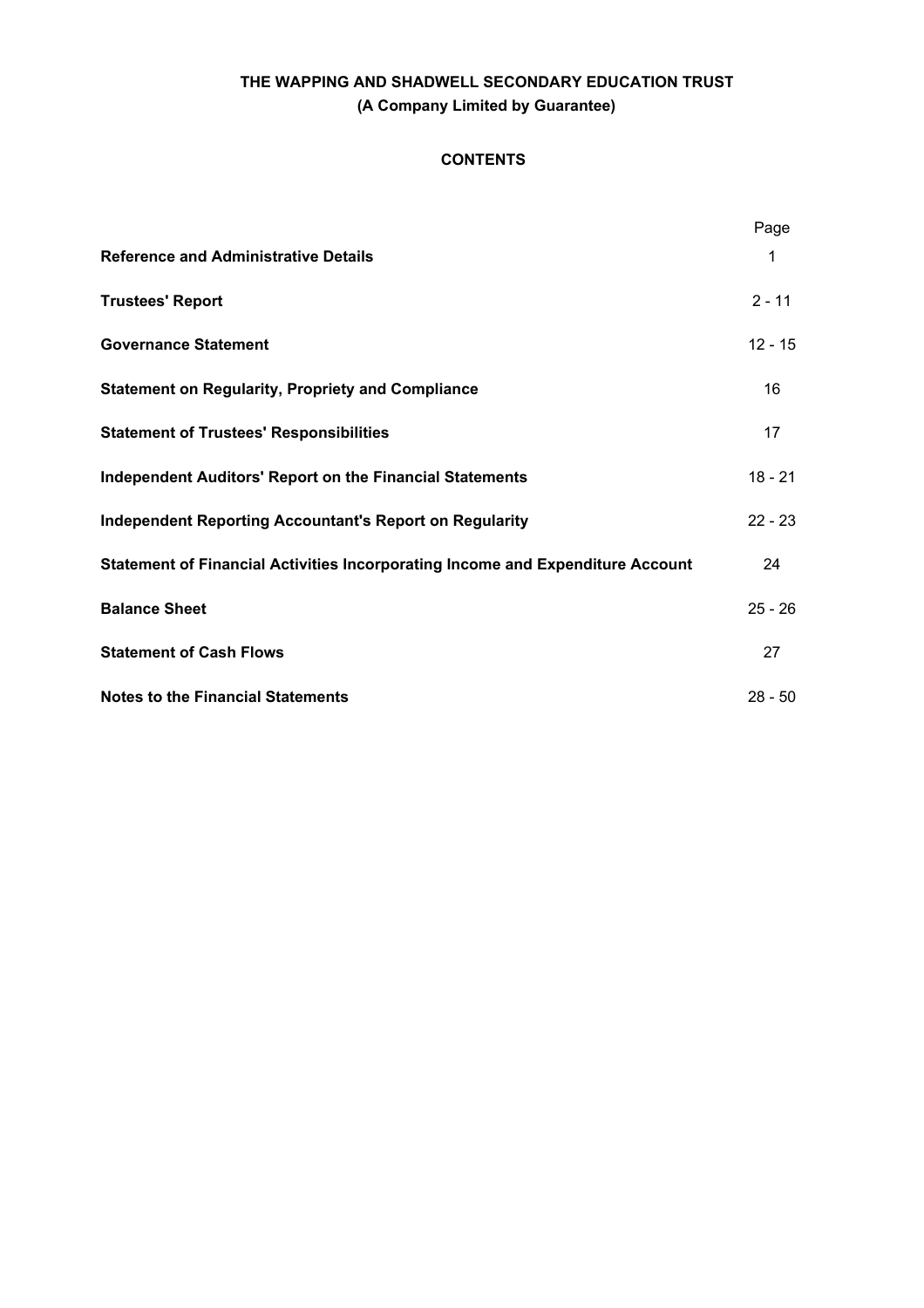## **REFERENCE AND ADMINISTRATIVE DETAILS**

| <b>Members</b>                      | Mr J B Cheyne<br>Dr K S Comley<br>Mr J L Kemp<br>Mr L May<br>Mrs M Bakht<br>Mr J M Gander (appointed 27 September 2021)                                                                                                                                             |
|-------------------------------------|---------------------------------------------------------------------------------------------------------------------------------------------------------------------------------------------------------------------------------------------------------------------|
| <b>Trustees</b>                     | Dr K S Comley, Chair<br>Mr J B Cheyne<br>Ms J Varley<br>Mr J S Dhoot<br>Mr J H S Grant (resigned 10 December 2020)<br>Mr J L Kemp<br>Ms L Mills<br>Mr G Nelson, Head Teacher<br>Ms M Shah<br>Ms T Ingram<br>Ms J Aristide (resigned 1 March 2021)<br>Ms M McMahon   |
| <b>Company registered</b><br>number | 07412515                                                                                                                                                                                                                                                            |
| <b>Company name</b>                 | The Wapping and Shadwell Secondary Education Trust                                                                                                                                                                                                                  |
| office                              | Registered and principal 153-157 Commercial Road<br>London<br><b>E12DA</b>                                                                                                                                                                                          |
| <b>Accounting Officer</b>           | Mr G Nelson                                                                                                                                                                                                                                                         |
| <b>Senior Leadership Team</b>       | Mr G Nelson, Head Teacher<br>Ms N Sorba, Senior Assistant Head Teacher<br>Mr W Overill, Assistant Head Teacher<br>Mr J Palmer, Assistant Head Teacher<br>Mr T Raw, Deputy Head Teacher<br>Ms S Sanders, Assistant Head Teacher<br>Mr T Dean, Assistant Head Teacher |
| <b>Independent Auditors</b>         | Price Bailey LLP<br><b>Chartered Accountants</b><br>3rd Floor<br>24 Old Bond Street<br>Mayfair<br>London<br>W1S4AP                                                                                                                                                  |
| <b>Bankers</b>                      | Lloyds Bank plc<br>39 Threadneedle Street<br>London<br>EC2R 8AU                                                                                                                                                                                                     |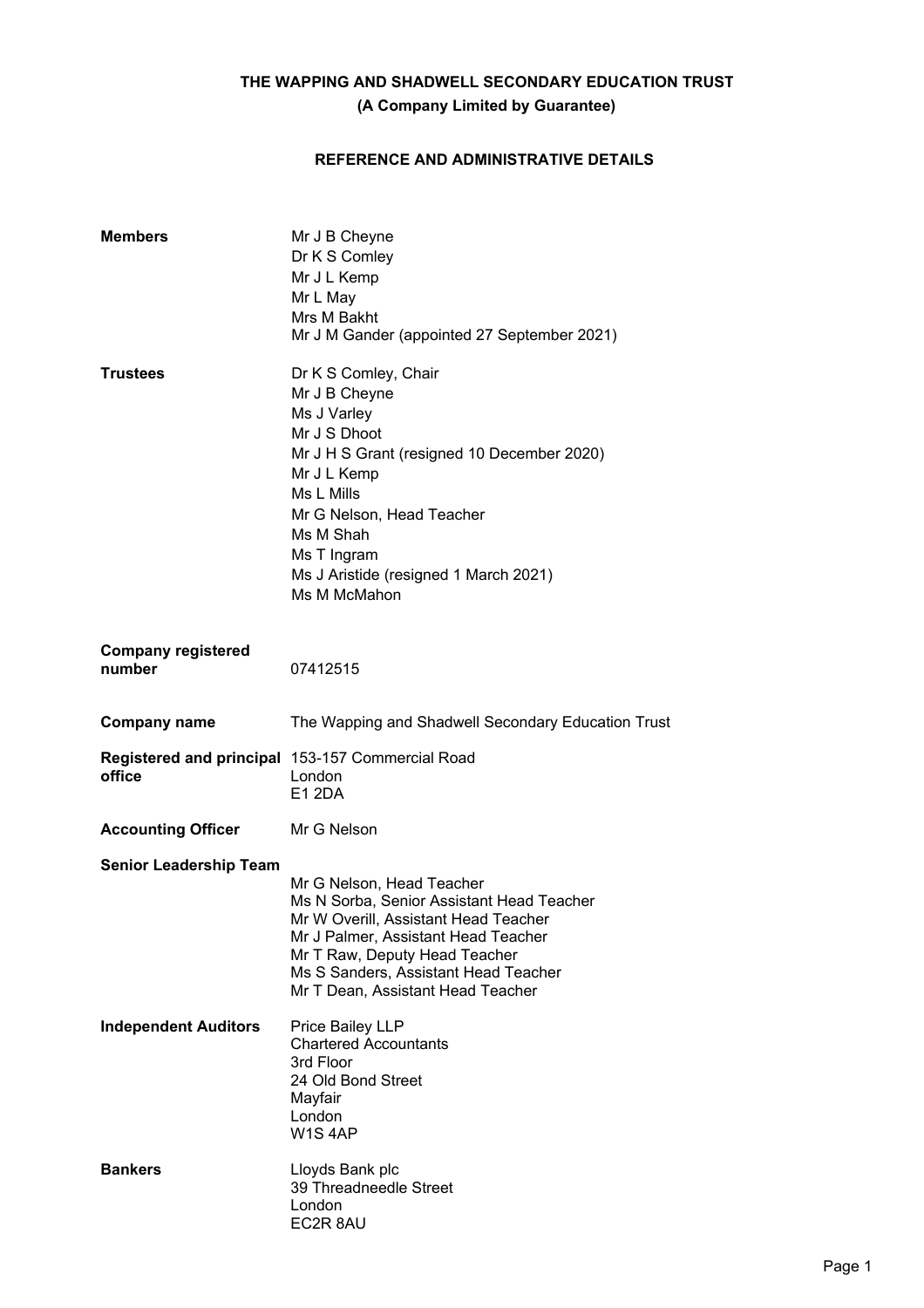**(A Company Limited by Guarantee)**

#### **TRUSTEES' REPORT FOR THE YEAR ENDED 31 AUGUST 2021**

The Governors present their Annual Report together with the financial statements and Auditor's Report of The Wapping and Shadwell Secondary Education Trust (The Trust, the Academy or the Charitable Company) for the year ended 31 August 2021. The Annual Report serves the purposes of both a Trustees' Report and a Directors' Report under company law.

The Academy Trust operates an adademy for pupils aged 11 to 16 serving a catchment area in the London Borough of Tower Hamlets. It has a pupil capacity of 420 and had a roll of 364 in the Autumn 2021 school census.

#### **Structure, governance and management**

#### **a. Constitution**

The Wapping and Shadwell Secondary Education Trust (WSSET) is a company limited by guarantee and an exempt charity. The Charitable Company's memorandum and articles of association are the primary governing documents of the Academy Trust. The Trustees of the Charitable Company are also the Directors for the purposes of company law. The terms Trustee, Director and Governor are interchangeable.

#### **Governance**

Details of the Governors who served throughout the year are included in the Reference and Administrative Details section on page 1.

The Trustees of the Charitable Company are also the Directors for the purposes of company law. The terms Trustee, Director and Governor are interchangeable.

Details of the Governors who served throughout the year are included in the Reference and Administrative Details section on page 1.

#### **b. Members' liability**

Each Member of the Charitable Company undertakes to contribute to the assets of the Charitable Company in the event of it being wound up while they are a Member, or within one year after they cease to be a Member, such amount as may be required, not exceeding £10, for the debts and liabilities contracted before they ceased to be a Member.

### **c. Governors and Officers' indemnities**

The Trust has opted into the Department for Education's risk protection arrangement (RPA), an alternative to insurance where UK Government funds cover losses that arise. This scheme protects Governors and Officers from claims arising from negligent acts, errors or omissions occurring whilst on Academy business, and provides unlimited cover. It is not possible to quantify the Governors and Officers indemnity element from the overall cost of the RPA scheme.

#### **d. Method of recruitment and appointment or election of Governors**

The Members of the Trust are responsible for the appointment of Governors except three co-opted Governors, two parent Governors and one staff Governor who is elected by staff members. In the event that these positions are not filled, the Members are able to appoint to these positions. Except for the Headteacher, Governors are subject to retirement after 4 years of service but are eligible for re-appointment or re-election at the meeting at which they retire.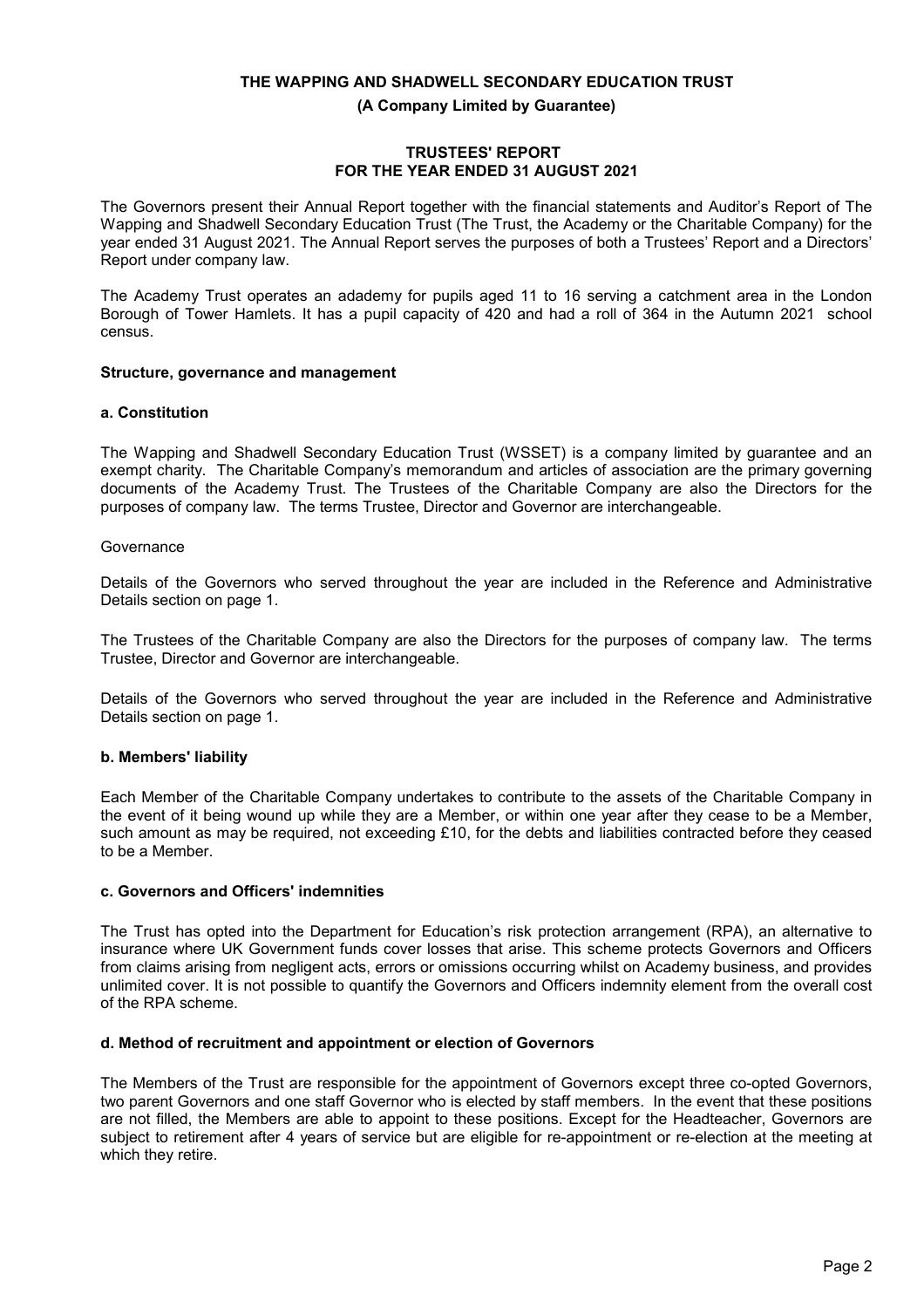**(A Company Limited by Guarantee)**

#### **TRUSTEES' REPORT (CONTINUED) FOR THE YEAR ENDED 31 AUGUST 2021**

#### **Structure, governance and management (continued)**

#### **e. Policies adopted for the induction and training of Governors**

All Governors are given the opportunity to attend training sessions via various supporting bodies and institutions. Each year the Governing body are offered updates on relevant issues and changes in legislation etc. The topics covered are regularly reviewed to ensure that Governors are kept up to date as far as possible. All Governors are provided with access to policies, procedures, minutes, accounts, budgets, plans and other documents that they will need to undertake their role as Governors. On appointment, Governors receive information relating to the Trust and the responsibilities of Governors. An annual skills audit is undertaken to ensure that Governors' experience and expertise is taken into account and used to best effect. Governors regularly have the opportunity to meet staff and pupils and visits to the school to improve their understanding and to offer guidance and support via Link Governance opportunities.

#### **f. Organisational structure**

The governance of the Trust is defined in the Memorandum and Articles of Association together with the funding agreement with the Department of Education.

The Governing Body, which meets on at least 4 occasions per year, is responsible for the strategic direction of the Academy. The Governing Body reviews progress towards educational objectives and results. They also approve major expenditure requests, set the budget for the following year, and set the organisational staffing structure, agree the performance objectives of the Headteacher and review them.

All Governors are members of the Full Governing Body. In addition, Governors are members of at least one of the two subcommittees and working parties, the terms of reference for which are reviewed annually, and which report to the Full Governing Body.

- Resources Committee meets at least three times a year and is responsible for monitoring, evaluating and reviewing policy and performance in relation to financial management, compliance with reporting and regulatory requirements, receiving reports and drafting the annual budget including setting staffing levels. The committee also considers matters relating to health and safety, premises, and related issues.
- Learning Committee meets three times a year to monitor, evaluate and review Academy policy, practice and performance in relation to developing pedagogy in all forms, curriculum planning and delivery, target setting, progress and assessment and all pastoral matters including coaching to support learners' development.

The Headteacher is the designated Accounting Officer and has overall responsibility for the day to day financial management of the Charitable Company. In some cases, the Headteacher has delegated responsibility for low values of expenditure to specific budget holders who are each responsible for managing their own departments within the constraints of their allocated budgets. A system of financial controls are in place to manage this process.

The Headteacher leads and manages the Academy on a daily basis supported by a Senior Leadership Team (SLT) and an Extended Senior Leadership Team (ESLT) which also includes the School Business Manager, the School's Data and Exams Manager and both Heads of House. The Leadership Team meets weekly to discuss emerging matters and to help to develop strategies for future development to be put to the Headteacher and the Governing Body as required for approval. Each member of the Leadership Team has specific responsibilities to assist the Headteacher to manage certain aspects of the Academy.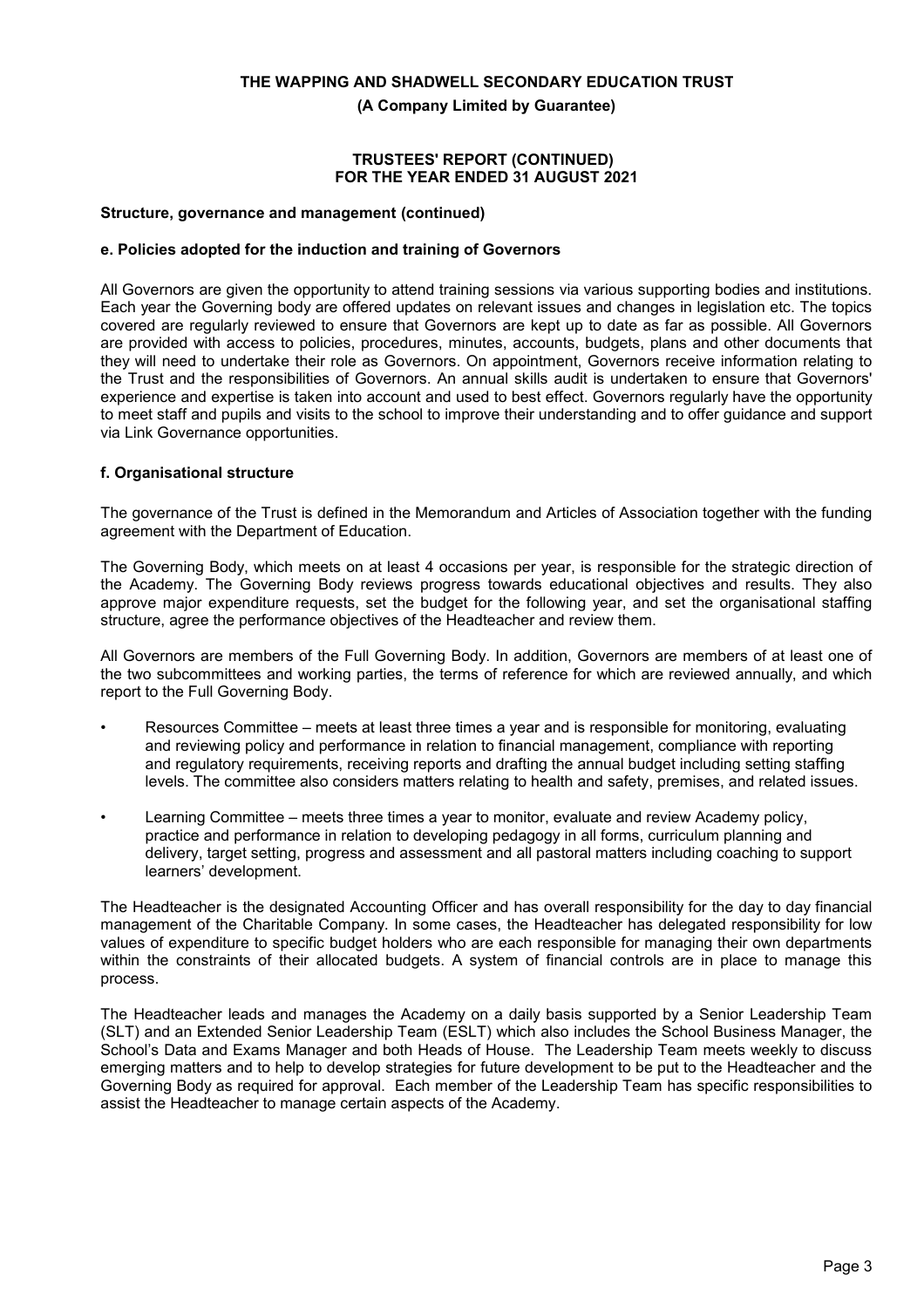**(A Company Limited by Guarantee)**

#### **TRUSTEES' REPORT (CONTINUED) FOR THE YEAR ENDED 31 AUGUST 2021**

#### **Structure, governance and management (continued)**

### **g. Principal Activity**

The principal activity of the Charitable Company is to advance for the public benefit education in the United Kingdom, in particular, but without prejudice to the generality of the foregoing by establishing, maintaining, carrying on, managing and developing a school offering a broad and balanced curriculum. This activity is achieved by the running of Wapping High School (the School). The School is an 11-16 secondary school with a priority admissions area of Wapping and Shadwell, Tower Hamlets. On census day in the academic year 2020/21 there were 297 children on roll in Year's 7 to Year 11 on. By census day in October 2021 this figure had increased to 364 so the school is expanding rapidly. It is envisaged that, in time, this will increase to 420 children across 5 years.

#### **Method of recruitment and appointment or election of Governors**

The Members of the Trust are responsible for the appointment of Governors except three co-opted Governors, two parent Governors and one staff governor who is elected by staff members. In the event that these positions are not filled, the Members are able to appoint to these positions. Except for the Headteacher, Governors are subject to retirement after 4 years of service but are eligible for re-appointment or re-election at the meeting at which they retire.

#### **Induction and training of Governors**

All Governors are given the opportunity to attend training sessions via various supporting bodies and institutions. Each year the Governing body are offered updates on relevant issues and changes in legislation etc. The topics covered are regularly reviewed to ensure that Governors are kept up to date as far as possible. All Governors are provided with access to policies, procedures, minutes, accounts, budgets, plans and other documents that they will need to undertake their role as Governors. On appointment, Governors receive information relating to the Trust and the responsibilities of Governors. An annual skills audit is undertaken to ensure that Governors' experience and expertise is taken into account and used to best effect. Governors regularly have the opportunity to meet staff and pupils and visits to the school to improve their understanding and to offer guidance and support via Link Governance opportunities.

## **Arrangements for setting pay and remuneration of key management personnel**

In October each year all staff undergo a performance management review to determine if they have met predetermined targets. The performance management review for the Headteacher is carried out by Governors, and the performance management review of SLT members is carried out by the Headteacher. SLT members in turn carry out a performance management review of staff who they line manage. One outcome of the reviews is a recommendation as to whether staff progress to the next point on their pay scale (if applicable). Once the outcomes of the reviews are collated they are sent to the Pay Committee for ratification.

The Pay Committee is formed of three or more governors who review the proposed salary increases and ratify their implementation. The Headteacher's salary goes to the full governing body for ratification. Once the Pay Committee has approved the salary increases they are paid in October payroll and the increase

will be backdated to September. The Headteacher's salary increase is paid in December and backdated to September.

#### **Risk Management**

The risks facing the School are regularly reviewed by the Resources Committee, which has developed a standard risk register tailored to the School's specific circumstances. Risk Management is a standing item on the Agenda for the Resources Committee.

#### **Connected Organisations and Related Parties**

Owing to the nature of the Academy's operations, its current stage of development and the composition of the Board of Trustees being drawn from local public and private sector organisations, transactions may take place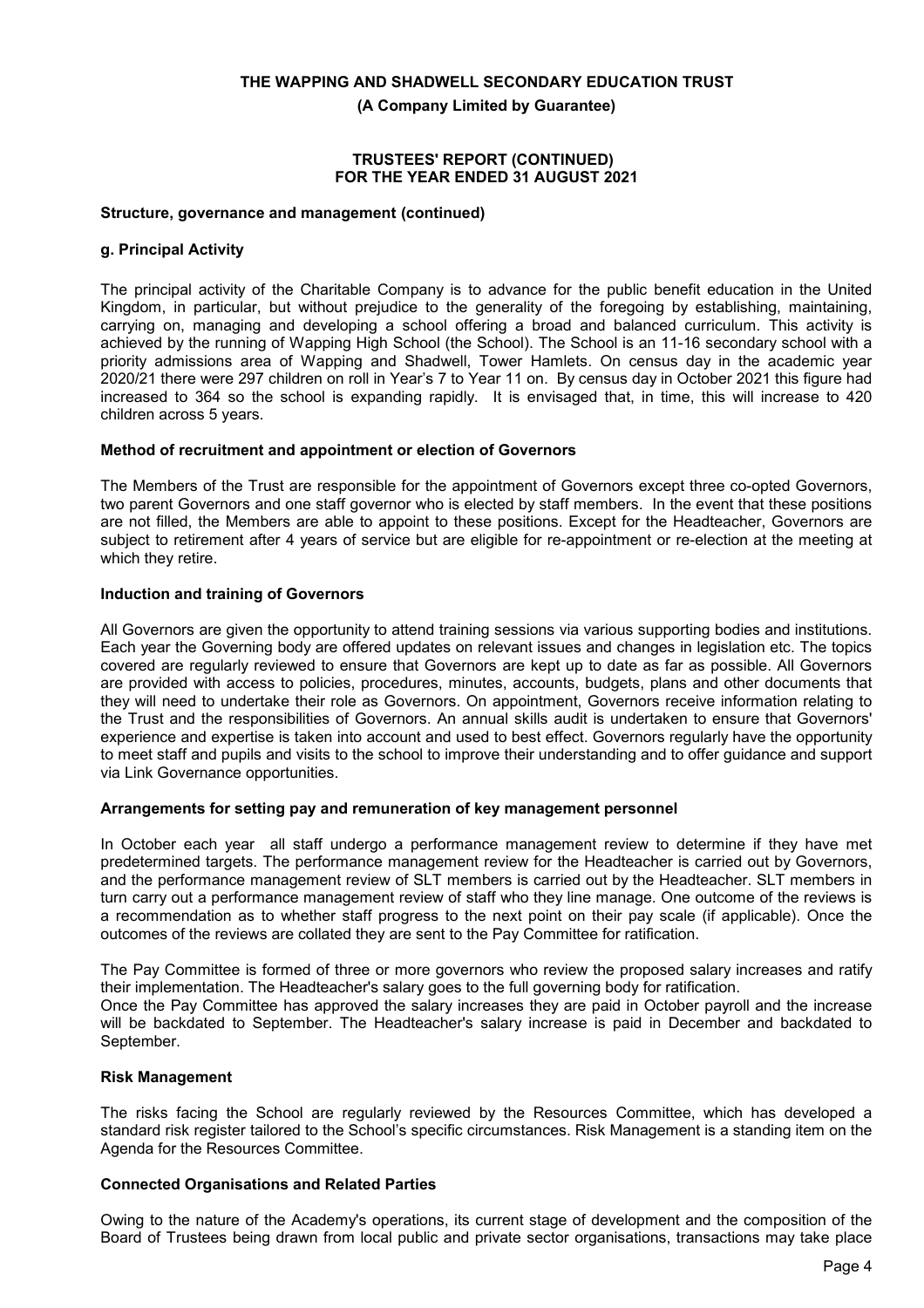**(A Company Limited by Guarantee)**

#### **TRUSTEES' REPORT (CONTINUED) FOR THE YEAR ENDED 31 AUGUST 2021**

#### **Structure, governance and management (continued)**

with organisations in which a governor has an interest. All transactions involving such organisations are conducted at arm's length and in accordance with the Academy's financial regulations and normal procurement procedures.

Wapping High School continues to develop strong links with local Primary Schools which will lead to a smoother transition from primary to secondary education for the majority of students and in turn this will contribute to the community ethos upheld by the school and underpinned by its Admissions Policy.

#### **Objectives and activities**

#### **a. Objectives and aims**

Wapping High School has a vision of excellence which:

- empowers and inspires students to take responsibility for their own learning;
- celebrates and invests in the individual; and
- embraces and innovates with technologies to inspire and improve.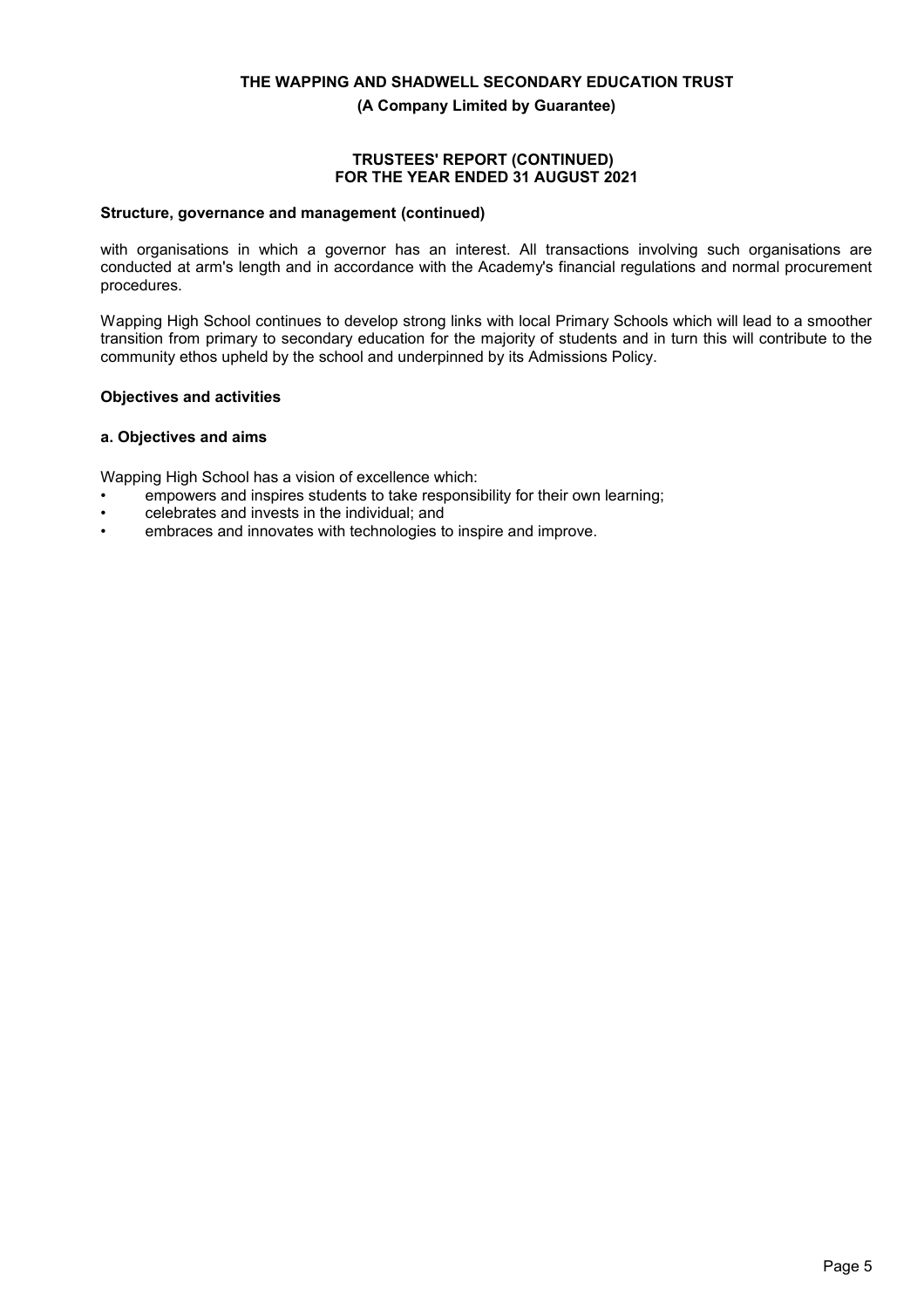**(A Company Limited by Guarantee)**

#### **TRUSTEES' REPORT (CONTINUED) FOR THE YEAR ENDED 31 AUGUST 2021**

#### **Objectives and activities (continued)**

### **b. Objectives, strategies and activities**

Our aims and objectives are:

- The number of students achieving a grade 4+ in English and Maths exceed 70%.
- The number of students achieving a grade 5+ in English and Maths exceed 50%.
- The overall performance should be no less than Progress  $8 = 0$ .
- Each child receives an inspirational and highly personalised curriculum which teaches them to self-direct their learning and is underpinned by innovative technologies.
- The environment and demographic of the school is reflective of the vision statement.
- Students leave WHS prepared for life in the 21st century as confident, compassionate and global citizens.
- All students excel and achieve all the qualifications for a sound economic future in a multicultural & digital world.
- Students are self-disciplined, enthusiastic, and confident and engaged which is reflected by higher than average levels of attendance and the school is oversubscribed.
- There is high participation from students, staff and parents throughout the extended day with positive feedback.
- No student is excluded.
- The school uses its unique geographical position to foster deep and ongoing links between The City, banking sector, media, other schools and universities.
- The school community works in partnership with the local community to develop the school as a local school of choice.
- The school is a pioneer in the use of innovative technology for every aspect of the school, from student management, through educational delivery, to school administration.
- The school consistently attracts, retains and nurtures high-quality staff.

During the year the School has worked towards achieving these aims by:

- ensuring that every child enjoys the same high quality education in terms of resourcing, tuition and care;
- recruiting and retaining highly competent teachers ranging from NQTs to specialist subject leaders;
- improving the effectiveness of the Academy by keeping the curriculum and organisational structures under continual review;
- providing value for money for the funds expended;
- complying with all appropriate statutory and curriculum requirements;
- conducting the Academy's business in accordance with the highest standards of integrity; and
- all members of staff working hard together to achieve the aspirational School Development Plan.

Wapping High School is an ambitious community-driven School that brings an inspiring and engaging education to students in East London. Located in an area of significant diversity and challenge, the School aims to deliver better outcomes and broader horizons to young people. The School focuses on personalised learning, tailored to the abilities of every student. The core curriculum sits alongside a diverse enrichment programme, which motivates students and draws out hidden talents.

## **c. Public benefit**

The Governors believe that by working towards the objects and aims of the Trust as detailed above, they have complied with their duty to have due regard to the guidance on public benefit published by the Charity Commission.

## **d. Equal opportunities policy**

The Governors recognise that equal opportunities should be an integral part of good practice within the workplace. The Academy aims to establish equal opportunity in all areas of its activities including creating a working environment in which the contribution and needs of all people are fully valued.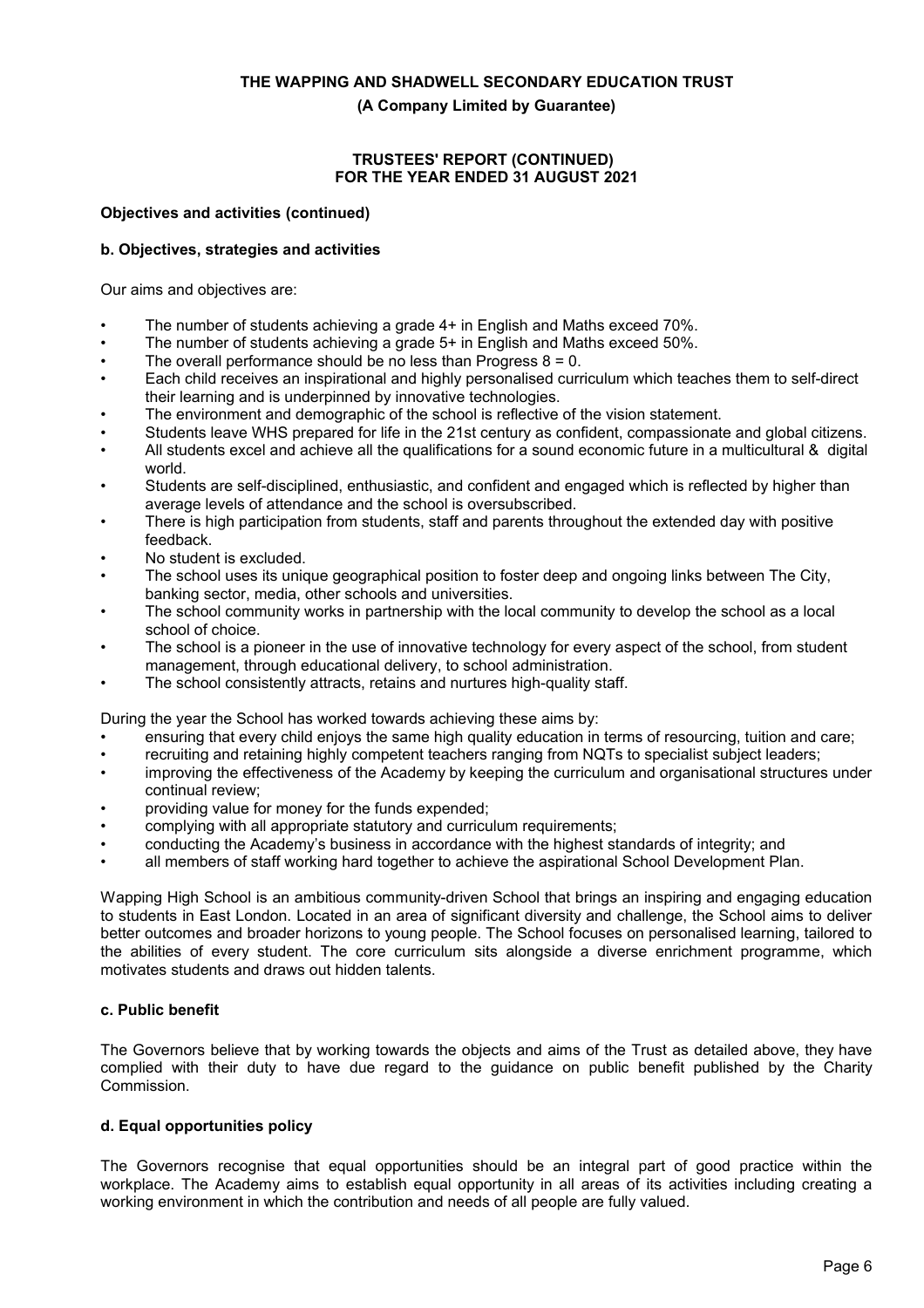**(A Company Limited by Guarantee)**

#### **TRUSTEES' REPORT (CONTINUED) FOR THE YEAR ENDED 31 AUGUST 2021**

**Strategic report**

#### **Achievements and performance**

#### **a. Key performance indicator**

The year represented the School's ninth year of operation. In June 2018 the School achieved a Good from its Ofsted inspection which then led to significant increases in the school's popularity and pupil numbers. In its Annual census in October 2018, the School had 227 pupils. In the October 2019 census that number had increased to 285 , in the 2020 census the figure was 297 and this number is now 364 (census October 2021). In the 2019/20 academic year, Covid19 has had a significant impact on the pupil numbers coming to Wapping High however in 2020/21 the pupil numbers have increased from 297 to 364.

School leaders are split into individual focus teams i.e. Learning, Curriculum, Progress and Achievement and Safeguarding and Learning Support e.g. SEND. SLT and the E (Extended) SLT hold each other to account effectively within this structure in weekly ESLT and SLT meetings.

 An improved and tighter focus on learning, learner achievement and curriculum design is strengthening the School's effectiveness in raising aspirations, broadening horizons and securing better outcomes for students. In addition, the support staff team were enhanced by the introduction of new roles aimed at strengthening existing functions and building appropriate areas of business expertise.

In the last academic year we have achieved the following:

- The School continues to build on achieving its Ofsted Good grade in its formal Section 5 inspection in June 2018 and all Leaders, Governors and Staff are fully committed to the school's continuing improvement towards Outstanding.
- New GCSE and BTEC specifications are now established across the full range of the curriculum. Key stage 3 learning has also been expanded with the introduction of discrete IT and RS. The school has also now been able to introduce Mandarin Chinese into the Year 7. The introduction of Mandarin has been achieved through additional funding received from the DFE. ( See Mandarin Excellence Programme)
- Students performed very well across the curriculum in the 2020, reflected by their strong GCSE results. 20% of students achieved 5 or more Grade 7's or better and that 22% of students achieved at least one grade 9.
- Students once again performed very strongly in English and maths, exceeding our targets in 2020.
- All leavers went onto meaningful career or extended learning opportunities i.e. 0% NEETs.
- Local, national and international supportive partnerships have continued to be strengthened to support the whole School's progress and effectiveness.
- The current 3 year School Development Plan is a planning document which is a combination of a drive for higher standards coupled with a complimentary drive to fully achieve the school's founding vision. The new SDP builds on the successes of the previous 3 year School Development Plan which was originally launched in July 2017.

The school has also partnered with schools in New York and India and 10 Year 8 students with accompanying staff had secured British Council funding for a school trip to the USA in March 2020.

However due to Covid19 those trips had to be cancelled. This trip is currently being reorganised. The school also has a memorandum of understanding with an outstanding Indian school in Pune, near Mumbai who is developing project based learning and staff training opportunities with WHS. The school is now seeking to secure International school status this year.

Although Covid restrictions have hampered here, all subject departments have been encouraged to provide an external visit opportunity for all students to provide a more contextualised approach to learning. Since the Headteacher/Accounting Officer was permanently appointed in October 2017, the School has made significant steps forward under the new leadership and the new Ofsted grade Good achieved in June 2018 was a significantly positive step forward for the school.

The School continues to deliver an enhanced and ever improving curriculum focused on developing learners'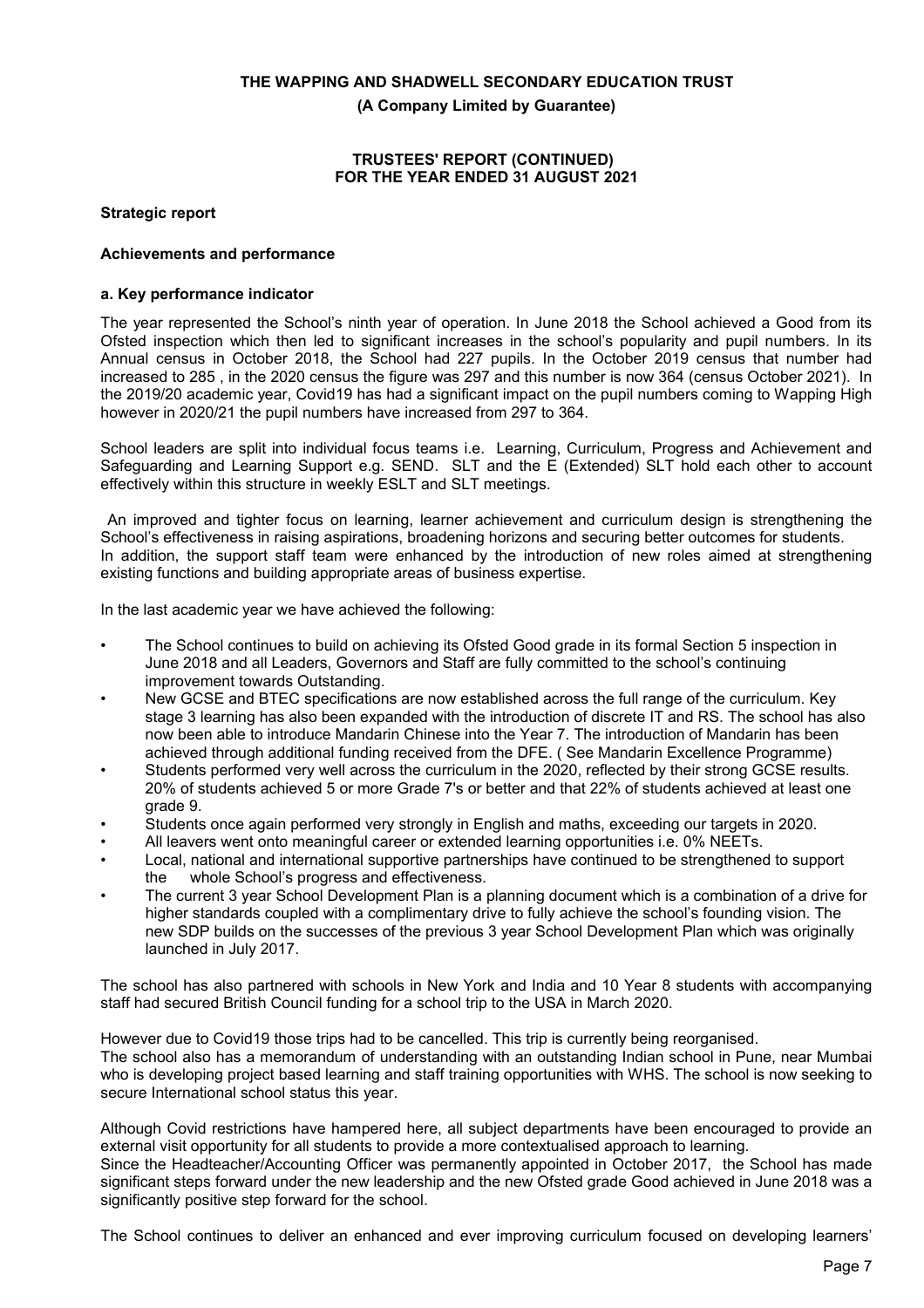**(A Company Limited by Guarantee)**

#### **TRUSTEES' REPORT (CONTINUED) FOR THE YEAR ENDED 31 AUGUST 2021**

#### **Strategic report (continued)**

#### **Achievements and performance (continued)**

independent learning skills with a tone of discovery through curiosity.

Science, Technology, ICT, Engineering, Arts and Maths (STEAM) learning accessed through Digital access techniques continues to form a core of all learning at the school particularly at Key Stage 3. An underlying emphasis on STEAM, having Digital technology skill and understanding and developing learners with enhanced inter and intra personal confidence is a distinct identity of the School.

The school's new enhanced approach to the provision of higher quality Enrichment experiences within the timetable is improving students' enjoyment of the overall provision and is being enjoyed by both students and staff alike. In doing so is also proving to be a significant contributing factor in improving student and staff wellbeing at the school.

#### **b. Going concern**

The Governing Body are taking all measures to ensure that the Trust has adequate resources to continue in operational existence for the foreseeable future. For this reason, it continues to adopt the going concern basis in preparing the financial statements. Further details regarding the adoption of the going concern basis can be found in the Statement of Accounting Policies.

#### **c. Financial Review**

The principal source of funding for the Trust is the GAG and other grants that it receives from the Education and Skills Funding agency (ESFA). For the year ended 31 August 2021, the Trust received £3,441,410 of GAG and other funding (excluding capital funding). A high percentage of this funding is spent on wages and salaries and support costs to deliver the Trust's primary objective of the provision of education. During the year the Trust spent £3,543,247 (excluding capital expenditure).

The Trust brought forward from 2019/20, £189,303 restricted funding (excluding pension reserve and capital) and £180,199 unrestricted funding. The carry forward for 2020/21 is £43,450 restricted funding (excluding pension reserve and capital) and £237,935 unrestricted funding.

Due to the accounting rules for the Local Government Pension Scheme under FRS102, the Academy is recognising a pension fund deficit of £182,000. This does not mean that an immediate liability for this amount crystallises and the figure of £182,000 is a decrease compared to last year's fund deficit of £90,000.

The Trust held fund balances as at 31 August 2021 of £3,464,713 comprising £43,450 of restricted funds (excluding pension reserve), restricted fixed asset funds of £3,365,328, a pension reserve deficit of £182,000 and £237,935 of unrestricted general funds. Staffing costs are closely monitored, as these are the largest expenditure items, to ensure the Trust maintains balanced budgets in future years.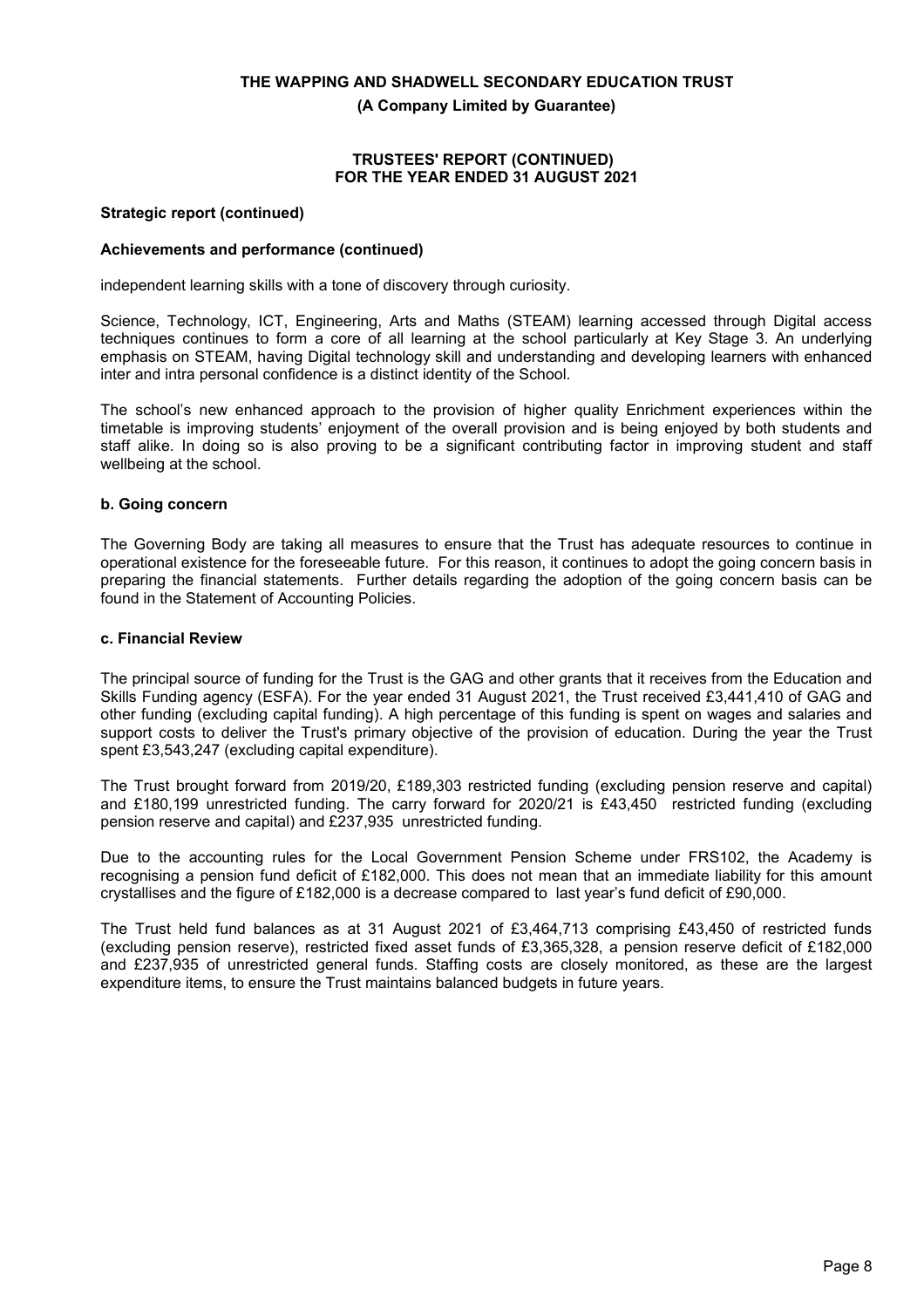**(A Company Limited by Guarantee)**

#### **TRUSTEES' REPORT (CONTINUED) FOR THE YEAR ENDED 31 AUGUST 2021**

#### **Strategic report (continued)**

### **Achievements and performance (continued)**

#### **d. Reserves policy**

The Governors are aware of the requirement to balance current and future needs and always aim to set a balanced budget with annual income balancing annual expenditure. The Governors have targeted a reserve of the equivalent of 1 month's expenditure as a contingency fund.

The Trust's current level of free reserves (total funds less the amount held in fixed assets and restricted funds) is £237,935 (2020 – £180,199).

The Trust's balance on restricted general funds (excluding pension reserve) plus the balance on unrestricted funds at 31 August 2021 was £43,450 (2020 - £189,303).

The cash balance of the Academy has been very healthy all year, ending the year with a balance of £313,847. The cash balance will be required to finance the School through the 2020/21 financial year.

#### **e. Investment policy**

At present the Trust has insufficient funds to warrant a formal investment policy.

#### **f. Principal risks and uncertainties**

The Governors assess the principal risks and uncertainties facing the Trust as follows:

- Financial The 2019/20 budget revised budget is being funded on a roll of 285. This means that ongoing fixed costs remain high and challenging as a proportion of overall costs. The Governors and the School must therefore manage and control all expenditure with a view to the medium term impact, balancing the need to invest with the need for flexibility. Governors are aware of the high staffing costs that the Trust is currently incurring pre potential staffing restructure in March 21.
- Failures in governance and/or management the risk in this area arises from potential failure to effectively manage the Academy's finances, internal controls, compliance with regulations and legislation, statutory returns, etc. The Governors continue to review and ensure that appropriate measures are in place to mitigate these risks.
- Reputational the continuing success of the Academy is dependent on continuing to attract applicants in sufficient numbers by maintaining the highest educational standards. To mitigate this risk Governors ensure that student success and achievement are closely monitored and reviewed.
- Safeguarding and child protection the Governors continue to ensure that the highest standards are maintained in the areas of selection and monitoring of staff, the operation of child protection policies and procedures, health & safety and discipline.
- Staffing the success of the Academy is reliant on the quality of its staff and so the Governors monitor and review policies and procedures to ensure continued development and training of staff as well as ensuring there is clear succession planning.
- Fraud and mismanagement of funds The Governors carried out a significant review of financial procedures that were in place during the accounting year and have appointed an Internal Auditor to carry out checks on financial systems and records as required by the Academy Financial Handbook for future years.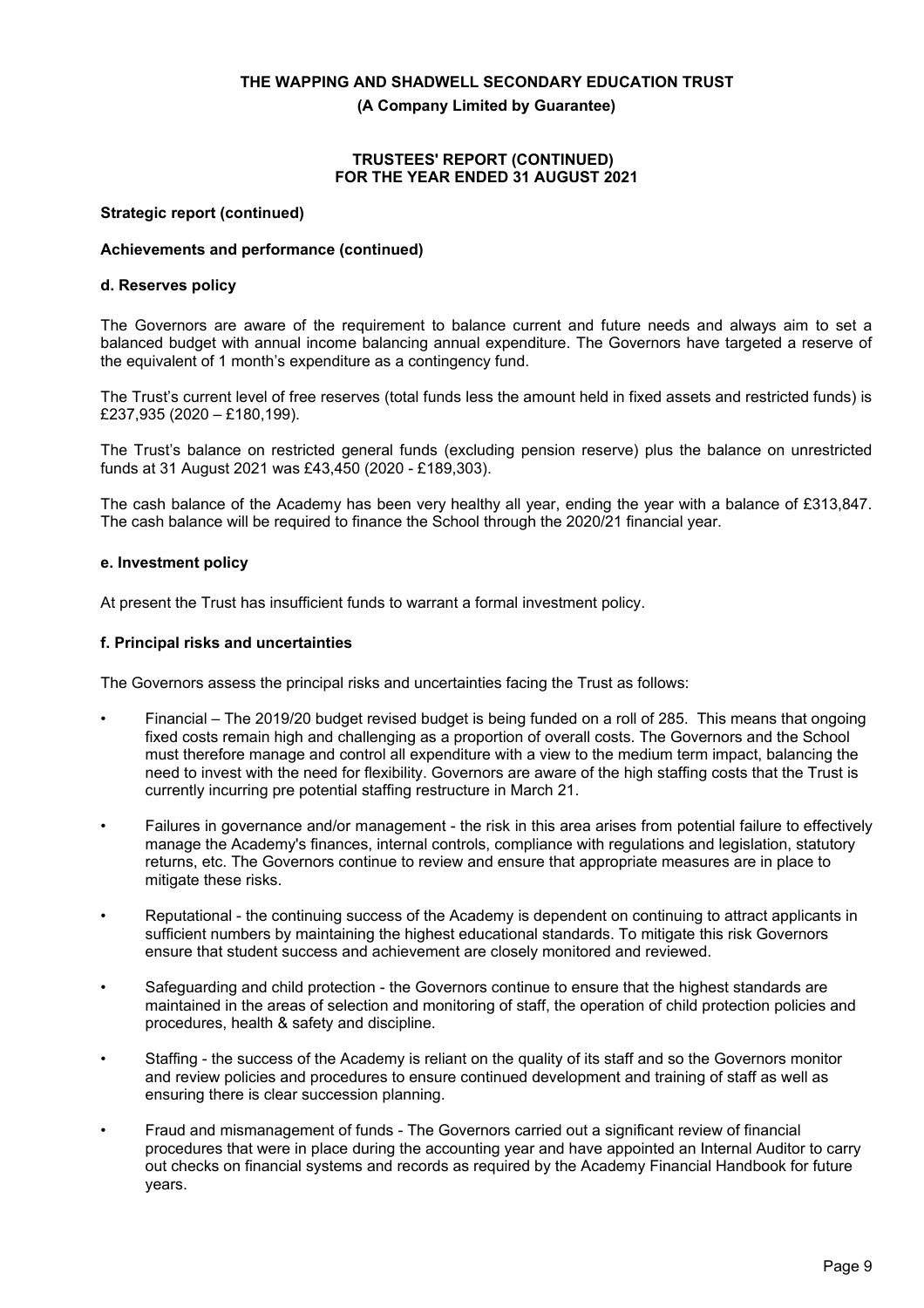**(A Company Limited by Guarantee)**

#### **TRUSTEES' REPORT (CONTINUED) FOR THE YEAR ENDED 31 AUGUST 2021**

#### **Strategic report (continued)**

#### **Plans for future periods**

Wapping High School continues to strive to improve levels of attainment for all students, equipping them with the qualifications, skills and character to follow their chosen pathway, whether into further and higher education or employment.

The curriculum, the quality of teaching and learning and informed interventions are kept constantly under close review to help every child achieve their full potential.

The Academy retains its belief that developing the whole child is critical to improving levels of achievement and in developing broader skills and character that will develop students' commitment to lifelong learning and enrich their overall quality of life through a love of learning and research. To this extent, the Academy strives to provide exceptional behaviour and attendance management support to its students and to offer a broad range of enrichment activities which form part of the core curriculum. The Academy will continue to raise standards for all students and the school improvement foci and strategies remain targeted on ensuring that all students are supported to make progress towards their aspirational targets.

A continuing project-based learning approach currently underpins the teaching of Humanities in Year 7 and Year 8 (REAL learning) and was extended in 2017/2018 into Year 7 into the teaching of Science, Technology, Engineering/Design, The Arts and Mathematics (STEAM) and continues to be developed. All Key Stage 3 students in Years 7 and 8 experience a well-planned and delivered Project Based Learning based 'Workshop Wednesday' curriculum to develop their wider skill sets.

The Key Stage 3 curriculum working group is focused on ensuring that REAL and STEAM priorities and foci become a mainstay of the learning experience at Wapping High School. The roll-out of leased individual Chromebooks for Year 7 students will continue with the vision that all students at the School enhance their learning using digital technologies. Year groups 7, 8 and 9 have all had the opportunity to purchase a Chromebook as the Chromebook rollout programme has been running for 3 years. Additional Chromebooks, and higher powered Chromebooks for specialist subject use, are held on site for students to sign out to further support their learning.

## **Funds held as custodian on behalf of others**

No funds held.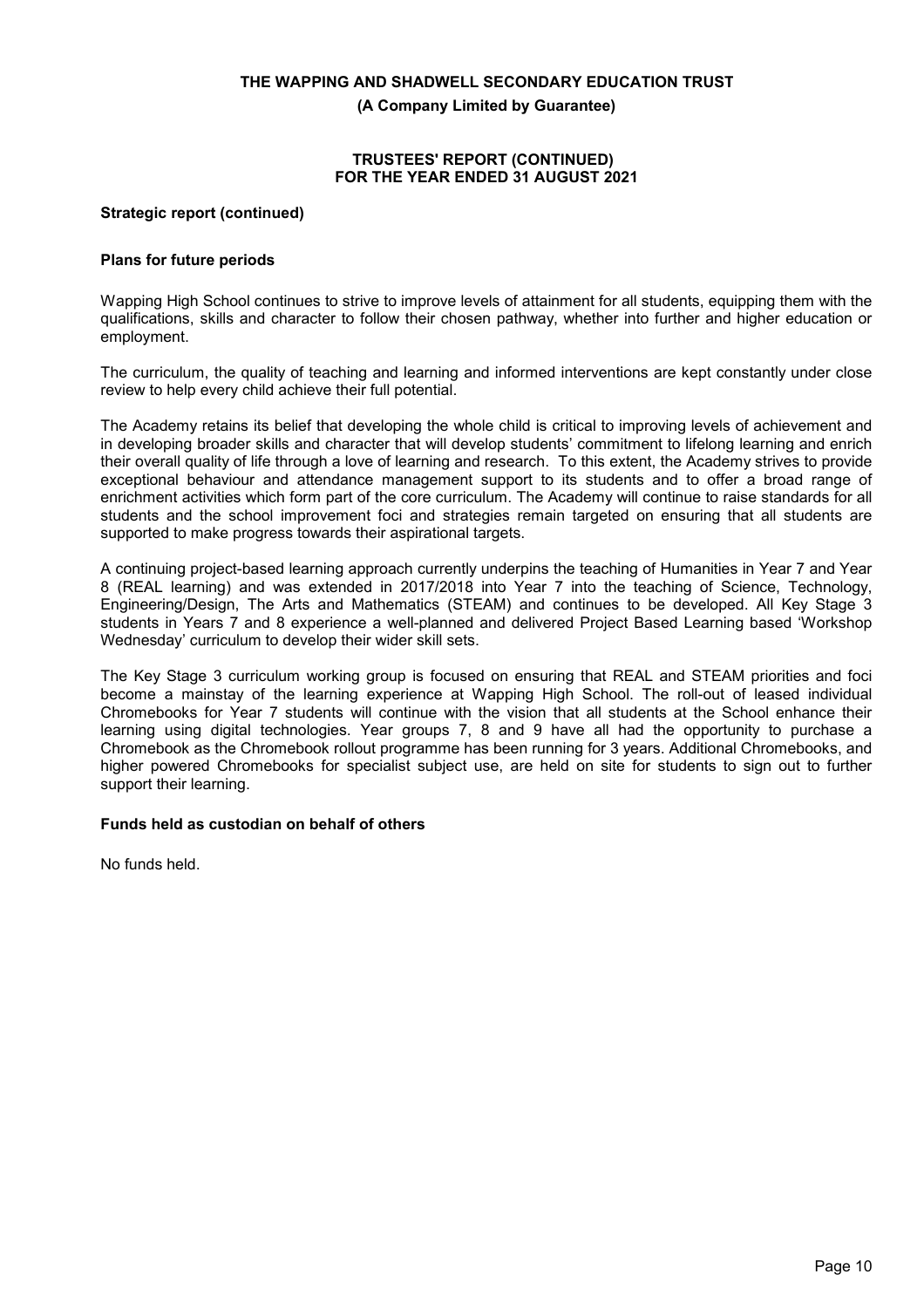**(A Company Limited by Guarantee)**

#### **TRUSTEES' REPORT (CONTINUED) FOR THE YEAR ENDED 31 AUGUST 2021**

**(continued)**

Disclosure Of Information to Auditors

Insofar as the Trustees are aware:

- there is no relevant audit information of which the Charitable Company's Auditors are unaware, and
- that Trustees have taken all steps that they ought to have taken to make themselves aware of any relevant audit information and to establish that the Auditors are aware of that information.

The Auditors, Price Bailey LLP, are willing to continue in office and a resolution to appoint them will be proposed at the relevant meeting.

The Trustees' Report, incorporating a strategic report, was approved by order of the Board of Trustees, as the company directors, on 21 December 2021 and signed on its behalf by:

**Dr K S Comley** Chair of Trustees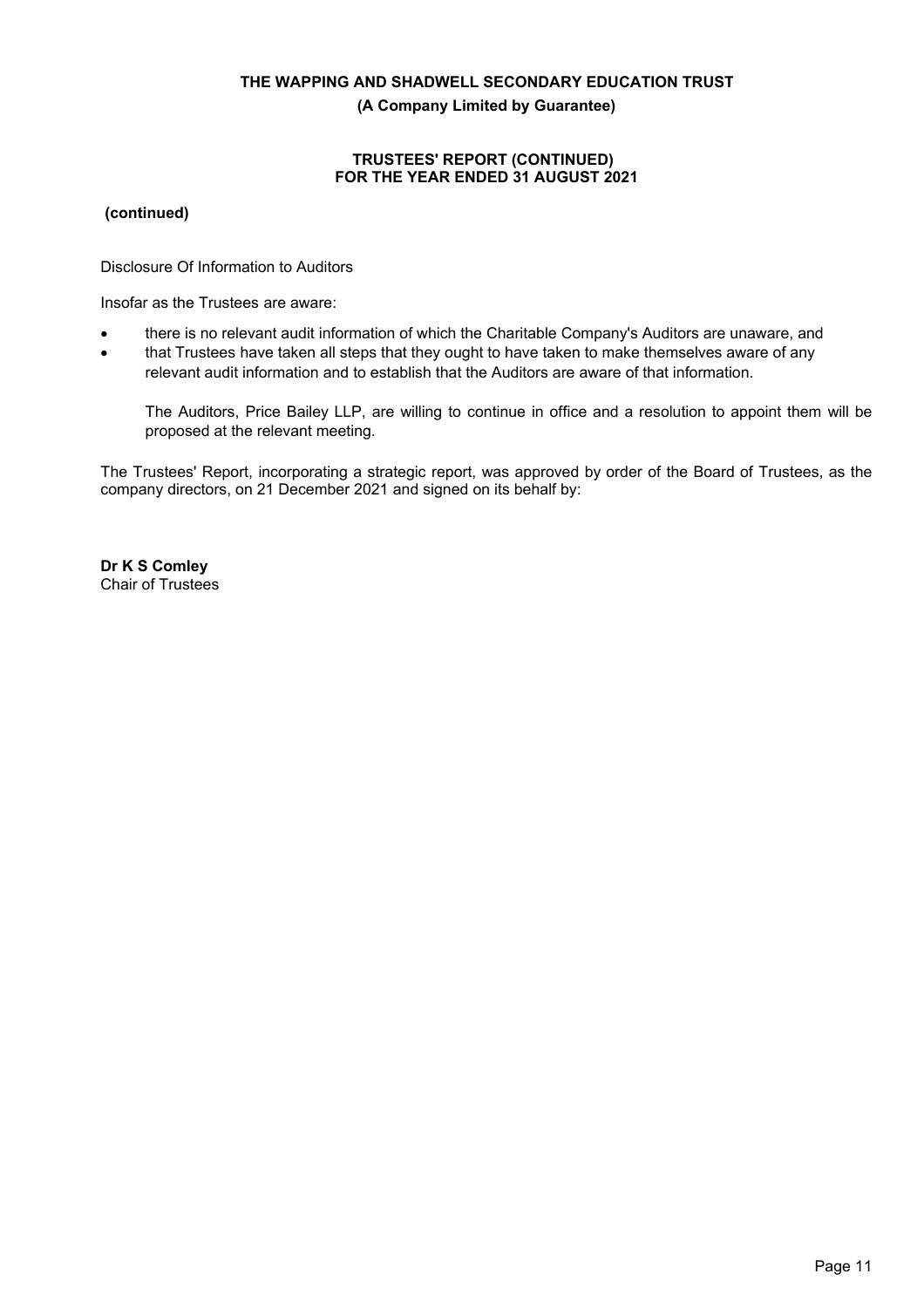**(A Company Limited by Guarantee)**

## **GOVERNANCE STATEMENT**

#### **Scope of responsibility**

As Governors, we acknowledge we have overall responsibility for ensuring that The Wapping and Shadwell Secondary Education Trust has an effective and appropriate system of control, financial and otherwise. However, such a system is designed to manage rather than eliminate the risk of failure to achieve business objectives and can provide only reasonable and not absolute assurance against material misstatement or loss.

The Board of Governors has delegated the day-to-day responsibility to the Headteacher, as Accounting Officer, for ensuring financial controls conform to the requirements of both propriety and good financial management and in accordance with the requirements and responsibilities assigned to it in the funding agreement between The Wapping and Shadwell Secondary Education Trust and the Secretary of State for Education. They are also responsible for reporting to the Board of Governors any material weaknesses or breakdowns in internal control.

The Board of Trustees has delegated the day-to-day responsibility to the Headteacher, as accounting officer, for ensuring financial controls conform with the requirements of both propriety and good financial management and in accordance with the requirements and responsibilities assigned to it in the funding agreement between The Wapping and Shadwell Secondary Education Trust and the Secretary of State for Education. They are also responsible for reporting to the Board of Trustees any material weaknesses or breakdowns in internal control.

#### **Governance**

The information on governance included here supplements that described in the Trustees' Report and in the Statement of Trustees' Responsibilities. The Board of Governors has formally met 5 times during the year.

Attendance during the year at meetings was as follows:

| Trustee                   | Meetings attended | Out of a possible |  |
|---------------------------|-------------------|-------------------|--|
| Dr K S Comley, Chair      |                   | 5                 |  |
| Ms J Varley               | 5                 | 5                 |  |
| J Varley                  |                   | 5                 |  |
| Mr J S Dhoot              |                   |                   |  |
| Mr J H S Grant            | 5                 | 5                 |  |
| Ms M McMahon              | 5                 | 5                 |  |
| Ms L Mills                |                   |                   |  |
| Mr G Nelson, Head Teacher | 5                 | 5                 |  |
| Ms M Shah                 | 5                 | 5                 |  |
| Dr K S Comley, Chair      |                   |                   |  |

The oversight and review by the Board remains similar to previous years, relying in the main on Headteacher Reports and specific reports by the Chairs of its sub committees (following meetings of those sub committees), challenging those reports as and where necessary and seeking further information and clarification to enable it to discharge its duties in a satisfactory manner. Documents produced for meetings of the sub committees are made available to all trustees to facilitate direct interrogation by individual trustees should they so wish. Wapping High allocates link governors to support the running of the school in areas where they have specific expertise so they can report back to the FGB on those specialist areas and explain how governors can best provide support

The Board is satisfied that this process is sufficiently robust for it to conclude that it has properly fulfilled its Governance duties.

The Resources Committee is a sub committee of the main Board of Governors. Its purpose is to address financial matters.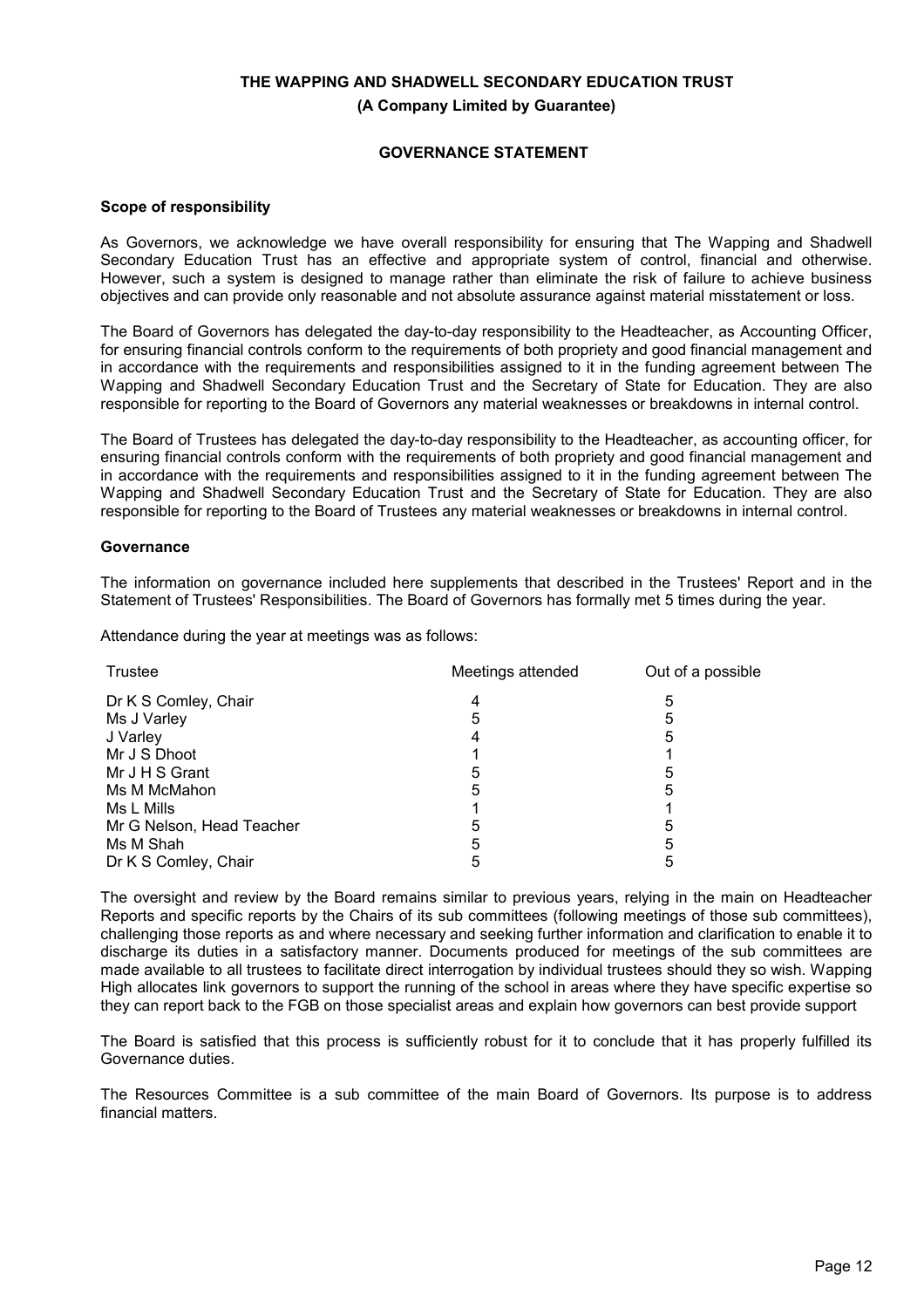## **GOVERNANCE STATEMENT (CONTINUED)**

## **Governance (continued)**

Attendance during the year at meetings was as follows:

| Meetings attended<br>Governor |   | Out of a possible |
|-------------------------------|---|-------------------|
| Mr J B Cheyne, chair          | 6 | 6                 |
| Mr G Nelson                   | 6 | 6                 |
| Mr J Dhoot                    |   |                   |
| Dr K S Comley                 | 6 | 6                 |
| Mr J Kemp                     |   |                   |
| Ms J Aristide                 |   |                   |
| Ms L Mills                    |   |                   |

In addition to the committee meetings attended at the school, governors maintain effective oversight of the funds of the school through regular face to face meetings between the Chair of Governors and the Accounting Officer and the Chair of the Resources Committee and the Accounting Officer. In December 2020 the school was visited by a SRMA (School Resource Management Adviser) who met with the Chair of the Resources Committee, Accounting Officer and the Chair of Governors.

## **Review of value for money**

As Accounting Officer, the Headteacher has responsibility for ensuring that the Academy delivers good value in the use of public resources. The Accounting Officer understands that value for money refers to the educational and wider societal outcomes achieved in return for the taxpayer resources received.

As Accounting Officer, the Headteacher has responsibility for ensuring that the Academy delivers good value in the use of public resources. The Accounting Officer understands that value for money refers to the educational and wider societal outcomes achieved in return for the taxpayer resources received.

The Accounting Officer considers how the Academy's use of its resources has provided good value for money during each academic year, and reports to the Board of Trustees where value for money can be improved, including the use of benchmarking data where appropriate. The Accounting Officer for the Academy has delivered improved value for money during the year by:

- During 2020/21 Wapping High received a donation of 36 Chromebooks from the Worshipful Company of Bakers and 50 Chromebooks from the DFE as part of its Covid response. Wapping High has significantly increased its stock of Chromebooks over the year and was able to loan ICT equipment to pupils during Covid Lockdowns. We are currently updating our wireless infrastructure and our Network Manager is in negotiation with ComputerTalk to carry out this work.
- Wapping High has wanted to replace its existing lighting for LED lights for a number of years but we did not have the necessary funding to carry out the work. We experience very high costs with our existing lighting and it is not energy efficient. We have now obtained a grant of £30,000 from LBTH to carry out this work.

By upgrading to LED lighting we expect to obtain the following benefits

- Lower CO2 reducing our carbon footprint
- Reduced maintenance costs
- Improved lighting with no flicker and minimal glare so a better learning environment making teaching a far better experience
- Intelligent lighting options including sensors and timers to dim or turn off lights when an area is not in use
- During 2019/20 Covid19 significantly impacted on Wapping High's pupil numbers and the number of pupils in the school on census date in October 2020 (297) was much less than the school planned for. During 2020/21 our in-year admissions improved to such an extent that we were able to apply for and were granted an additional £201,000 of funding from the ESFA. Our pupil numbers are growing year on year and in our census in October 2021 we recorded 364 pupils on roll.
- During 2019/20 Wapping High had staffed up to cope with the anticipated increase in pupil numbers so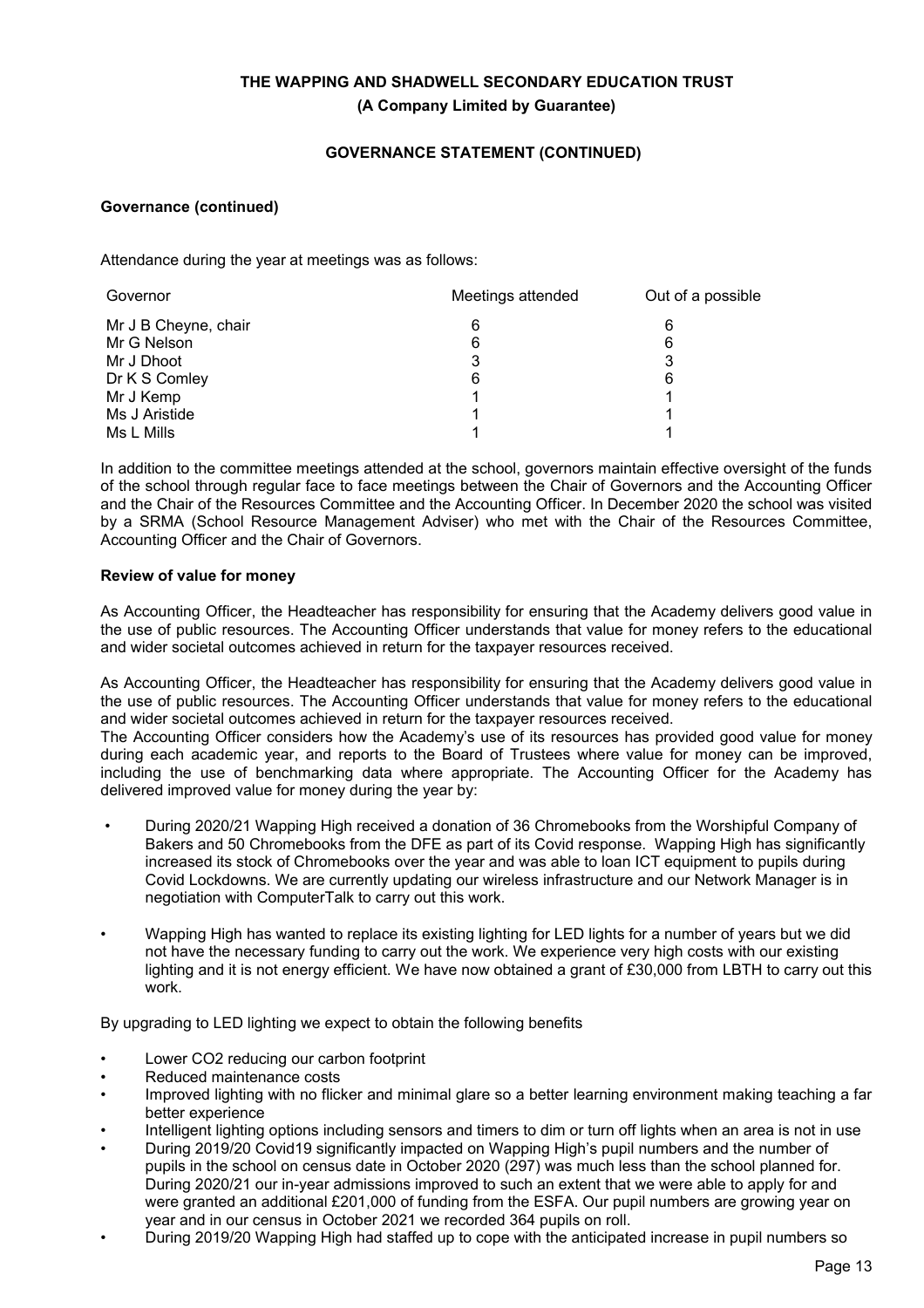## **GOVERNANCE STATEMENT (CONTINUED)**

#### **Review of value for money (continued)**

even though there has been a big increase in pupil numbers there has been very little change in staffing levels. However the school has had to invest in its infrastructure with the addition of 2 extra classrooms, 2 x interactive screens and 2 x additional laptop trolleys.

#### **The purpose of the system of internal control**

The system of internal control is designed to manage risk to a reasonable level rather than to eliminate all risk of failure to achieve policies, aims and objectives; it can therefore only provide reasonable and not absolute assurance of effectiveness. The system of internal control is based on an ongoing process designed to identify and prioritise the risks to the achievement of Academy policies, aims and objectives, to evaluate the likelihood of those risks being realised and the impact should they be realised, and to manage them efficiently, effectively and economically. The system of internal control has been in place in The Wapping and Shadwell Secondary Education Trust for the year 1 September 2020 to 31 August 2021 and up to the date of approval of the annual report and financial statements.

#### **Capacity to handle risk**

The Board of Governors has reviewed the key risks to which the Academy is exposed together with the operating, financial and compliance controls that have been implemented to mitigate those risks. The Board of Trustees is of the view that there is a formal ongoing process for identifying, evaluating and managing the Academy's significant risks that have been in place for the year 1 September 2020 to 31 August 2021 and up to the date of approval of the annual report and financial.

statements. The Board of Trustees regularly reviews this process and Risk Management is a standing item on the Agenda for every Resources Committee meeting.

## **The risk and control framework**

The Academy's system of internal financial control is based on a framework of regular management information and administrative procedures including the segregation of duties and a system of delegation and accountability. In particular, it includes:

- Comprehensive budgeting and monitoring systems with an annual budget and periodic financial reports which are reviewed and agreed by the Board of Governors;
- Regular reviews by the Finance and General Purposes Committee of reports which indicate financial performance against the forecasts and of major purchase plans, capital works and expenditure programmes;
- Setting targets to measure financial and other performance;
- Clearly defined purchasing (asset purchase or capital investment) guidelines;
- Delegation of authority and segregation of duties;
- Identification and management of risks

The Board of Trustees has decided to buy-in an internal audit service from SRMA.

The Internal Auditor's role includes giving advice on financial matters and performing a range of checks on the Academy's financial systems. Our Internal Auditor has recently reported on the effectiveness of governance in the Academy.

The Board of Governors understands that following the new Ethical Standards, new internal scrutiny arrangements will need to be made for next year.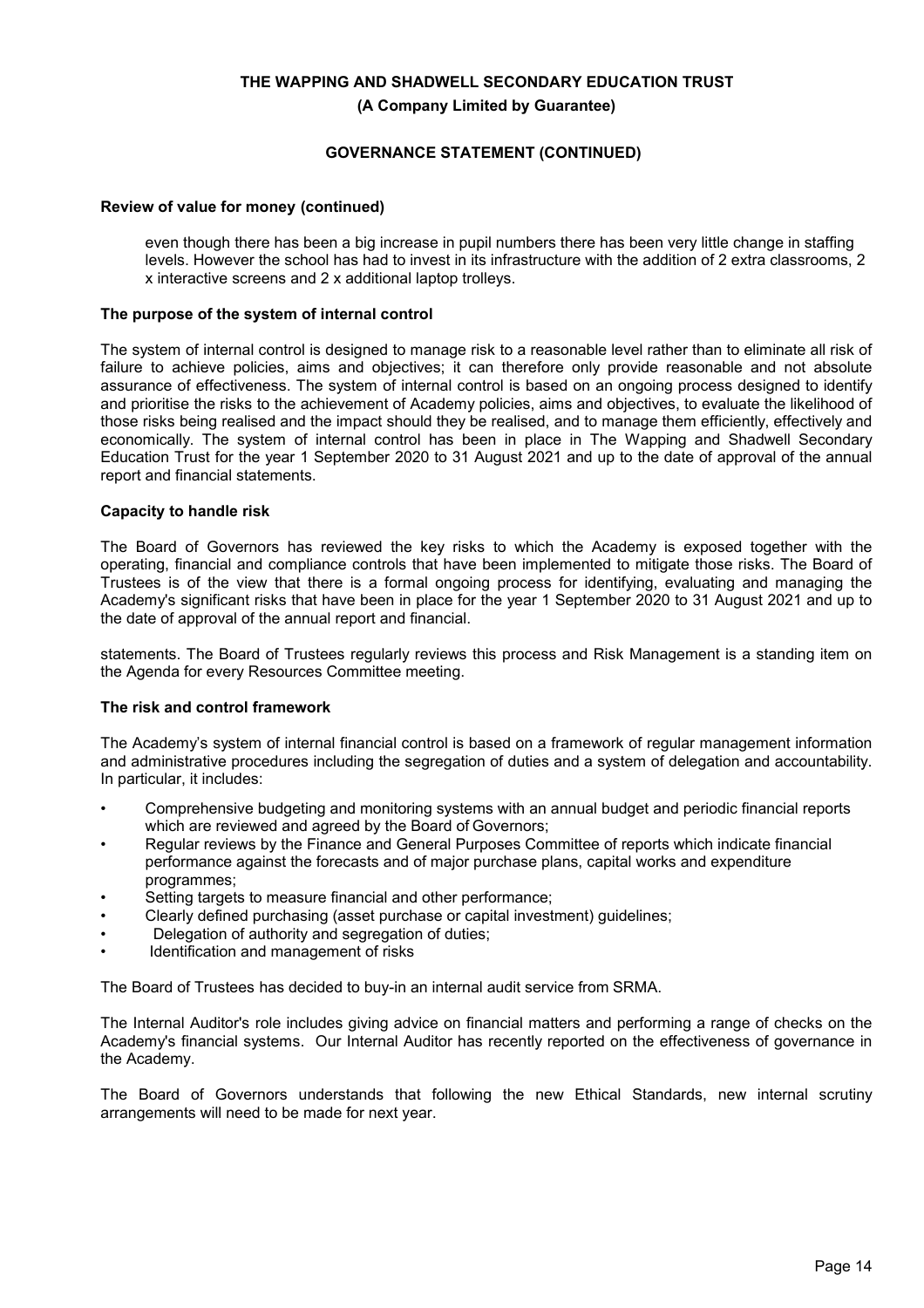## **GOVERNANCE STATEMENT (CONTINUED)**

#### **Review of effectiveness**

As Accounting Officer, the Headteacher has responsibility for reviewing the effectiveness of the system of internal control. During the year in question the review has been informed by:

- the work of the Internal Auditor:
- the work of the external Auditors; and
- the financial management and governance self-assessment process.
- •

The Accounting Officer has been advised of the implications of the result of their review of the system of internal control by the Committee and ensures that a plan for continuous improvement of the system is in place.

Approved by order of the members of the Board of Trustees on 21 December 2021 and signed on their behalf by:

**Dr K S Comley** Chair of Trustees **Gary Nelson** Headteeacher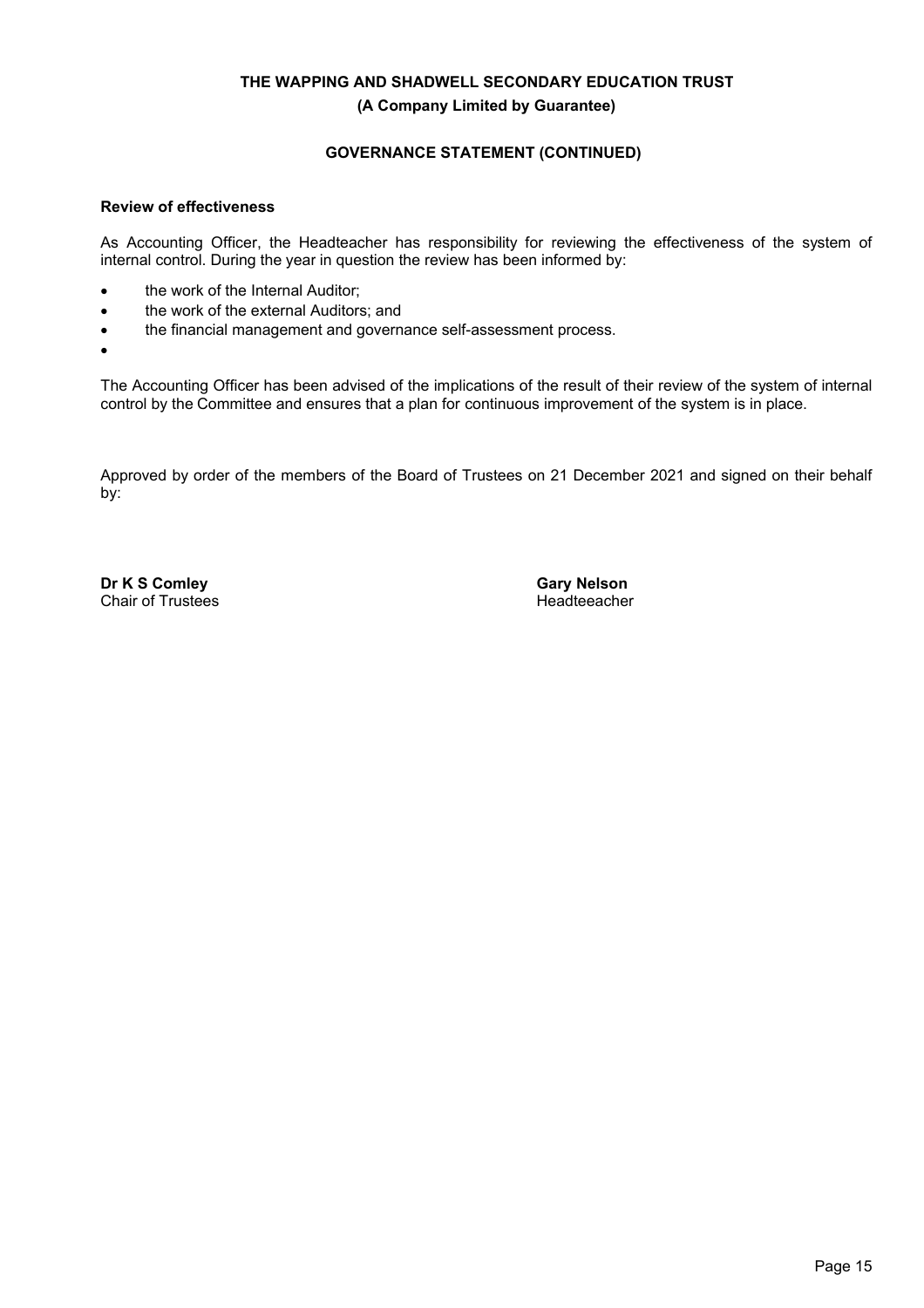**(A Company Limited by Guarantee)**

#### **STATEMENT ON REGULARITY, PROPRIETY AND COMPLIANCE**

As Accounting Officer of The Wapping and Shadwell Secondary Education Trust I have considered my responsibility to notify the Board of Trustees and the Education & Skills Funding Agency (ESFA) of material irregularity, impropriety and non-compliance with terms and conditions of all funding received by the Academy, under the funding agreement in place between the Academy and the Secretary of State for Education. As part of my consideration I have had due regard to the requirements of the Academies Financial Handbook 2020.

I confirm that I and the Board of Trustees are able to identify any material irregular or improper use of all funds by the Academy, or material non-compliance with the terms and conditions of funding under the Academy's funding agreement and the Academies Financial Handbook 2020.

I confirm that the following instances of material irregularity, impropriety or funding non-compliance discovered to date have been notified to the board of Trustees and ESFA. If any instances are identified after the date of this statement, these will be notified to the board of Trustees and ESFA:

Financial Issues:

During the year the schools monitoring of purchases picked up an attempted fraud of £850 by an employee. This fraud was covered by the schools insurance policy with the exception of the £500 excess charge. The school has taken action to review its processes in detail and is satisfied that the monitoring and review of purchases is appropriate and will highlight any such items in future. The employee in question has been dismissed from the school and the incident has been reported to the relevant authorities.

**Gary Nelson** Accounting Officer Date: 21 December 2021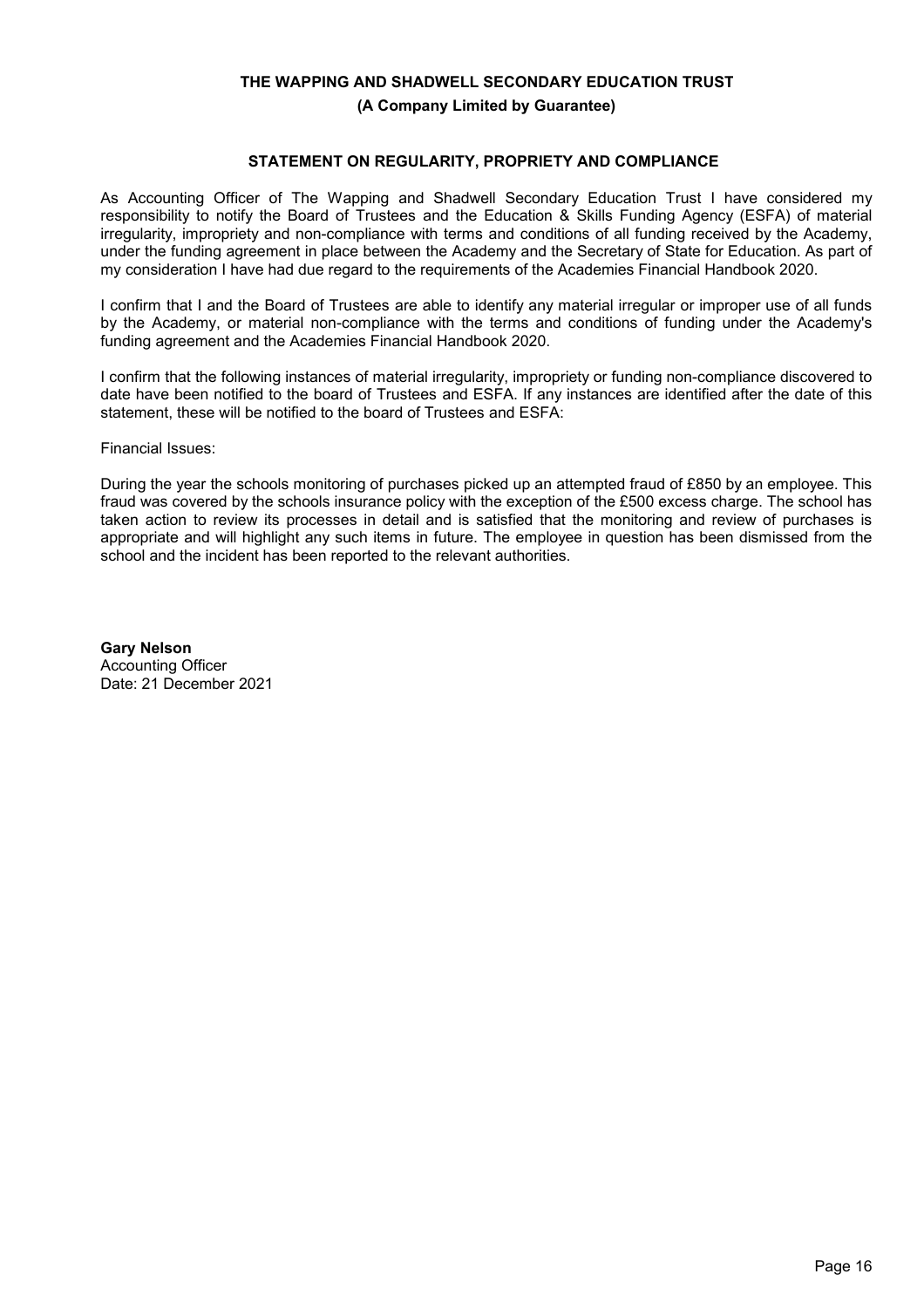### **(A Company Limited by Guarantee)**

## **STATEMENT OF TRUSTEES' RESPONSIBILITIES FOR THE YEAR ENDED 31 AUGUST 2021**

The Trustees (who are also the directors of the charitable company for the purposes of company law) are responsible for preparing the Trustees' Report and the financial statements in accordance with the Academies Accounts Direction published by the Education and Skills Funding Agency, United Kingdom Accounting Standards (United Kingdom Generally Accepted Accounting Practice) and applicable law and regulations.

Company law requires the Trustees to prepare financial statements for each financial year. Under company law, the Trustees must not approve the financial statements unless they are satisfied that they give a true and fair view of the state of affairs of the charitable company and of its incoming resources and application of resources, including its income and expenditure, for that period. In preparing these financial statements, the Trustees are required to:

- select suitable accounting policies and then apply them consistently;
- observe the methods and principles of the Charities SORP 2019 and the Academies Accounts Direction 2020 to 2021;
- make judgments and accounting estimates that are reasonable and prudent;
- state whether applicable UK Accounting Standards have been followed, subject to any material departures disclosed and explained in the financial statements;
- prepare the financial statements on the going concern basis unless it is inappropriate to presume that the charitable company will continue in business.

The Trustees are responsible for keeping adequate accounting records that are sufficient to show and explain the charitable company's transactions and disclose with reasonable accuracy at any time the financial position of the charitable company and enable them to ensure that the financial statements comply with the Companies Act 2006. They are also responsible for safeguarding the assets of the charitable company and hence for taking reasonable steps for the prevention and detection of fraud and other irregularities.

The Trustees are responsible for ensuring that in its conduct and operation the charitable company applies financial and other controls, which conform with the requirements both of propriety and of good financial management. They are also responsible for ensuring grants received from ESFA/DfE have been applied for the purposes intended.

The Trustees are responsible for the maintenance and integrity of the corporate and financial information included on the charitable company's website. Legislation in the United Kingdom governing the preparation and dissemination of financial statements may differ from legislation in other jurisdictions.

Approved by order of the members of the Board of Trustees and signed on its behalf by:

**Dr K S Comley** Chair of Trustees

Date: 21 December 2021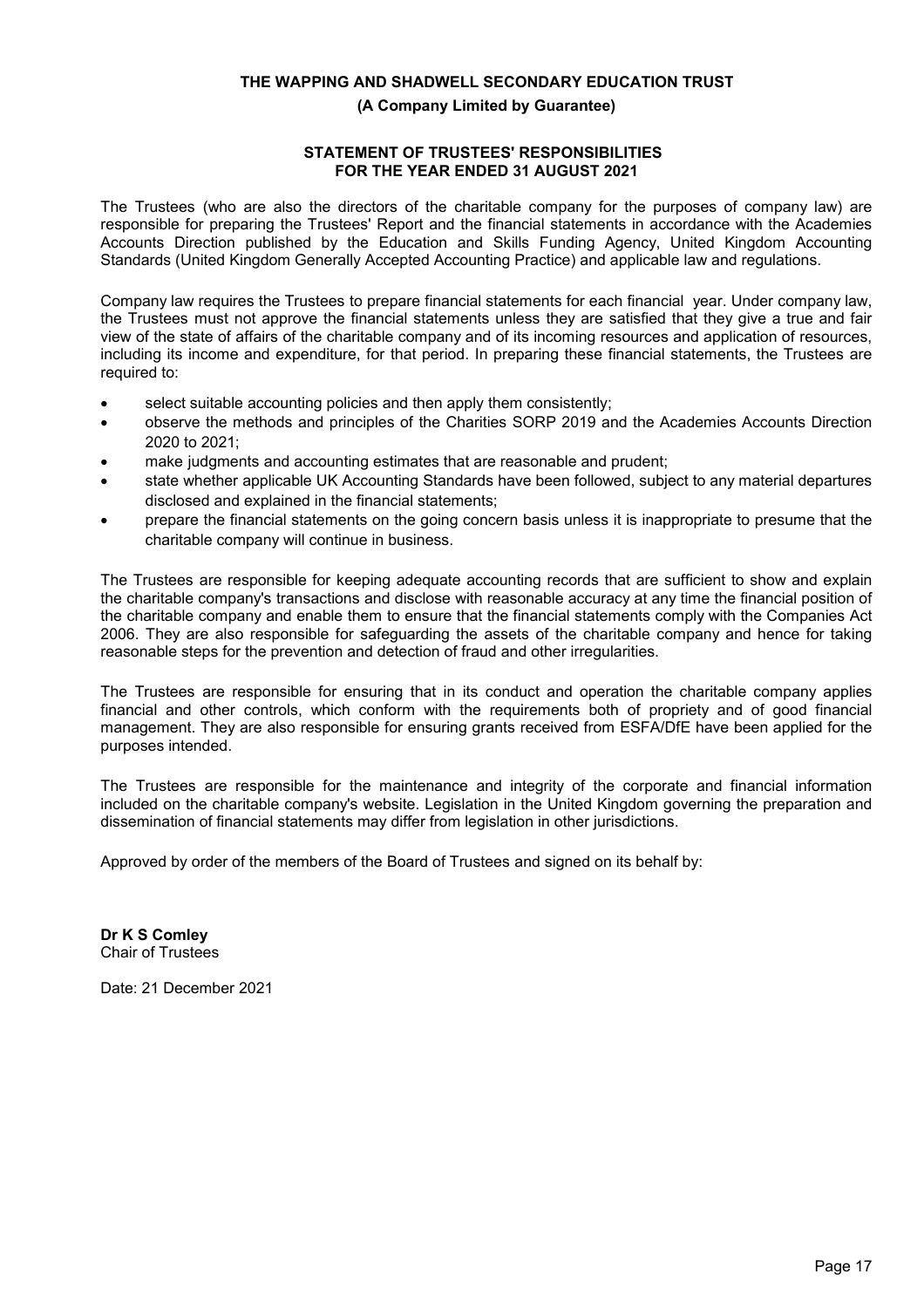**(A Company Limited by Guarantee)**

#### **INDEPENDENT AUDITORS' REPORT ON THE FINANCIAL STATEMENTS TO THE MEMBERS OF THE WAPPING AND SHADWELL SECONDARY EDUCATION TRUST**

## **Opinion**

We have audited the financial statements of The Wapping and Shadwell Secondary Education Trust (the 'Academy') for the year ended 31 August 2021 which comprise the Statement of Financial Activities, the Balance Sheet, the Statement of Cash Flows and the related notes, including a summary of significant accounting policies. The financial reporting framework that has been applied in their preparation is applicable law, United Kingdom Accounting Standards (United Kingdom Generally Accepted Accounting Practice), including Financial Reporting Standard 102 'The Financial Reporting Standard applicable in the UK and Republic of Ireland', the Charities SORP 2019 and the Academies Accounts Direction 2020 to 2021 issued by the Education and Skills Funding Agency.

In our opinion the financial statements:

- give a true and fair view of the state of the Academy's affairs as at 31 August 2021 and of its incoming resources and application of resources, including its income and expenditure for the year then ended;
- have been properly prepared in accordance with United Kingdom Generally Accepted Accounting Practice; and
- have been prepared in accordance with the requirements of the Companies Act 2006, the Charities SORP 2019 and the Academies Accounts Direction 2020 to 2021 issued by the Education and Skills Funding Agency.

#### **Basis for opinion**

We conducted our audit in accordance with International Standards on Auditing (UK) (ISAs (UK)) and applicable law. Our responsibilities under those standards are further described in the Auditors' responsibilities for the audit of the financial statements section of our report. We are independent of the Academy in accordance with the ethical requirements that are relevant to our audit of the financial statements in the United Kingdom, including the Financial Reporting Council's Ethical Standard, and we have fulfilled our other ethical responsibilities in accordance with these requirements. We believe that the audit evidence we have obtained is sufficient and appropriate to provide a basis for our opinion.

#### **Conclusions relating to going concern**

In auditing the financial statements, we have concluded that the Trustees' use of the going concern basis of accounting in the preparation of the financial statements is appropriate.

Based on the work we have performed, we have not identified any material uncertainties relating to events or conditions that, individually or collectively, may cast significant doubt on the Academy's ability to continue as a going concern for a period of at least twelve months from when the financial statements are authorised for issue.

Our responsibilities and the responsibilities of the Trustees with respect to going concern are described in the relevant sections of this report.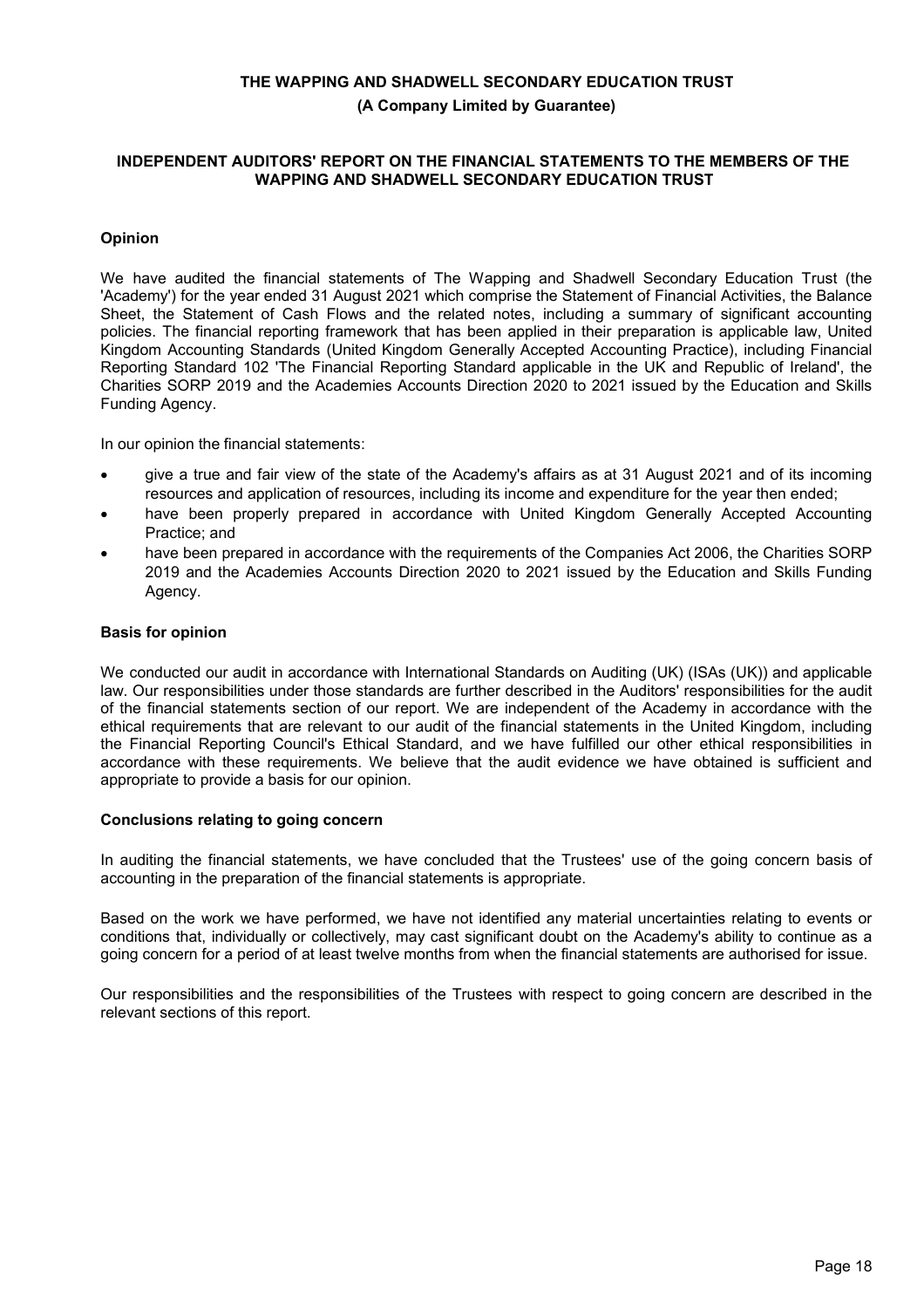**(A Company Limited by Guarantee)**

#### **INDEPENDENT AUDITORS' REPORT ON THE FINANCIAL STATEMENTS TO THE MEMBERS OF THE WAPPING AND SHADWELL SECONDARY EDUCATION TRUST (CONTINUED)**

#### **Other information**

The other information comprises the information included in the Annual Report other than the financial statements and our Auditors' Report thereon. The Trustees are responsible for the other information contained within the Annual Report. Our opinion on the financial statements does not cover the other information and, except to the extent otherwise explicitly stated in our report, we do not express any form of assurance conclusion thereon. Our responsibility is to read the other information and, in doing so, consider whether the other information is materially inconsistent with the financial statements or our knowledge obtained in the course of the audit, or otherwise appears to be materially misstated. If we identify such material inconsistencies or apparent material misstatements, we are required to determine whether this gives rise to a material misstatement in the financial statements themselves. If, based on the work we have performed, we conclude that there is a material misstatement of this other information, we are required to report that fact.

We have nothing to report in this regard.

#### **Opinion on other matters prescribed by the Companies Act 2006**

In our opinion, based on the work undertaken in the course of the audit:

- the information given in the Trustees' Report including the Strategic Report for the financial year for which the financial statements are prepared is consistent with the financial statements.
- the Trustees' Report and the Strategic Report have been prepared in accordance with applicable legal requirements.

#### **Matters on which we are required to report by exception**

In the light of our knowledge and understanding of the Academy and its environment obtained in the course of the audit, we have not identified material misstatements in the Trustees' Report including the Strategic Report.

We have nothing to report in respect of the following matters in relation to which the Companies Act 2006 requires us to report to you if, in our opinion:

- adequate accounting records have not been kept, or returns adequate for our audit have not been received from branches not visited by us; or
- the financial statements are not in agreement with the accounting records and returns; or
- certain disclosures of Trustees' remuneration specified by law are not made; or
- we have not received all the information and explanations we require for our audit.

#### **Responsibilities of trustees**

As explained more fully in the Trustees' Responsibilities Statement, the Trustees (who are also the Directors of the Charitable Company for the purposes of company law) are responsible for the preparation of the financial statements and for being satisfied that they give a true and fair view, and for such internal control as the Trustees determine is necessary to enable the preparation of financial statements that are free from material misstatement, whether due to fraud or error.

In preparing the financial statements, the Trustees are responsible for assessing the Academy's ability to continue as a going concern, disclosing, as applicable, matters related to going concern and using the going concern basis of accounting unless the Trustees either intend to liquidate the Academy or to cease operations, or have no realistic alternative but to do so.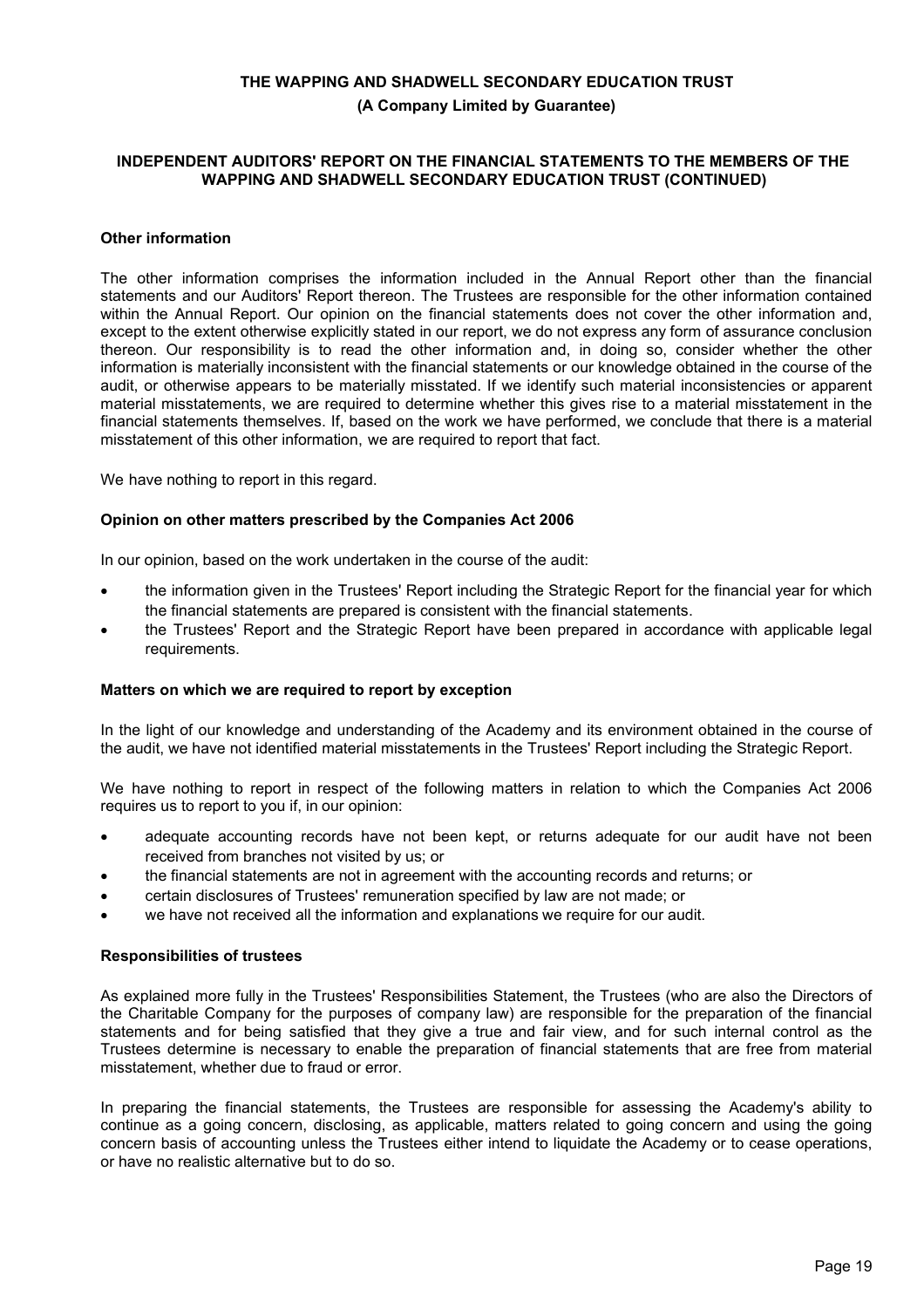**(A Company Limited by Guarantee)**

#### **INDEPENDENT AUDITORS' REPORT ON THE FINANCIAL STATEMENTS TO THE MEMBERS OF THE WAPPING AND SHADWELL SECONDARY EDUCATION TRUST (CONTINUED)**

#### **Auditors' responsibilities for the audit of the financial statements**

Our objectives are to obtain reasonable assurance about whether the financial statements as a whole are free from material misstatement, whether due to fraud or error, and to issue an Auditors' Report that includes our opinion. Reasonable assurance is a high level of assurance, but is not a guarantee that an audit conducted in accordance with ISAs (UK) will always detect a material misstatement when it exists. Misstatements can arise from fraud or error and are considered material if, individually or in the aggregate, they could reasonably be expected to influence the economic decisions of users taken on the basis of these financial statements.

Irregularities, including fraud, are instances of non-compliance with laws and regulations. We design procedures in line with our responsibilities, outlined above, to detect material misstatements in respect of irregularities, including fraud. The extent to which our procedures are capable of detecting irregularities, including fraud is detailed below:

We gained an understanding of the legal and regulatory framework applicable to the Academy and the sector in which it operates and considered the risk of material misstatement in respect of irregularities, including fraud and non-compliance with laws and regulations. This included those regulations directly related to the financial statements, including financial reporting and tax legislation and academy sector regulations including GDPR, employment law, health and safety and safeguarding.

The risks were discussed with the audit team and we remained alert to any indications of non- compliance throughout the audit. We carried out specific procedures to address the risks identified. These included the following:

- We reviewed systems and procedures to identify potential areas of management override risk. In particular, we carried out testing of journal entries and other adjustments for appropriateness, and evaluating the business rationale of any large or unusual transactions to determine whether they were significant to our assessment.
- We reviewed key controls, authorisation procedures and decision making processes for any unusual or one-off transactions.
- We reviewed minutes of Trustee meetings and other relevant sub-committees of the Board and agreed the financial statement disclosures to underlying supporting documentation.
- We have made enquiries of the Accounting Officer and senior management team to identify laws and regulations applicable to the Academy. We assessed details of any breaches where applicable in order to assess the impact upon the Academy.
- We reviewed the risk management processes and procedures in place including a review of the Risk Register and Board assurance reporting and the Internal Scrutiny Reports.
- We have reviewed any correspondence with the ESFA / DfE and the procedures in place for the reporting of incidents to the Trustees including reporting of any serious incidents to the Regulator if necessary.

Because of the inherent limitations of an audit, there is a risk that we will not detect all irregularities, including those leading to a material misstatement in the financial statements or non-compliance with regulation.

This risk increases the more that compliance with a law or regulation is removed from the events and transactions reflected in the financial statements, as we will be less likely to become aware of instances of noncompliance. The risk is also greater regarding irregularities occurring due to fraud rather than error, as fraud involves intentional concealment, forgery, collusion, omission or misrepresentation.

A further description of our responsibilities for the audit of the financial statements is located on the Financial Reporting Council's website at: www.frc.org.uk/auditorsresponsibilities. This description forms part of our Auditors' Report.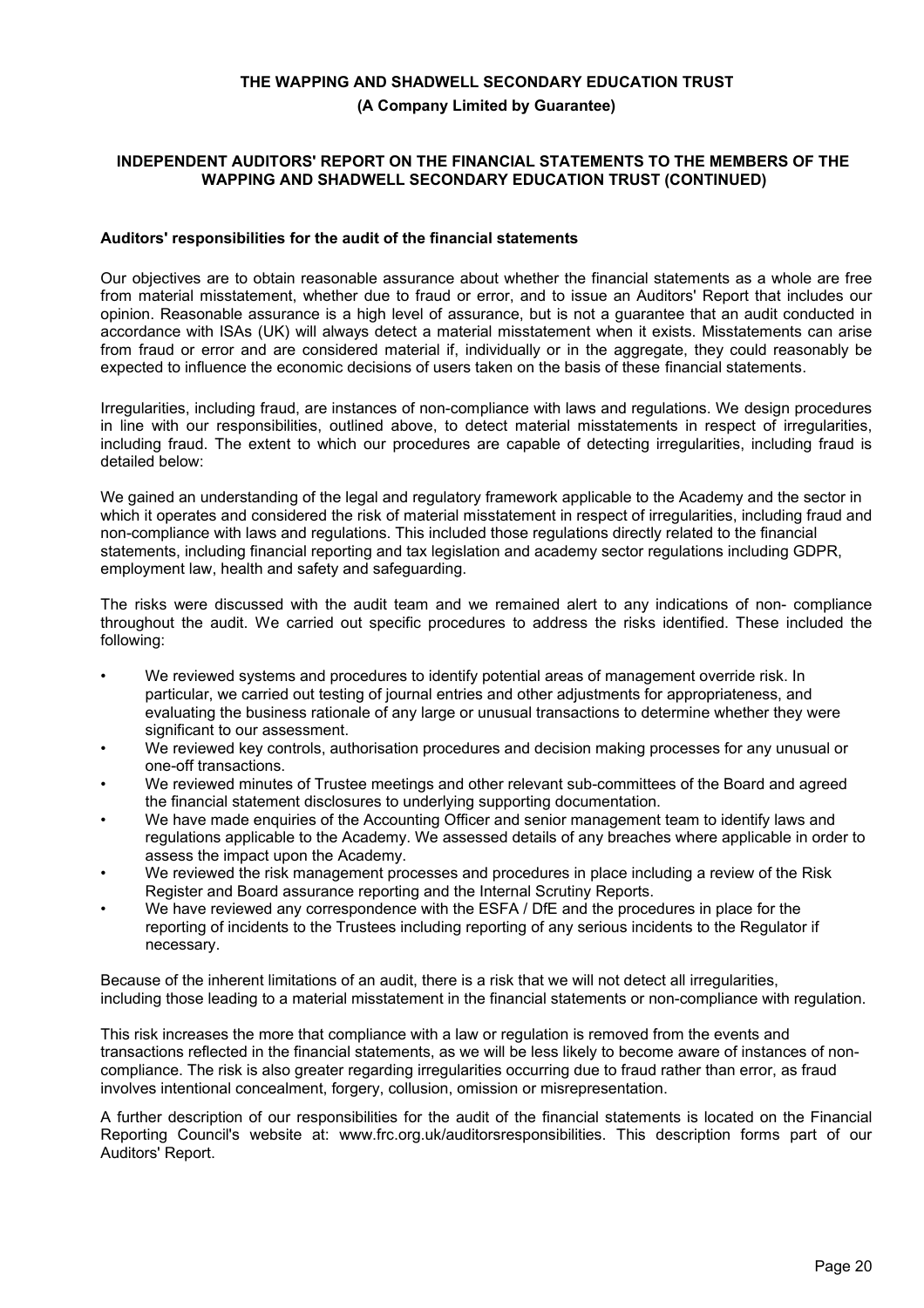**(A Company Limited by Guarantee)**

#### **INDEPENDENT AUDITORS' REPORT ON THE FINANCIAL STATEMENTS TO THE MEMBERS OF THE WAPPING AND SHADWELL SECONDARY EDUCATION TRUST (CONTINUED)**

#### **Use of our report**

This report is made solely to the Academy's Members, as a body, in accordance with Chapter 3 of Part 16 of the Companies Act 2006. Our audit work has been undertaken so that we might state to the Academy's Members those matters we are required to state to them in an Auditors' Report and for no other purpose. To the fullest extent permitted by law, we do not accept or assume responsibility to anyone other than the Academy and its Members, as a body, for our audit work, for this report, or for the opinions we have formed.

**Michael Cooper-Davis FCCA ACA (Senior Statutory Auditor)** for and on behalf of **Price Bailey LLP** Chartered Accountants 3rd Floor 24 Old Bond Street Mayfair London W1S 4AP

22 December 2021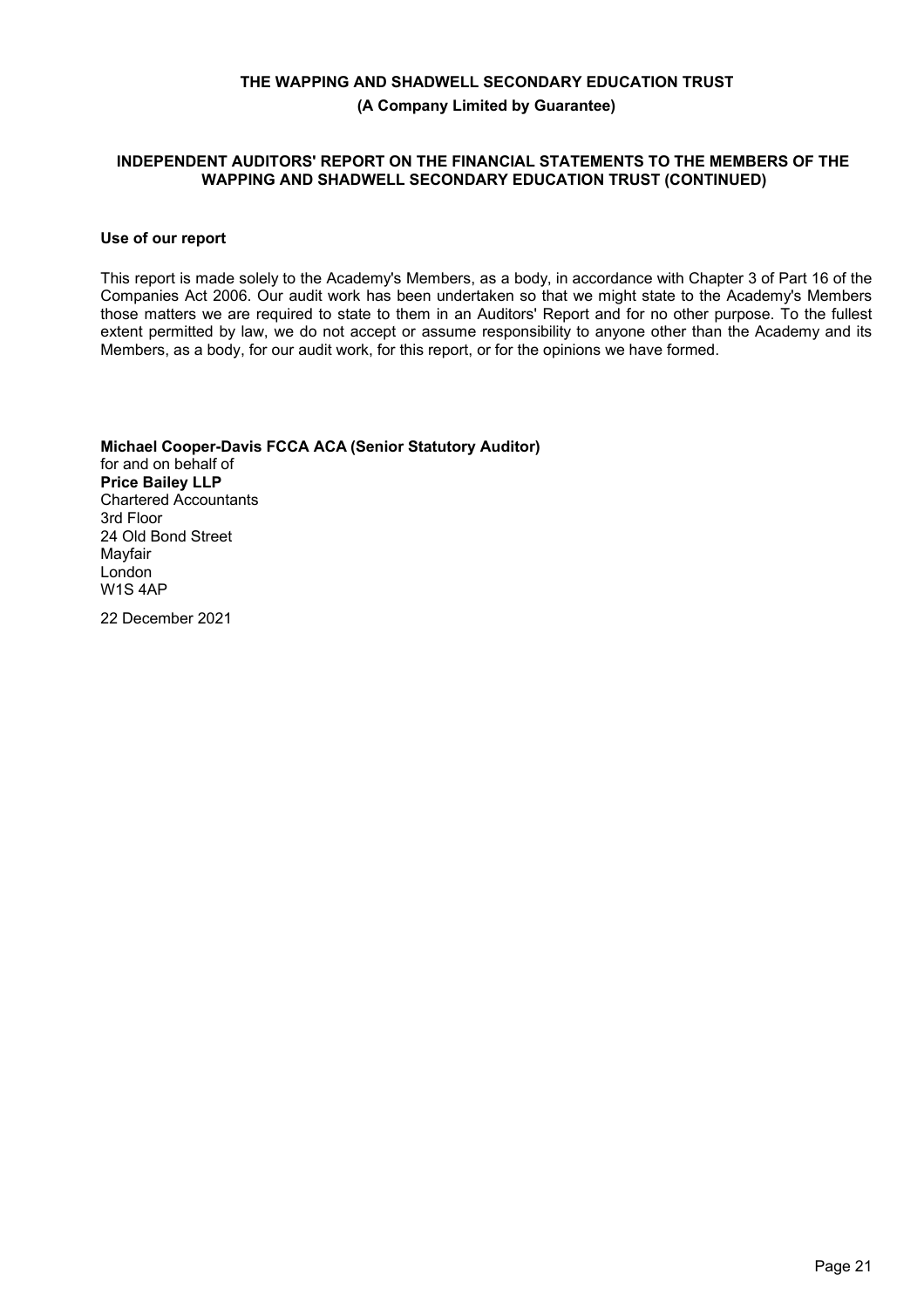#### **(A Company Limited by Guarantee)**

#### **INDEPENDENT REPORTING ACCOUNTANT'S ASSURANCE REPORT ON REGULARITY TO THE WAPPING AND SHADWELL SECONDARY EDUCATION TRUST AND THE EDUCATION & SKILLS FUNDING AGENCY**

In accordance with the terms of our engagement letter dated 19 December 2018 and further to the requirements of the Education and Skills Funding Agency (ESFA) as included in the Academies Accounts Direction 2020 to 2021, we have carried out an engagement to obtain limited assurance about whether the expenditure disbursed and income received by The Wapping and Shadwell Secondary Education Trust during the year 1 September 2020 to 31 August 2021 have been applied to the purposes identified by Parliament and the financial transactions conform to the authorities which govern them.

This report is made solely to The Wapping and Shadwell Secondary Education Trust and ESFA in accordance with the terms of our engagement letter. Our work has been undertaken so that we might state to The Wapping and Shadwell Secondary Education Trust and ESFA those matters we are required to state in a report and for no other purpose. To the fullest extent permitted by law, we do not accept or assume responsibility to anyone other than The Wapping and Shadwell Secondary Education Trust and ESFA, for our work, for this report, or for the conclusion we have formed.

### **Respective responsibilities of The Wapping and Shadwell Secondary Education Trust's Accounting Officer and the Reporting Accountant**

The accounting officer is responsible, under the requirements of The Wapping and Shadwell Secondary Education Trust's funding agreement with the Secretary of State for Education dated 6 July 2012 and the Academies Financial Handbook, extant from 1 September 2020, for ensuring that expenditure disbursed and income received is applied for the purposes intended by Parliament and the financial transactions conform to the authorities which govern them.

Our responsibilities for this engagement are established in the United Kingdom by our profession's ethical guidance and are to obtain limited assurance and report in accordance with our engagement letter and the requirements of the Academies Accounts Direction 2020 to 2021. We report to you whether anything has come to our attention in carrying out our work which suggests that in all material respects, expenditure disbursed and income received during the year 1 September 2020 to 31 August 2021 have not been applied to purposes intended by Parliament or that the financial transactions do not conform to the authorities which govern them.

## **Approach**

We conducted our engagement in accordance with the Framework and Guide for External Auditors and Reporting Accountant of Academy Trusts issued by ESFA. We performed a limited assurance engagement as defined in our engagement letter.

The objective of a limited assurance engagement is to perform such procedures as to obtain information and explanations in order to provide us with sufficient appropriate evidence to express a negative conclusion on regularity.

A limited assurance engagement is more limited in scope than a reasonable assurance engagement and consequently does not enable us to obtain assurance that we would become aware of all significant matters that might be identified in a reasonable assurance engagement. Accordingly, we do not express a positive opinion.

Our engagement includes examination, on a test basis, of evidence relevant to the regularity and propriety of the Academy's income and expenditure.

The work undertaken to draw to our conclusion includes:

- An assessment of the risk of material irregularity, impropriety and non-compliance;
- Consideration and corroboration of the evidence supporting the Accounting Officer's statement on regularity, propriety and compliance and how the Trust complies with the framework of authorities;
- Evaluation of the general control environment of the Trust, extending the procedures required for financial statements to include regularity, propriety and compliance;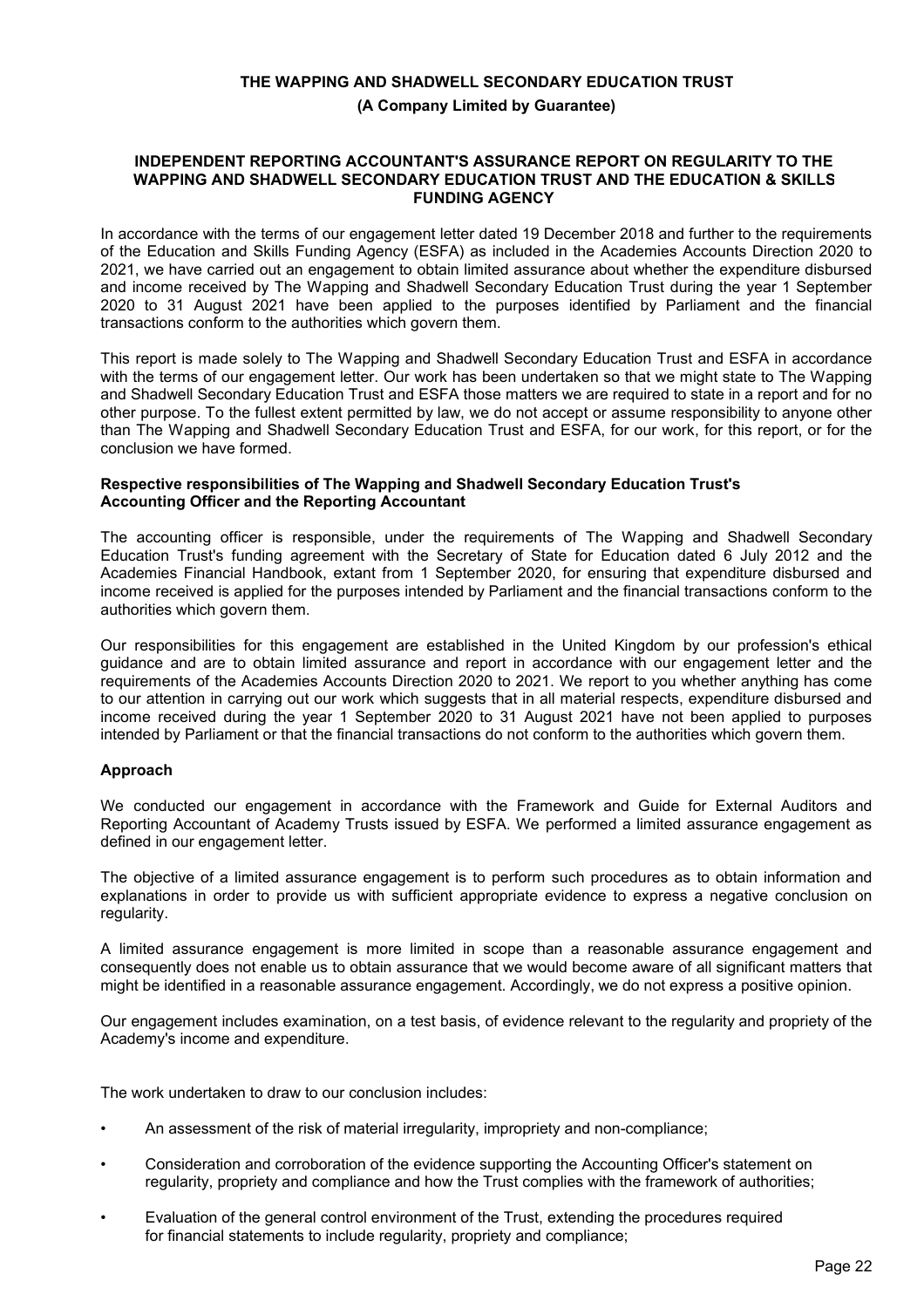## **(A Company Limited by Guarantee)**

#### **INDEPENDENT REPORTING ACCOUNTANT'S ASSURANCE REPORT ON REGULARITY TO THE WAPPING AND SHADWELL SECONDARY EDUCATION TRUST AND THE EDUCATION & SKILLS FUNDING AGENCY (CONTINUED)**

- Discussions with and representations from the Accounting Officer and other key management personnel;
- An extension of substantive testing from our audit of the financial statements to cover matters pertaining to regularity, in order to support the regularity conclusion, including governance, internal controls, procurement and the application of income.

In the course of our work, except for the matters listed below nothing has come to our attention which suggest in all material respects the expenditure disbursed and income received during the year 1 September 2020 to 31 August 2021 has not been applied to purposes intended by Parliament and the financial transactions do not conform to the authorities which govern them.

During the year we noted an attempted fraud of £850 by an employee. This fraud was covered by the schools insurance policy with the exception of the £500 excess charge. The school has taken action to review its processes in detail and is satisfied that the monitoring and review of purchases is appropriate and will highlight any such items in future. The employee in question has been dismissed from the school and the incident has been reported to the relevant authorities.

Reporting Accountant **Price Bailey LLP** Chartered Accountants

Date: 22 December 2021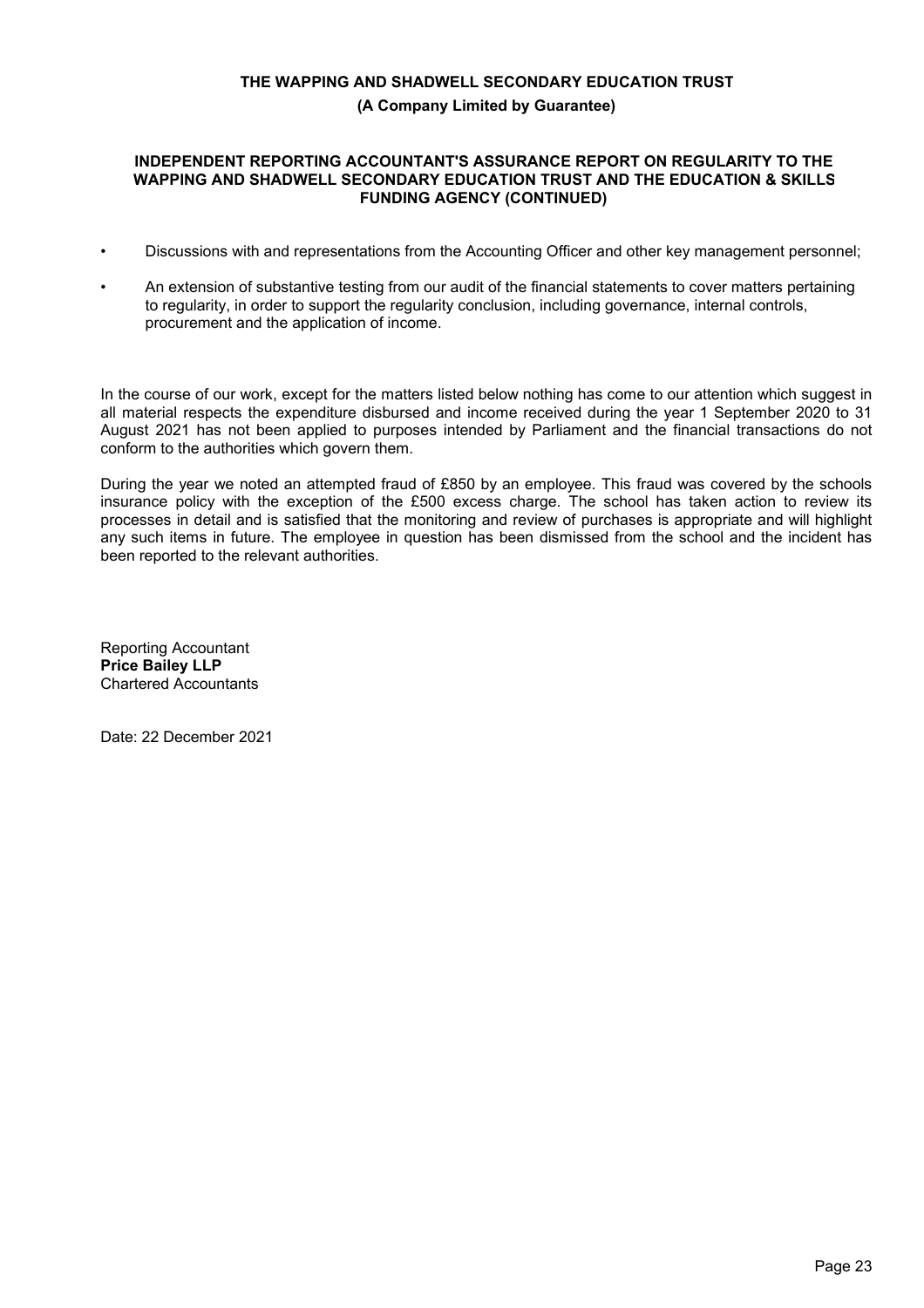**(A Company Limited by Guarantee)**

#### **STATEMENT OF FINANCIAL ACTIVITIES (INCORPORATING INCOME AND EXPENDITURE ACCOUNT) FOR THE YEAR ENDED 31 AUGUST 2021**

|                                                     |      |               |            | Restricted  |            |            |
|-----------------------------------------------------|------|---------------|------------|-------------|------------|------------|
|                                                     |      | Unrestricted  | Restricted | fixed asset | Total      | Total      |
|                                                     |      | funds<br>2021 | funds      | funds       | funds      | funds      |
|                                                     | Note | £             | 2021<br>£  | 2021<br>£   | 2021<br>£  | 2020<br>£  |
| Income from:                                        |      |               |            |             |            |            |
| Donations and capital                               |      |               |            |             |            |            |
| grants                                              | 3    |               | 135        | 9,088       | 9,223      | 45,845     |
| Charitable activities                               | 4    | 41,141        | 3,398,584  |             | 3,439,725  | 3,150,095  |
| Other trading activities                            | 5    | 37,305        |            |             | 37,305     | 60,806     |
| Investments                                         | 6    | 35            |            |             | 35         | 202        |
| <b>Total income</b>                                 |      | 78,481        | 3,398,719  | 9,088       | 3,486,288  | 3,256,948  |
| <b>Expenditure on:</b>                              |      |               |            |             |            |            |
| Charitable activities                               |      | 20,745        | 3,571,440  | 316,937     | 3,909,122  | 3,534,958  |
| <b>Total expenditure</b>                            |      | 20,745        | 3,571,440  | 316,937     | 3,909,122  | 3,534,958  |
| Net income /                                        |      |               |            |             |            |            |
| (expenditure)                                       |      | 57,736        | (172, 721) | (307, 849)  | (422, 834) | (278, 010) |
| Transfers between<br>funds                          | 18   |               | (6, 132)   | 6,132       |            |            |
| Net movement in<br>funds before other<br>recognised |      |               |            |             |            |            |
| gains/(losses)                                      |      | 57,736        | (178, 853) | (301, 717)  | (422, 834) | (278, 010) |
| Other recognised<br>gains/(losses):                 |      |               |            |             |            |            |
| Actuarial (losses)/gains                            |      |               |            |             |            |            |
| on defined benefit<br>pension schemes               | 24   |               | (59,000)   |             | (59,000)   | 114,000    |
| Net movement in                                     |      |               |            |             |            |            |
| <b>tunds</b>                                        |      | 57,736        | (237, 853) | (301, 717)  | (481, 834) | (164, 010) |
| <b>Reconciliation of</b><br>funds:                  |      |               |            |             |            |            |
| Total funds brought<br>forward                      |      | 180,199       | 99,303     | 3,667,045   | 3,946,547  | 4,110,557  |
| Net movement in funds                               |      | 57,736        | (237, 853) | (301, 717)  | (481, 834) | (164, 010) |
| <b>Total funds carried</b>                          |      |               |            |             |            |            |
| forward                                             |      | 237,935       | (138, 550) | 3,365,328   | 3,464,713  | 3,946,547  |
|                                                     |      |               |            |             |            |            |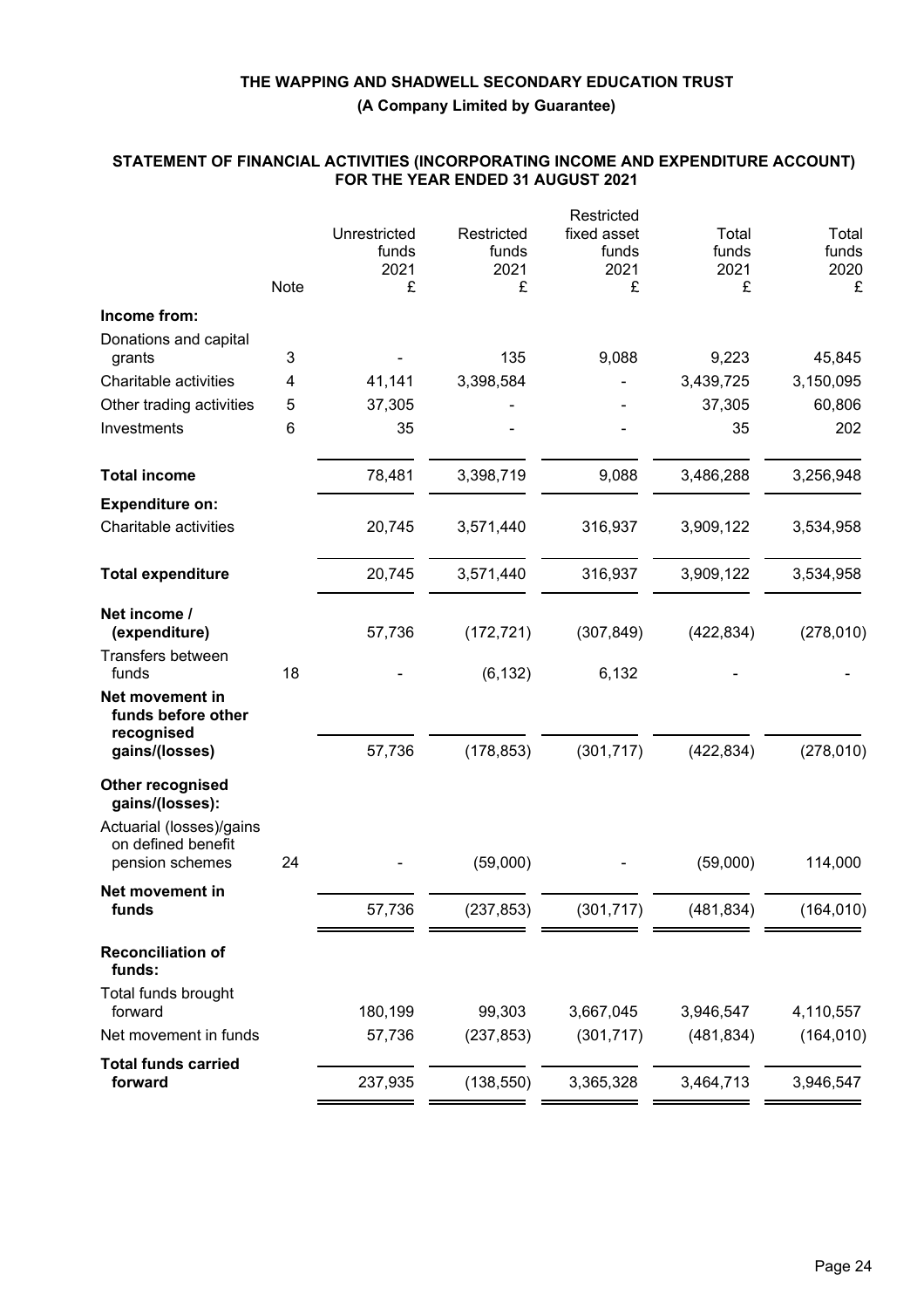## **THE WAPPING AND SHADWELL SECONDARY EDUCATION TRUST REGISTRATION NUMBER: 07412515 (A Company Limited by Guarantee)**

## **BALANCE SHEET AS AT 31 AUGUST 2021**

|                                                         | <b>Note</b> |            | 2021<br>£ |            | 2020<br>£ |
|---------------------------------------------------------|-------------|------------|-----------|------------|-----------|
| <b>Fixed assets</b>                                     |             |            |           |            |           |
| Tangible assets                                         | 14          |            | 3,365,328 |            | 3,667,045 |
| <b>Current assets</b>                                   |             |            |           |            |           |
| <b>Debtors</b>                                          | 15          | 140,552    |           | 125,692    |           |
| Cash at bank and in hand                                |             | 313,847    |           | 424,368    |           |
|                                                         |             | 454,399    |           | 550,060    |           |
| Creditors: amounts falling due within one<br>year       | 16          | (173, 014) |           | (180, 558) |           |
| <b>Net current assets</b>                               |             |            | 281,385   |            | 369,502   |
| <b>Total assets less current liabilities</b>            |             |            | 3,646,713 |            | 4,036,547 |
| Net assets excluding pension liability                  |             |            | 3,646,713 |            | 4,036,547 |
| Defined benefit pension scheme liability                | 24          |            | (182,000) |            | (90,000)  |
| <b>Total net assets</b>                                 |             |            | 3,464,713 |            | 3,946,547 |
| <b>Funds of the Academy</b><br><b>Restricted funds:</b> |             |            |           |            |           |
| Fixed asset funds                                       | 18          | 3,365,328  |           | 3,667,045  |           |
| Restricted income funds                                 | 18          | 43,450     |           | 189,303    |           |
|                                                         | 18          | 3,408,778  |           | 3,856,348  |           |
| Pension reserve                                         | 18          | (182,000)  |           | (90,000)   |           |
| <b>Total restricted funds</b>                           | 18          |            | 3,226,778 |            | 3,766,348 |
| <b>Unrestricted income funds</b>                        | 18          |            | 237,935   |            | 180,199   |
| <b>Total funds</b>                                      |             |            | 3,464,713 |            | 3,946,547 |

The financial statements have been prepared in accordance with the provisions applicable to entities subject to the small companies regime.

The financial statements on pages 24 to 50 were approved by the Trustees, and authorised for issue on 21 December 2021 and are signed on their behalf, by: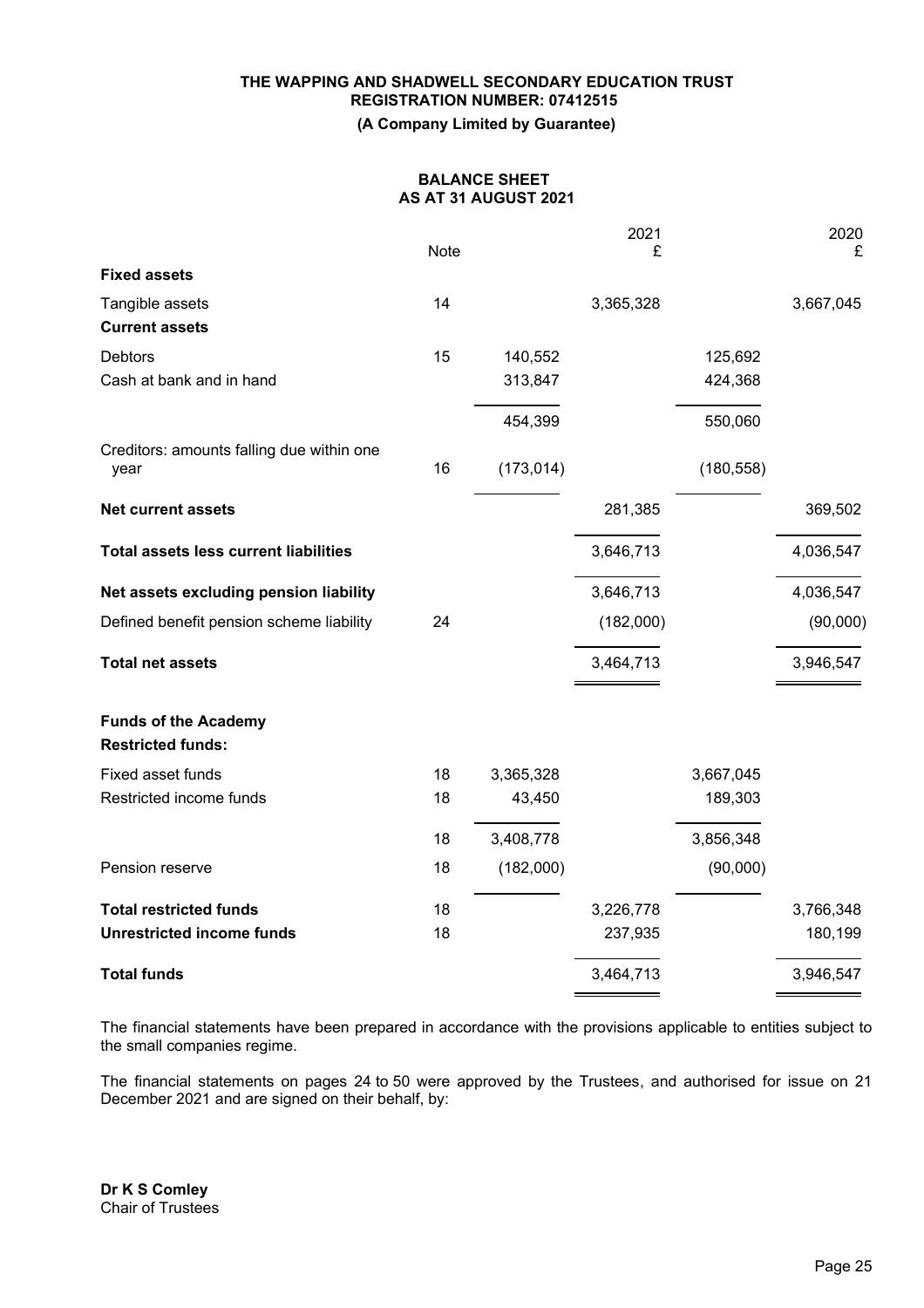**(A Company Limited by Guarantee)**

## **BALANCE SHEET (CONTINUED) AS AT 31 AUGUST 2021**

The notes on pages 28 to 50 form part of these financial statements.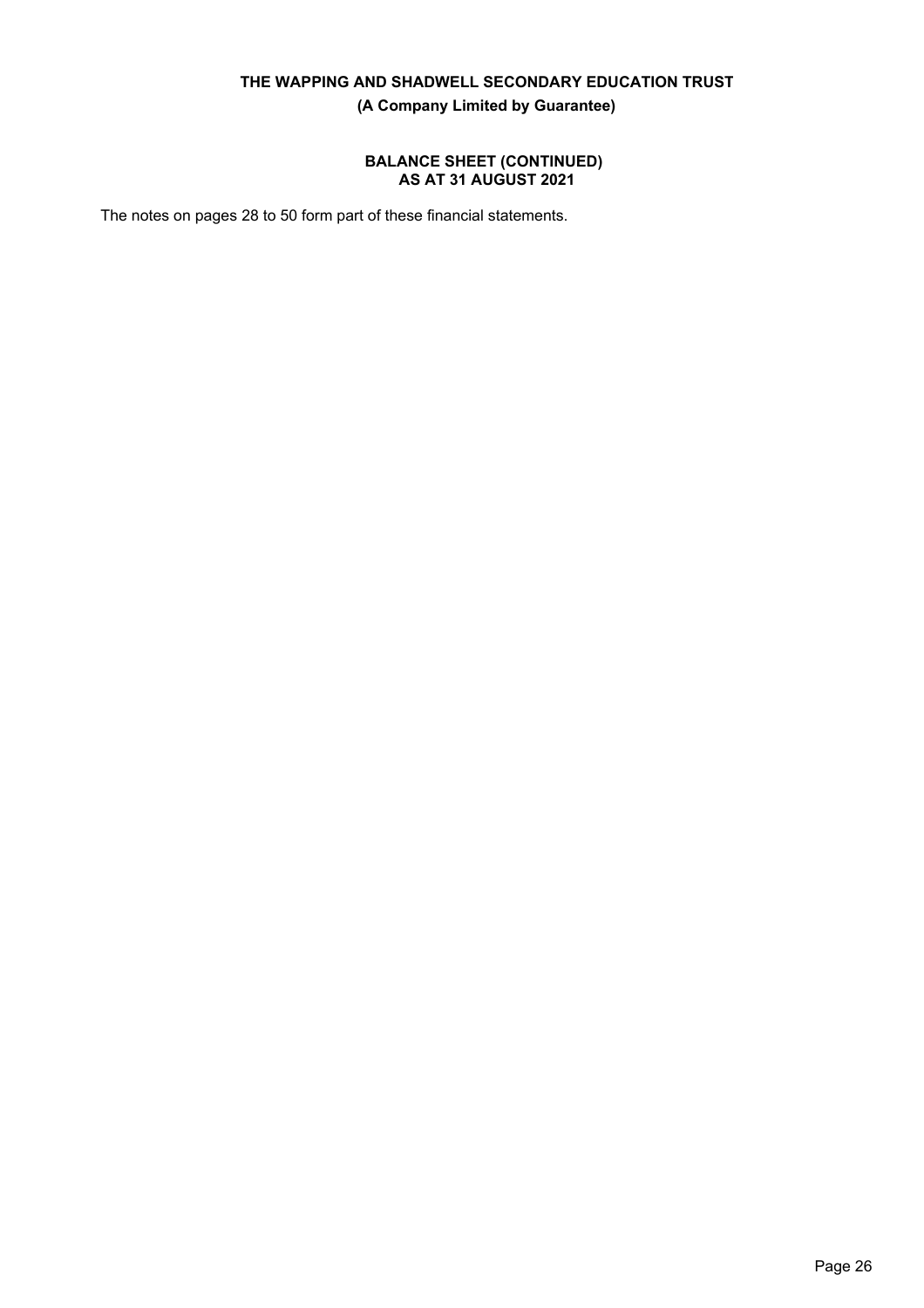### **STATEMENT OF CASH FLOWS FOR THE YEAR ENDED 31 AUGUST 2021**

|                                                        | Note  | 2021<br>£  | 2020<br>£ |
|--------------------------------------------------------|-------|------------|-----------|
| Cash flows from operating activities                   |       |            |           |
| Net cash (used in)/provided by operating activities    | 20    | (104, 424) | 133,419   |
| Cash flows from investing activities                   | 21    | (6,097)    | (84, 371) |
| Change in cash and cash equivalents in the year        |       | (110, 521) | 49,048    |
| Cash and cash equivalents at the beginning of the year |       | 424,368    | 375,320   |
| Cash and cash equivalents at the end of the year       | 22.23 | 313,847    | 424,368   |
|                                                        |       |            |           |

The notes on pages 28 to 50 form part of these financial statements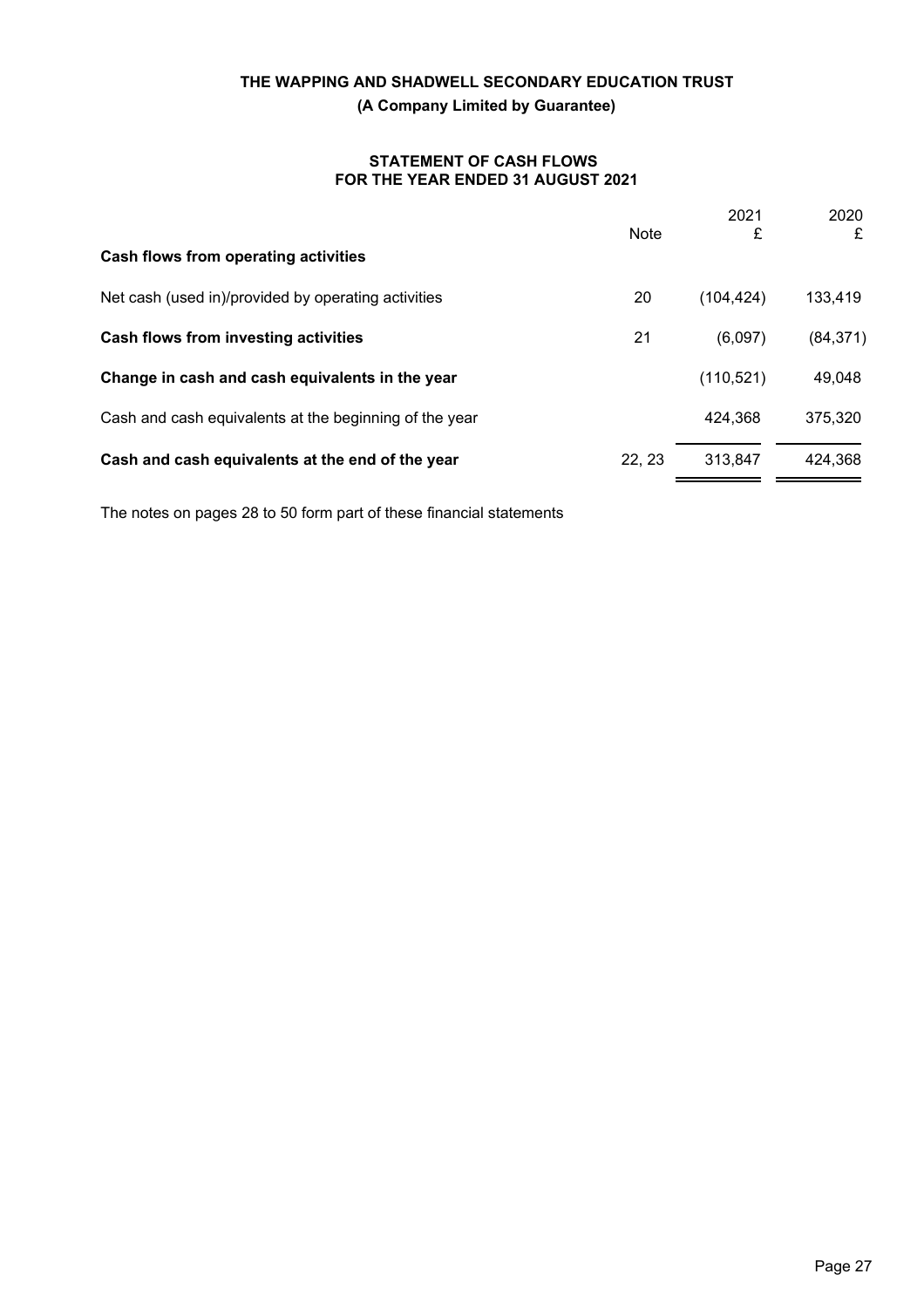**(A Company Limited by Guarantee)**

#### **NOTES TO THE FINANCIAL STATEMENTS FOR THE YEAR ENDED 31 AUGUST 2021**

#### **1. Accounting policies**

A summary of the principal accounting policies adopted (which have been applied consistently, except where noted), judgments and key sources of estimation uncertainty, is set out below.

#### **1.1 Basis of preparation of financial statements**

The financial statements of the Academy, which is a public benefit entity under FRS 102, have been prepared under the historic cost convention in accordance with the Financial Reporting Standard Applicable in the UK and Republic of Ireland (FRS 102), the Accounting and Reporting by Charities: Statement of Recommended Practice applicable to charities preparing their accounts in accordance with the Financial Reporting Standard applicable in the UK and Republic of Ireland (FRS 102) (Charities SORP (FRS 102)), the Academies Accounts Direction 2020 to 2021 issued by ESFA, the Charities Act 2011 and the Companies Act 2006.

The Wapping and Shadwell Secondary Education Trust meets the definition of a public benefit entity under FRS 102.

The Academy's functional and presentational currency is Pounds Sterling.

#### **1.2 Going concern**

The Trustees assess whether the use of going concern is appropriate i.e. whether there are any material uncertainties related to events or conditions that may cast significant doubt on the ability of the Academy to continue as a going concern.

Following the year end the Trust has been affected to a limited extent by restrictions imposed by the UK Government in response to the COVID-19 pandemic. The Trust derives the majority of its income from local and national government grant funding which is secured for a number of years, under the terms of the Academy Funding Agreement with the Secretary of State of Education.

Management have prepared forecasts and budgets for the Trust through to the end of the 2021/22 financial year. The forecasts highlight additional costs based on a significant increase in pupil numbers as of the January 2021 census, and a potential deficit in early 21/22 financial year. The Trust has applied to the EFSA for, and been granted, additional funding for these additional costs.

Accordingly, the Trustees have made this assessment in respect of a period of at least one year from the date of authorisation for issue of the financial statements and; subject to the material uncertainty on receipt and timing of accelerated growth funding, have concluded that the Academy has adequate resources to continue in operational existence for the foreseeable future, thus they continue to adopt the going concern basis of accounting in preparing the financial statements.

#### **1.3 Fund accounting**

Unrestricted income funds represent those resources which may be used towards meeting any of the charitable objects of the Academy at the discretion of the Trustees.

Restricted fixed asset funds are resources which are to be applied to specific capital purposes imposed by the funders where the asset acquired or created is held for a specific purpose.

Restricted general funds comprise all other restricted funds received with restrictions imposed by the funder/donor and include grants from the Department for Education Group.

Investment income, gains and losses are allocated to the appropriate fund.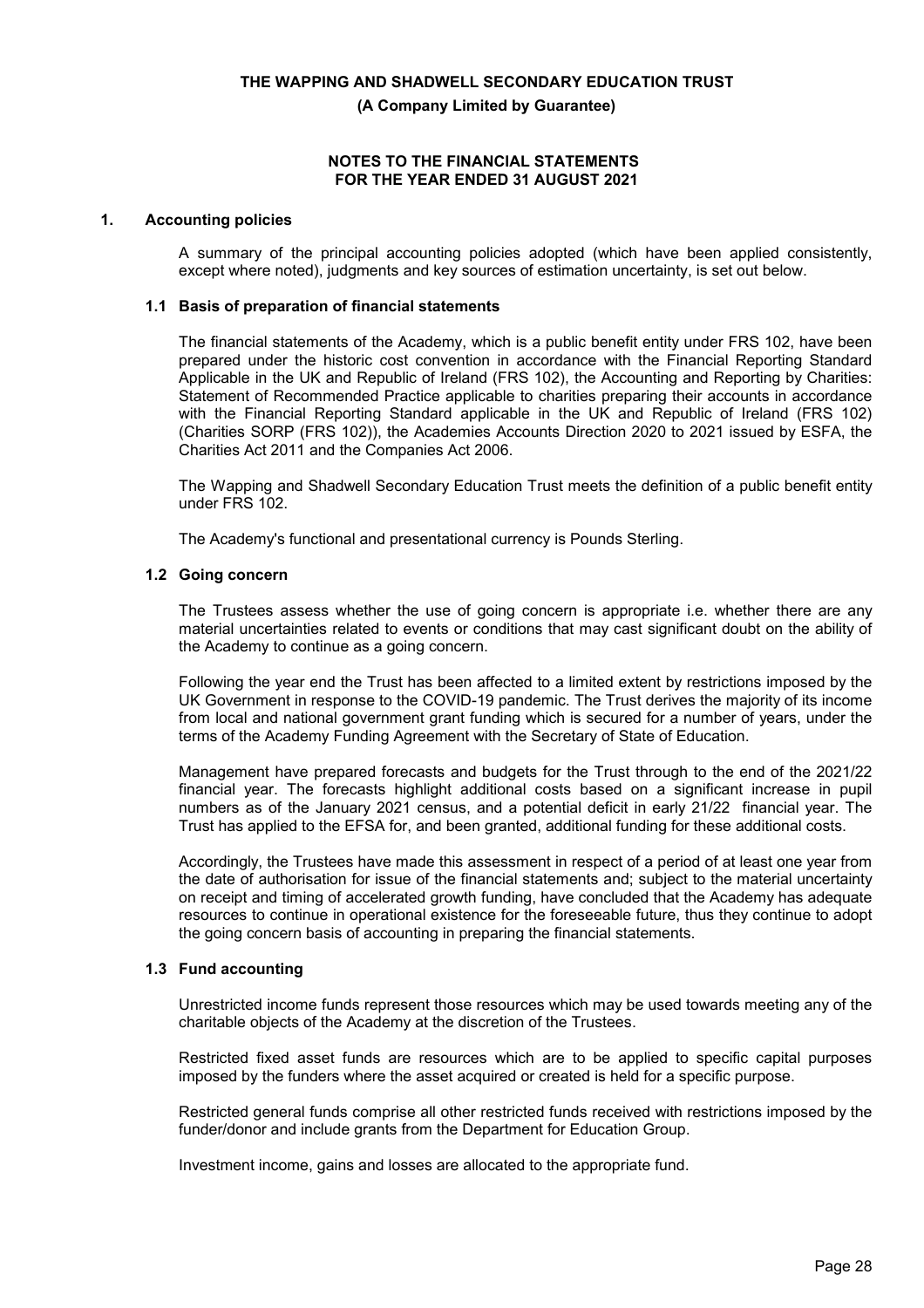**(A Company Limited by Guarantee)**

#### **NOTES TO THE FINANCIAL STATEMENTS FOR THE YEAR ENDED 31 AUGUST 2021**

#### **1. Accounting policies (continued)**

#### **1.4 Company status**

The Academy is a Company limited by guarantee. The Members are noted on page 3. In the event of the Academy being wound up, the liability in respect of the guarantee is limited to £10 per Member.

## **1.5 Income**

All incoming resources are recognised when the Academy has entitlement to the funds, the receipt is probable and the amount can be measured reliably.

#### • **Grants**

Grants are included in the Statement of Financial Activities on a receivable basis. The balance of income received for specific purposes but not expended during the period is shown in the relevant funds on the Balance Sheet. Where income is received in advance of meeting any performancerelated conditions there is not unconditional entitlement to the income and its recognition is deferred and included in creditors as deferred income until the performance-related conditions are met. Where entitlement occurs before income is received, the income is accrued.

General Annual Grant is recognised in full in the Statement of Financial Activities in the year for which it is receivable and any abatement in respect of the year is deducted from income and recognised as a liability.

Capital grants are recognised in full when there is an unconditional entitlement to the grant. Unspent amounts of capital grants are reflected in the Balance Sheet in the restricted fixed asset fund. Capital grants are recognised when there is entitlement and are not deferred over the life of the asset on which they are expended.

## • **Donations**

Donations are recognised on a receivable basis (where there are no performance-related conditions) where the receipt is probable and the amount can be reliably measured.

#### • **Other income**

Other income, including the hire of facilities, is recognised in the year it is receivable and to the extent the Academy has provided the goods or services.

#### **1.6 Expenditure**

Expenditure is recognised once there is a legal or constructive obligation to transfer economic benefit to a third party, it is probable that a transfer of economic benefits will be required in settlement and the amount of the obligation can be measured reliably. Expenditure is classified by activity. The costs of each activity are made up of the total of direct costs and shared costs, including support costs involved in undertaking each activity. Direct costs attributable to a single activity are allocated directly to that activity. Shared costs which contribute to more than one activity and support costs which are not attributable to a single activity are apportioned between those activities on a basis consistent with the use of resources. Central staff costs are allocated on the basis of time spent, and depreciation charges allocated on the portion of the asset's use.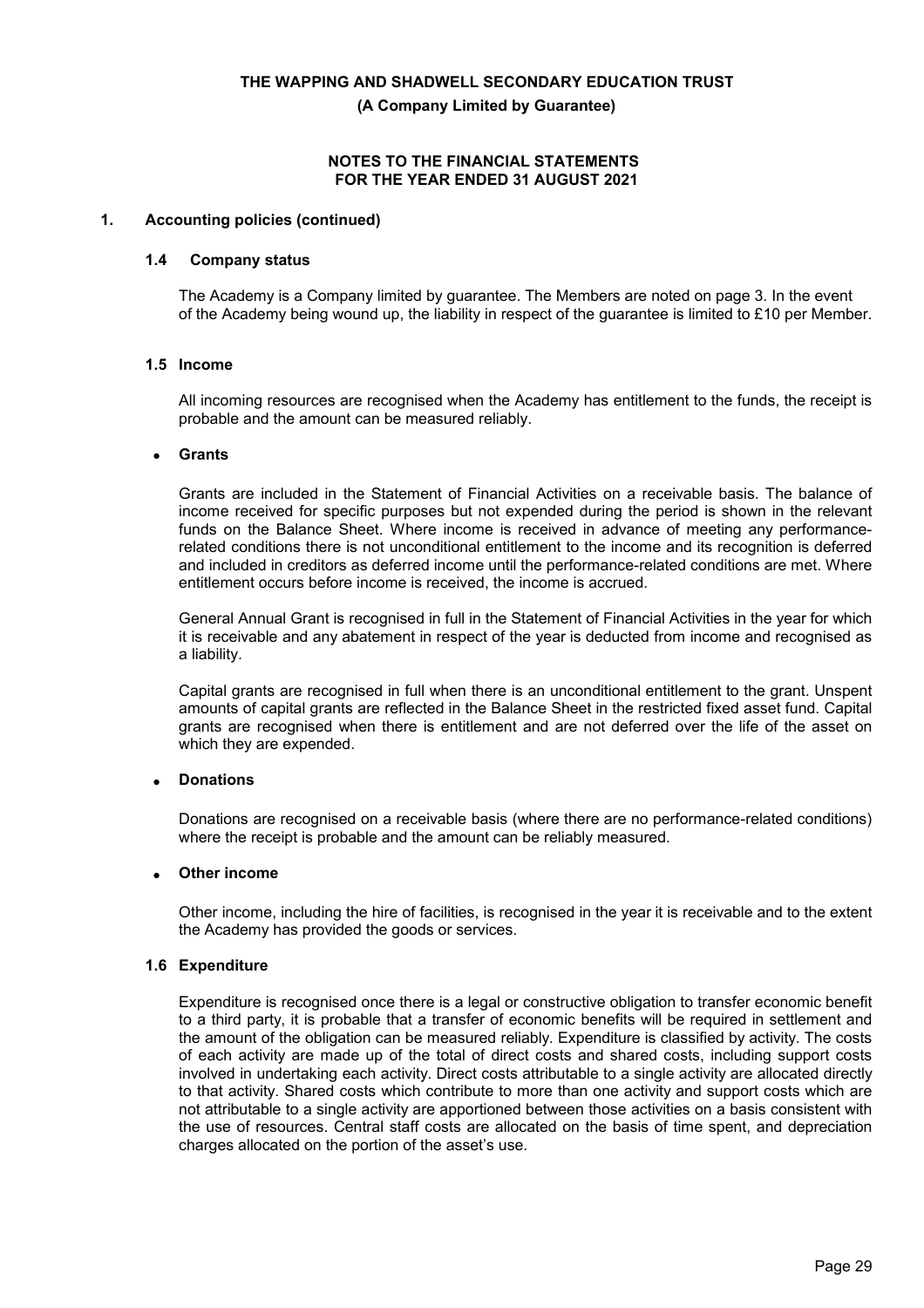**(A Company Limited by Guarantee)**

#### **NOTES TO THE FINANCIAL STATEMENTS FOR THE YEAR ENDED 31 AUGUST 2021**

#### **1. Accounting policies (continued)**

#### **1.6 Expenditure (continued)**

#### • **Charitable activities**

These are costs incurred on the Academy's educational operations, including support costs and costs relating to the governance of the Academy apportioned to charitable activities.

All resources expended are inclusive of irrecoverable VAT.

#### **1.7 Interest receivable**

Interest on funds held on deposit is included when receivable and the amount can be measured reliably by the Academy; this is normally upon notification of the interest paid or payable by the institution with whom the funds are deposited.

#### **1.8 Tangible fixed assets**

Assets costing £500 or more are capitalised as tangible fixed assets and are carried at cost, net of depreciation and any provision for impairment.

Where tangible fixed assets have been acquired with the aid of specific grants, either from the Government or from the private sector, they are included in the Balance Sheet at cost and depreciated over their expected useful economic life. Where there are specific conditions attached to the funding requiring the continued use of the asset, the related grants are credited to a restricted fixed asset fund in the Statement of Financial Activities and carried forward in the Balance Sheet. Depreciation on the relevant assets is charged directly to the restricted fixed asset fund in the Statement of Financial Activities. Where tangible fixed assets have been acquired with unrestricted funds, depreciation on such assets is charged to the unrestricted fund.

Depreciation is provided on all tangible fixed assets other than freehold land and assets under construction, at rates calculated to write off the cost of each asset on a straight-line basis over its expected useful life, as follows:

Depreciation is provided on the following bases:

| Leasehold improvements    | - Over the lease term of 20 years |
|---------------------------|-----------------------------------|
| Furniture and equipment   | - 20% and 10% straight line       |
| Computer equipment        | - 25% straight line               |
| Assets under construction | - 20% straight line               |

A review for impairment of a fixed asset is carried out if events or changes in circumstances indicate that the carrying value of any fixed asset may not be recoverable. Shortfalls between the carrying value of fixed assets and their recoverable amounts are recognised as impairments. Impairment losses are recognised in the Statement of Financial Activities.

#### **1.9 Operating leases**

Rentals paid under operating leases are charged to the Statement of Financial Activities on a straight line basis over the lease term.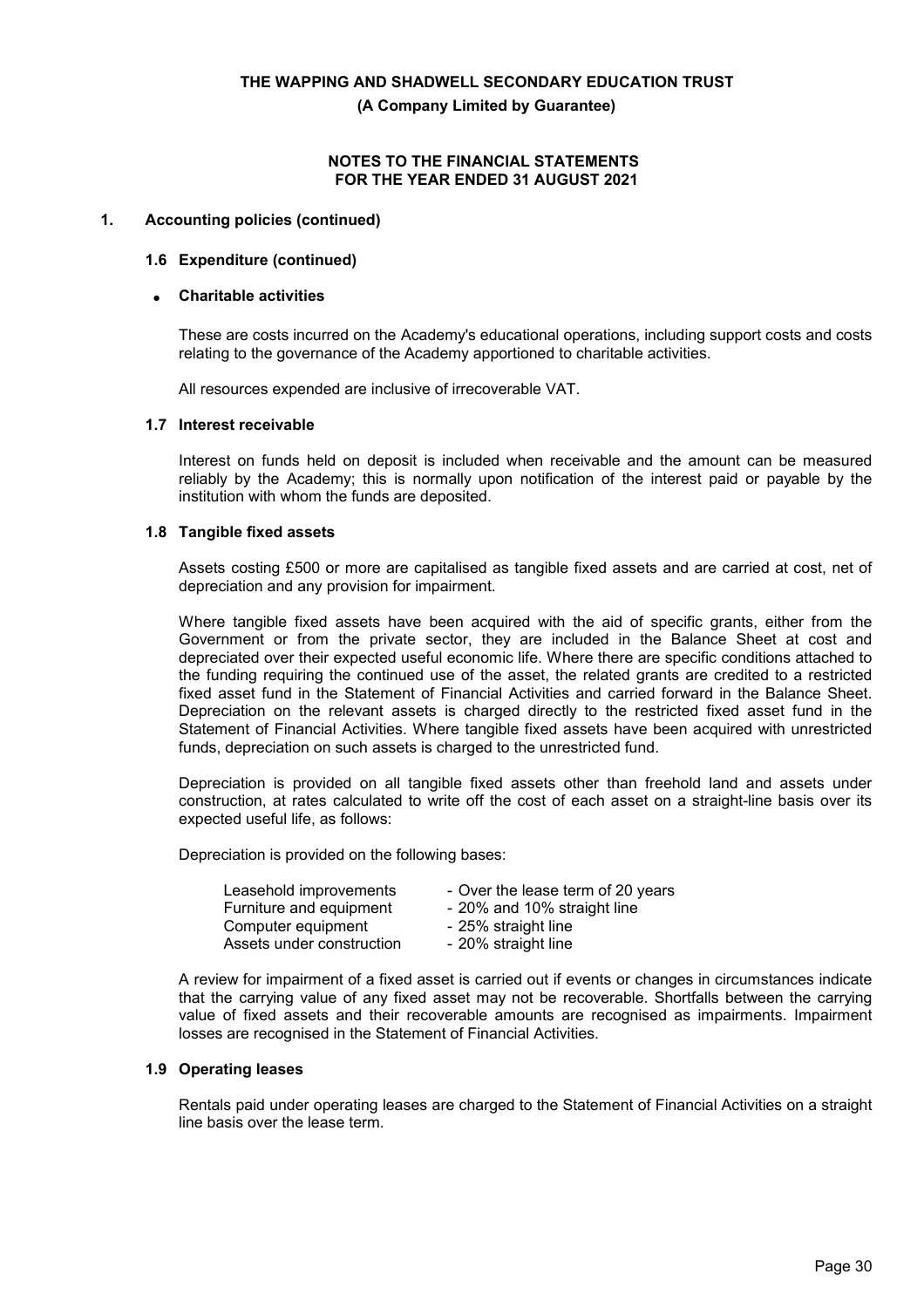**(A Company Limited by Guarantee)**

#### **NOTES TO THE FINANCIAL STATEMENTS FOR THE YEAR ENDED 31 AUGUST 2021**

#### **1. Accounting policies (continued)**

#### **1.10 Taxation**

The Academy is considered to pass the tests set out in Paragraph 1 Schedule 6 of the Finance Act 2010 and therefore it meets the definition of a charitable company for UK corporation tax purposes.

Accordingly, the Academy is potentially exempt from taxation in respect of income or capital gains received within categories covered by Part 11, chapter 3 of the Corporation Tax Act 2010 or Section 256 of the Taxation of Chargeable Gains Act 1992, to the extent that such income or gains are applied exclusively to charitable purposes.

#### **1.11 Debtors**

Trade and other debtors are recognised at the settlement amount after any trade discount offered. Prepayments are valued at the amount prepaid net of any trade discounts due.

#### **1.12 Cash at bank and in hand**

Cash at bank and in hand includes cash and short-term highly liquid investments with a short maturity of three months or less from the date of acquisition or opening of the deposit or similar account.

#### **1.13 Liabilities**

Liabilities are recognised when there is an obligation at the balance sheet date as a result of a past event, it is probable that a transfer of economic benefit will be required in settlement, and the amount of the settlement can be estimated reliably. Liabilities are recognised at the amount that the Academy anticipates it will pay to settle the debt or the amount it has received as advanced payments for the goods or services it must provide.

#### **1.14 Financial instruments**

The Academy only holds basic financial instruments as defined in FRS 102. The financial assets and financial liabilities of the Academy and their measurement bases are as follows:

Financial assets - trade and other debtors are basic financial instruments and are debt instruments measured at amortised cost as detailed in note 15. Prepayments are not financial instruments. Cash at bank is classified as a basic financial instrument and is measured at face value.

Cash at bank is classified as a basic financial instrument and is measured at face value.

Financial liabilities - trade creditors, accruals and other creditors are financial instruments, and are measured at amortised cost as detailed in note 16. Taxation and social security are not included in the financial instruments disclosure definition. Deferred income is not deemed to be a financial liability, as the cash settlement has already taken place and there is an obligation to deliver services rather than cash or another financial instrument.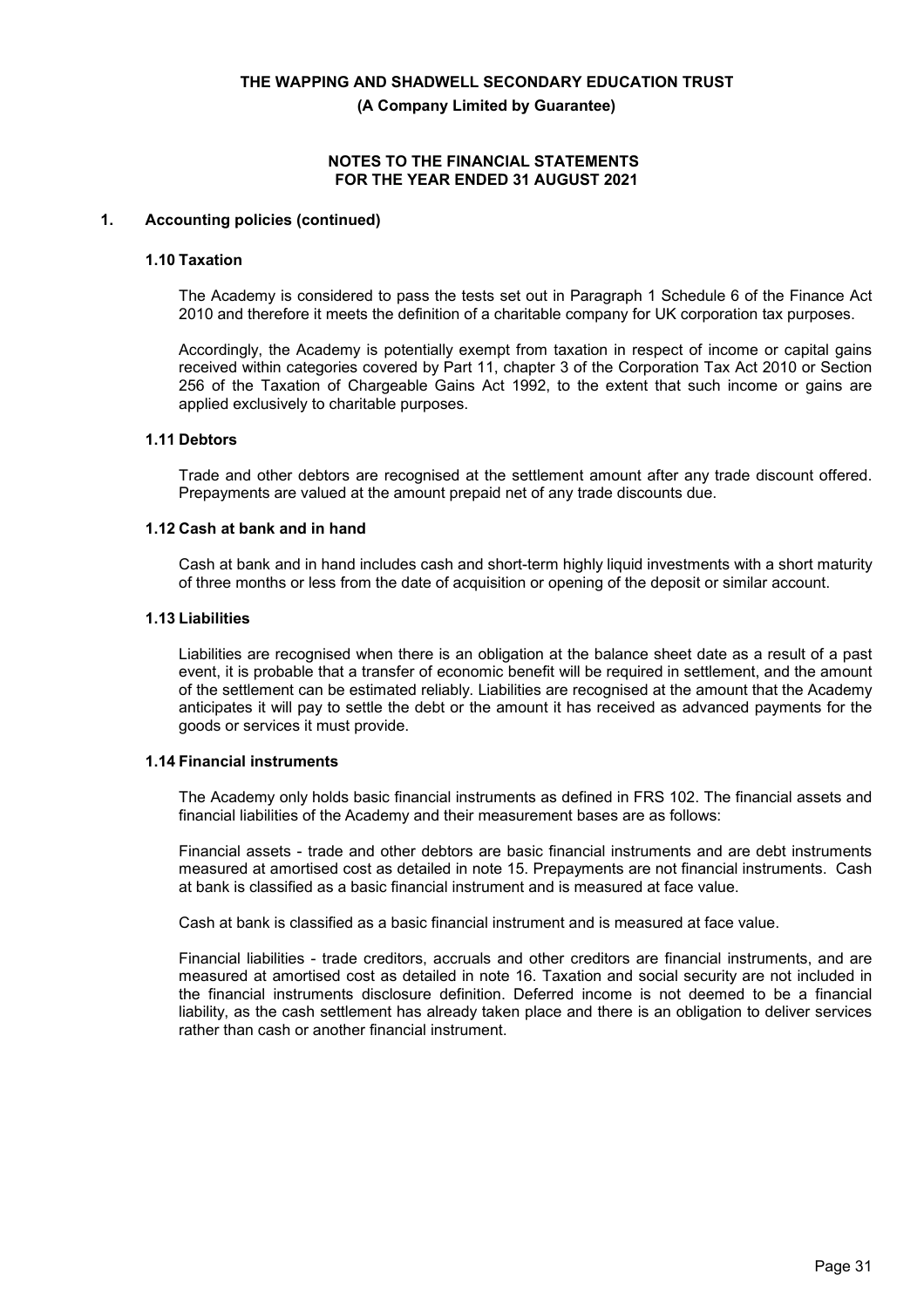**(A Company Limited by Guarantee)**

#### **NOTES TO THE FINANCIAL STATEMENTS FOR THE YEAR ENDED 31 AUGUST 2021**

#### **1. Accounting policies (continued)**

#### **1.15 Pensions**

Retirement benefits to employees of the Academy are provided by the Teachers' Pension Scheme ("TPS") and the Local Government Pension Scheme ("LGPS"). These are defined benefit schemes.

The TPS is an unfunded scheme and contributions are calculated so as to spread the cost of pensions over employees' working lives with the Academy in such a way that the pension cost is a substantially level percentage of current and future pensionable payroll. The contributions are determined by the Government Actuary on the basis of quadrennial valuations using a prospective unit credit method. TPS is an unfunded multi-employer scheme with no underlying assets to assign between employers. Consequently, the TPS is treated as a defined contribution scheme for accounting purposes and the contributions recognised in the period to which they relate.

The LGPS is a funded multi-employer scheme and the assets are held separately from those of the Academy in separate trustee administered funds. Pension scheme assets are measured at fair value and liabilities are measured on an actuarial basis using the projected unit credit method and discounted at a rate equivalent to the current rate of return on a high quality corporate bond of equivalent term and currency to the liabilities. The actuarial valuations are obtained at least triennially and are updated at each balance sheet date. The amounts charged to operating surplus are the current service costs and the costs of scheme introductions, benefit changes, settlements and curtailments. They are included as part of staff costs as incurred. Net interest on the net defined benefit liability/asset is also recognised in the Statement of Financial Activities and comprises the interest cost on the defined benefit obligation and interest income on the scheme assets, calculated by multiplying the fair value of the scheme assets at the beginning of the period by the rate used to discount the benefit obligations. The difference between the interest income on the scheme assets and the actual return on the scheme assets is recognised in other recognised gains and losses.

Actuarial gains and losses are recognised immediately in other recognised gains and losses.

#### **2. Critical accounting estimates and areas of judgment**

Estimates and judgments are continually evaluated and are based on historical experience and other factors, including expectations of future events that are believed to be reasonable under the circumstances.

Critical accounting estimates and assumptions:

The Academy makes estimates and assumptions concerning the future. The resulting accounting estimates and assumptions will, by definition, seldom equal the related actual results. The estimates and assumptions that have a significant risk of causing a material adjustment to the carrying amounts of assets and liabilities within the next financial year are discussed below.

The present value of the Local Government Pension Scheme defined benefit liability depends on a number of factors that are determined on an actuarial basis using a variety of assumptions. The assumptions used in determining the net cost or income for pensions include the discount rate. Any changes in these assumptions, which are disclosed in note 24, will impact the carrying amount of the pension liability. Furthermore a roll forward approach which projects results from the latest full actuarial valuation performed at 31 March 2019 has been used by the actuary in valuing the pensions liability at 31 August 2021. Any differences between the figures derived from the roll forward approach and a full actuarial valuation would impact on the carrying amount of the pension liability.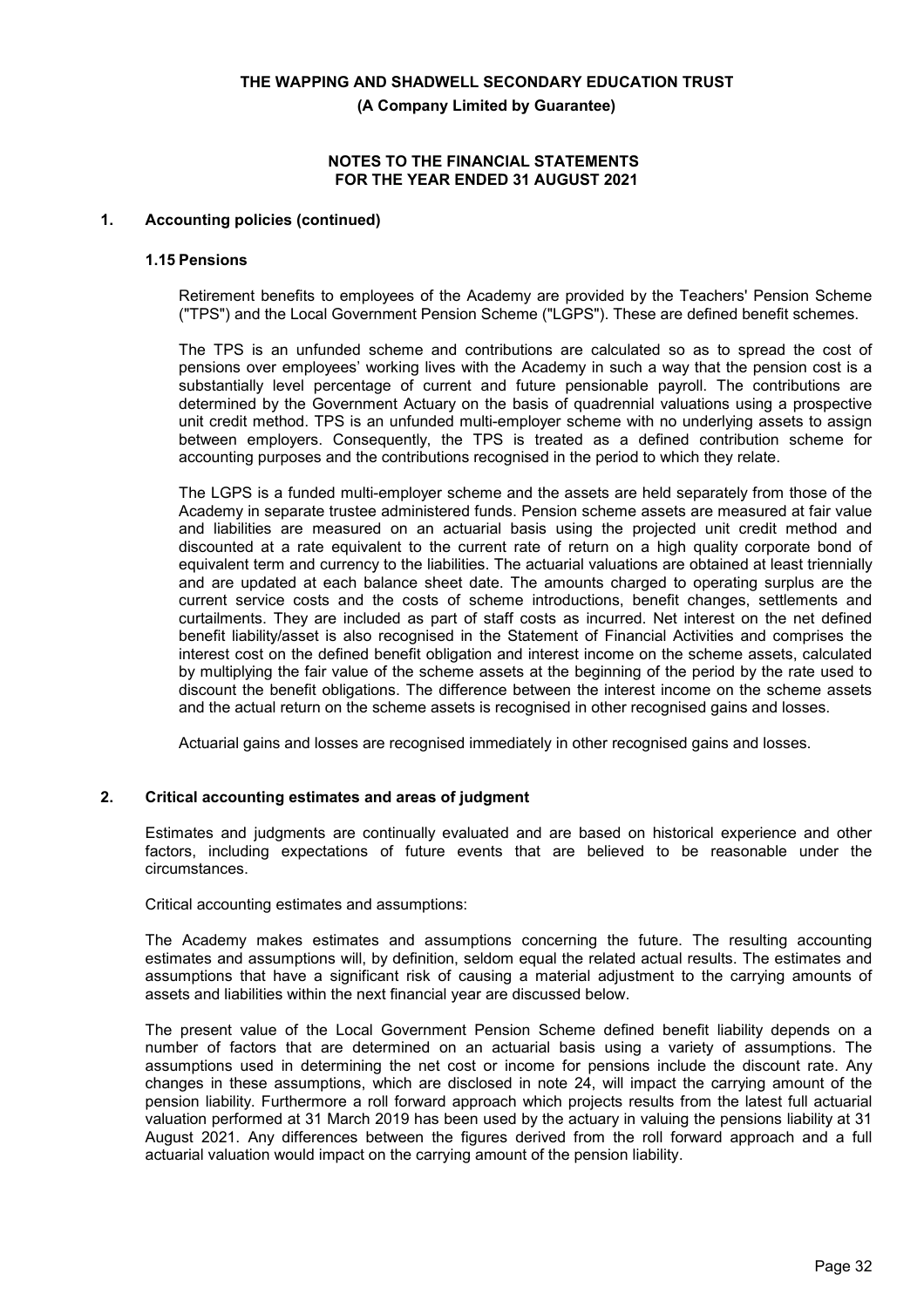**(A Company Limited by Guarantee)**

## **NOTES TO THE FINANCIAL STATEMENTS FOR THE YEAR ENDED 31 AUGUST 2021**

## **3. Income from donations and capital grants**

|                   | Restricted<br>funds<br>2021<br>£ | Restricted<br>fixed asset<br>funds<br>2021<br>£ | Total<br>funds<br>2021<br>£ | Total<br>funds<br>2020<br>£ |
|-------------------|----------------------------------|-------------------------------------------------|-----------------------------|-----------------------------|
| Donations         | 135                              |                                                 | 135                         | 37,997                      |
| Capital grants    |                                  | 9,088                                           | 9,088                       | 7,848                       |
| <b>Total 2021</b> | 135                              | 9,088                                           | 9,223                       | 45,845                      |
| <b>Total 2020</b> | 37,997                           | 7,848                                           | 45,845                      |                             |

In 2020, income from donations was £37,997, all of which was restricted.

In 2021, capital grants of £9,088 (2020 - £7,848) were in relation to restricted fixed assets.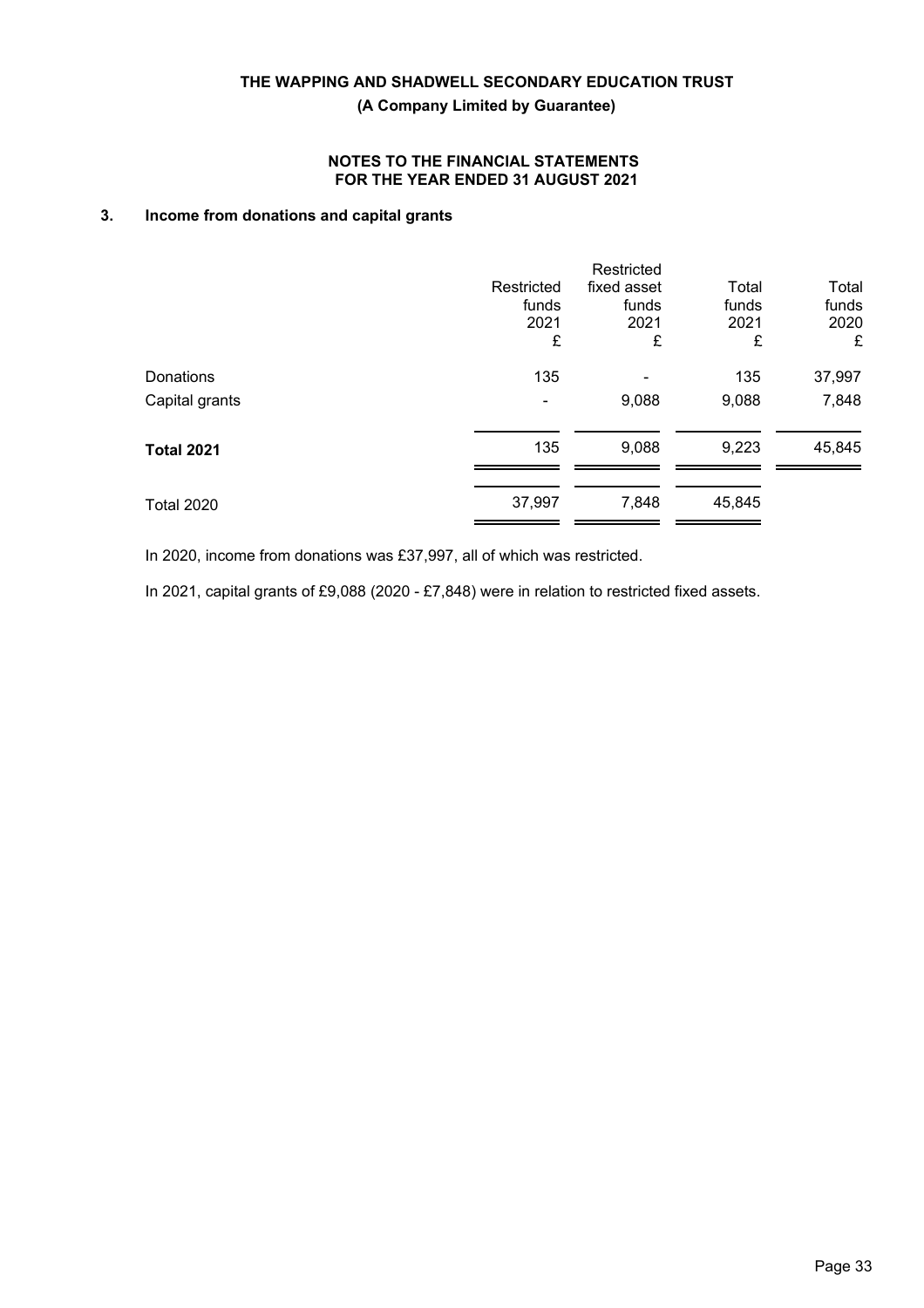**(A Company Limited by Guarantee)**

#### **NOTES TO THE FINANCIAL STATEMENTS FOR THE YEAR ENDED 31 AUGUST 2021**

## **4. Funding for the Academy's provision of education**

|                                               | Unrestricted<br>funds<br>2021<br>£ | Restricted<br>funds<br>2021<br>£ | Total<br>funds<br>2021<br>£ | Total<br>funds<br>2020<br>£ |
|-----------------------------------------------|------------------------------------|----------------------------------|-----------------------------|-----------------------------|
| <b>DfE/ESFA grants</b>                        |                                    |                                  |                             |                             |
| General Annual Grant (GAG)                    |                                    | 2,932,767                        | 2,932,767                   | 2,757,250                   |
| Other DfE/ESFA grants                         |                                    |                                  |                             |                             |
| Other DfE / EFA grants                        |                                    | 72,374                           | 72,374                      | 53,953                      |
| <b>Pupil Premium</b>                          |                                    | 144,642                          | 144,642                     | 121,126                     |
| Teacher's Pay grant                           |                                    | 23,855                           | 23,855                      | 95,230                      |
| Teacher's Pension grant                       |                                    | 78,301                           | 78,301                      |                             |
|                                               |                                    |                                  | 3,251,939                   | 3,027,559                   |
| <b>Other Government grants</b>                |                                    |                                  |                             |                             |
| Local authority grants                        |                                    | 79,832                           | 79,832                      | 72,160                      |
|                                               |                                    | 79,832                           | 79,832                      | 72,160                      |
| <b>COVID-19 additional funding (DfE/ESFA)</b> |                                    | 43,546                           | 43,546                      |                             |
| Catch up premium                              |                                    |                                  |                             |                             |
| Academy Emergency Support                     |                                    | 23,267                           | 23,267                      |                             |
|                                               |                                    | 66,813                           | 66,813                      |                             |
| <b>Other funding</b><br>Catering income       | 41,141                             |                                  | 41,141                      | 50,376                      |
| <b>Total 2021</b>                             | 41,141                             | 3,398,584                        | 3,439,725                   | 3,150,095                   |
| <b>Total 2020</b>                             | 50,376                             | 3,099,719                        | 3,150,095                   |                             |

In 2020, income from DfE/ESFA grants was £3,027,559 all of which was restricted.

In 2020, income from other government grants was £72,160 all of which was restricted.

In 2020, income from catering was £50,376, all of which was unrestricted.

Following the reclassification in the Academies Accounts Direction 2020/21 of some grants received from the Department of Education and ESFA, the academy's funding for Universal Infant Free School Meals and Pupil Premium is no longer reported under the Other DfE Group grants heading, but as separate lines under the Other DfE/ESFA grants heading. The prior year numbers have been reclassified.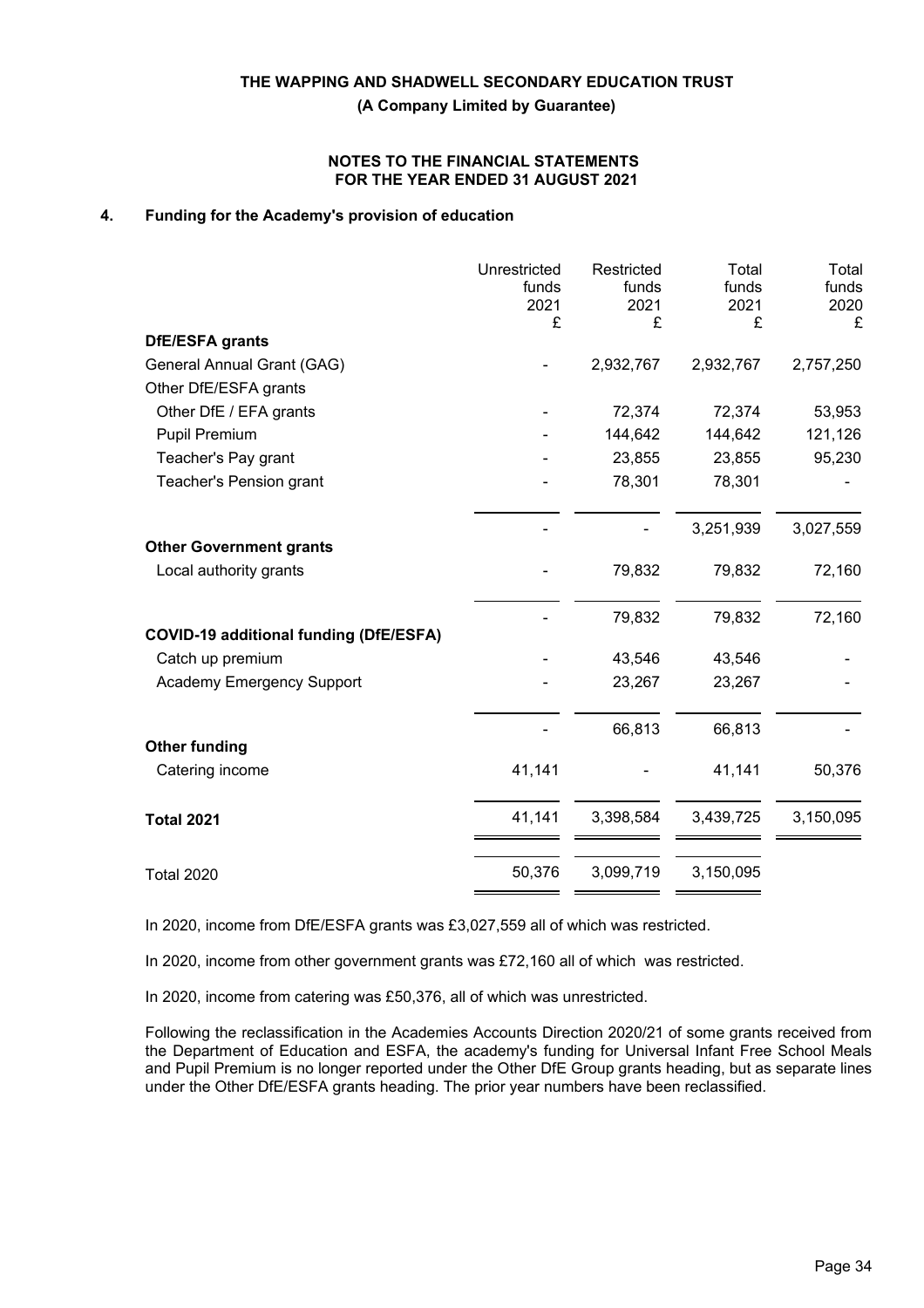**(A Company Limited by Guarantee)**

## **NOTES TO THE FINANCIAL STATEMENTS FOR THE YEAR ENDED 31 AUGUST 2021**

## **5. Income from other trading activities**

|                   | Unrestricted<br>funds<br>2021<br>£ | Total<br>funds<br>2021<br>£ | Total<br>funds<br>2020<br>£ |
|-------------------|------------------------------------|-----------------------------|-----------------------------|
| Lettings          | 10,207                             | 10,207                      | 21,568                      |
| Other activities  | 27,098                             | 27,098                      | 39,238                      |
| <b>Total 2021</b> | 37,305                             | 37,305                      | 60,806                      |

In 2020, income from facilities and services was £60,806 of which all was unrestricted.

## **6. Investment income**

|                      | Unrestricted | Total | Total |
|----------------------|--------------|-------|-------|
|                      | funds        | funds | funds |
|                      | 2021         | 2021  | 2020  |
|                      | £            | £     | £     |
| <b>Bank interest</b> | 35           | 35    | 202   |

In 2020, income from bank interest was £202, all of which was unrestricted.

## **7. Expenditure**

|                         | <b>Staff Costs</b><br>2021<br>£ | Premises<br>2021<br>£ | Other<br>2021<br>£ | Total<br>2021<br>£ | Total<br>2020<br>£ |
|-------------------------|---------------------------------|-----------------------|--------------------|--------------------|--------------------|
| Provision of education: |                                 |                       |                    |                    |                    |
| Direct costs            | 1,924,801                       |                       | 85,680             | 2,010,481          | 1,729,632          |
| Support costs           | 561,055                         | 1,007,058             | 330,528            | 1,898,641          | 1,805,326          |
| <b>Total 2021</b>       | 2,485,856                       | 1,007,058             | 416,208            | 3,909,122          | 3,534,958          |
| <b>Total 2020</b>       | 2,103,460                       | 627,953               | 803.545            | 3,534,958          |                    |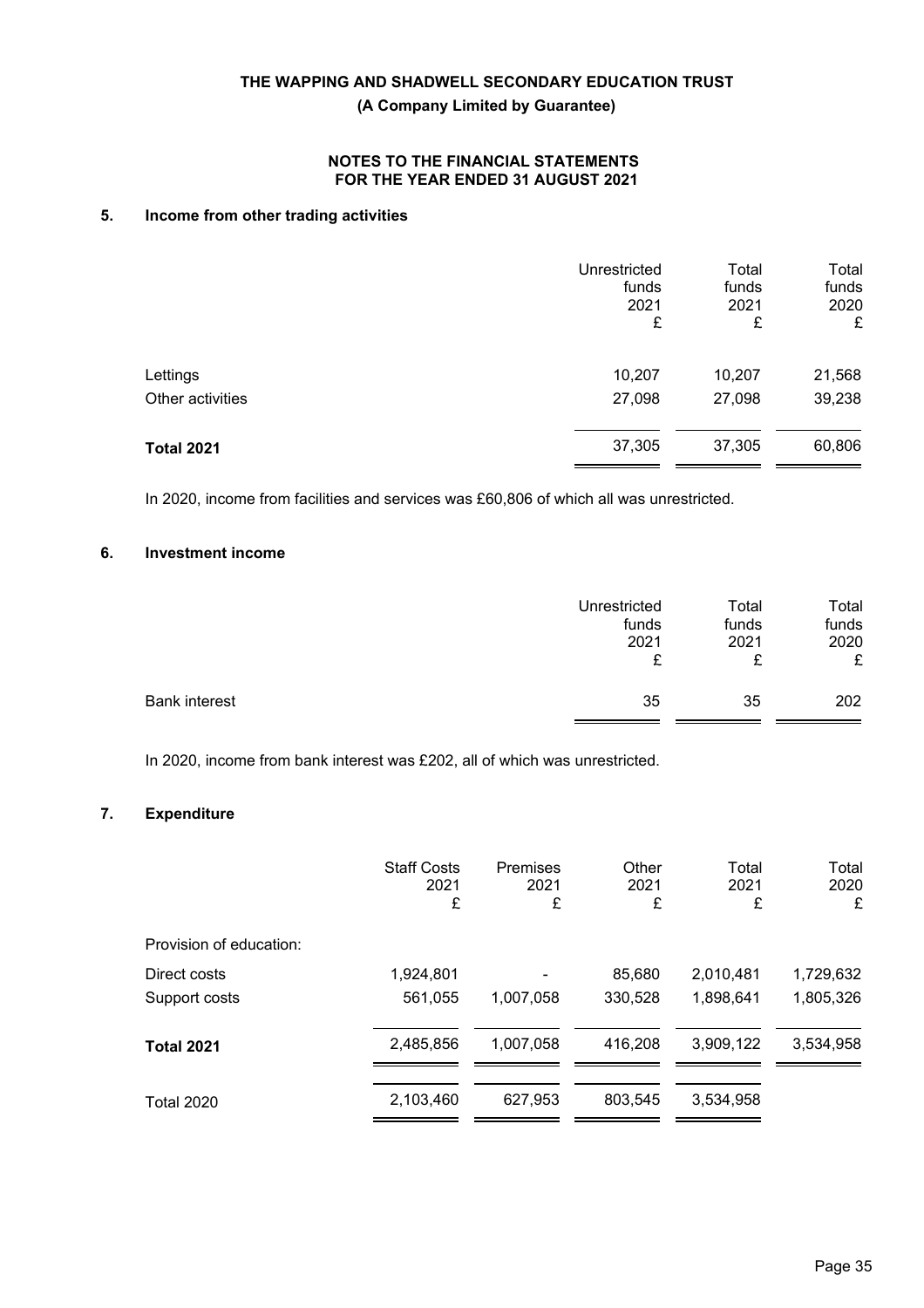**(A Company Limited by Guarantee)**

#### **NOTES TO THE FINANCIAL STATEMENTS FOR THE YEAR ENDED 31 AUGUST 2021**

## **7. Expenditure (continued)**

In 2021, of the total expenditure, £20,745 (2020 - £24,851) was from unrestricted funds, £3,571,440 (2020 - £3,200,578) was from restricted funds and £316,937 (2020 - £309,529) was from restricted fixed asset funds.

In 2020, direct expenditure consisted of £1,611,052 staff costs and £118,580 other costs.

In 2020, support expenditure consisted of £492,407 staff costs, £929,635 premises costs and £383,284 other costs.

## **8. Charitable activities - Direct costs**

|                                 | 2021      | 2020      |
|---------------------------------|-----------|-----------|
|                                 | £         | £         |
| <b>Analysis of Direct costs</b> |           |           |
| Staff                           | 1,924,801 | 1,611,052 |
| Educational consultancy         | 9,950     | 25,038    |
| <b>Educational supplies</b>     | 50,131    | 61,929    |
| <b>Examination fees</b>         | 20,434    | 27,019    |
| Other                           | 5,165     | 4,594     |
|                                 | 2,010,481 | 1,729,632 |

## **9. Charitable activities - Support costs**

|                                  | 2021      | 2020      |
|----------------------------------|-----------|-----------|
| <b>Analysis of Support costs</b> | £         | £         |
| Support staff costs              | 561,055   | 492,407   |
| Depreciation                     | 307,850   | 301,682   |
| Technology costs                 | 57,234    | 70,004    |
| Premises costs                   | 699,208   | 627,953   |
| Other support costs              | 226,023   | 272,703   |
| Governance costs                 | 47,271    | 40,577    |
|                                  | 1,898,641 | 1,805,326 |

Governance costs included legal fees of £NIL (2020 - £2,962).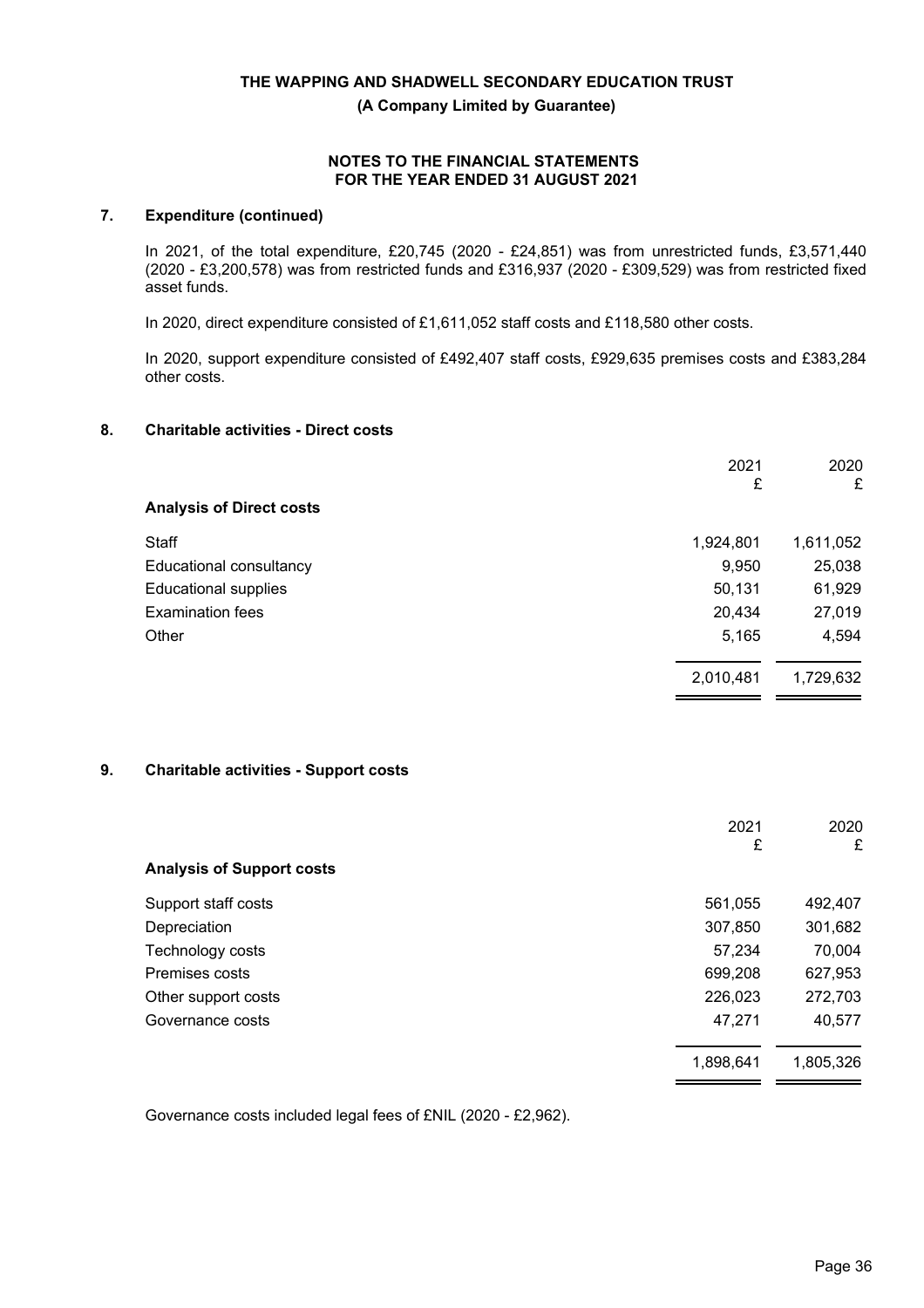**(A Company Limited by Guarantee)**

## **NOTES TO THE FINANCIAL STATEMENTS FOR THE YEAR ENDED 31 AUGUST 2021**

## **10. Net income/(expenditure)**

Net income/(expenditure) for the year includes:

|                                       | 2021<br>£      | 2020<br>£ |
|---------------------------------------|----------------|-----------|
| Operating lease rentals               | 455,519        | 451,946   |
| Depreciation of tangible fixed assets | 307,849        | 301,682   |
| Legal and professional                | $\overline{a}$ | 2,962     |
| Fees paid to Auditors for:            |                |           |
| - audit                               | 9,500          | 9,150     |
| - other services                      | 5,050          | 4,850     |

## **11. Staff**

## **a. Staff costs**

Staff costs during the year were as follows:

|                       | 2021<br>£ | 2020<br>£ |
|-----------------------|-----------|-----------|
| Wages and salaries    | 1,918,526 | 1,550,077 |
| Social security costs | 204,047   | 161,027   |
| Pension costs         | 334,029   | 297,553   |
|                       | 2,456,602 | 2,008,657 |
| Agency staff costs    | 29,254    | 94,803    |
|                       | 2,485,856 | 2,103,460 |
|                       |           |           |

## **b. Staff numbers**

The average number of persons employed by the Academy during the year was as follows:

|                            | 2021<br>No. | 2020<br>No. |
|----------------------------|-------------|-------------|
| Teachers                   | 23          | 20          |
| Administration and support | 17          | 16          |
| Management                 |             | $\mathbf 1$ |
|                            | 41          | 37          |
|                            |             |             |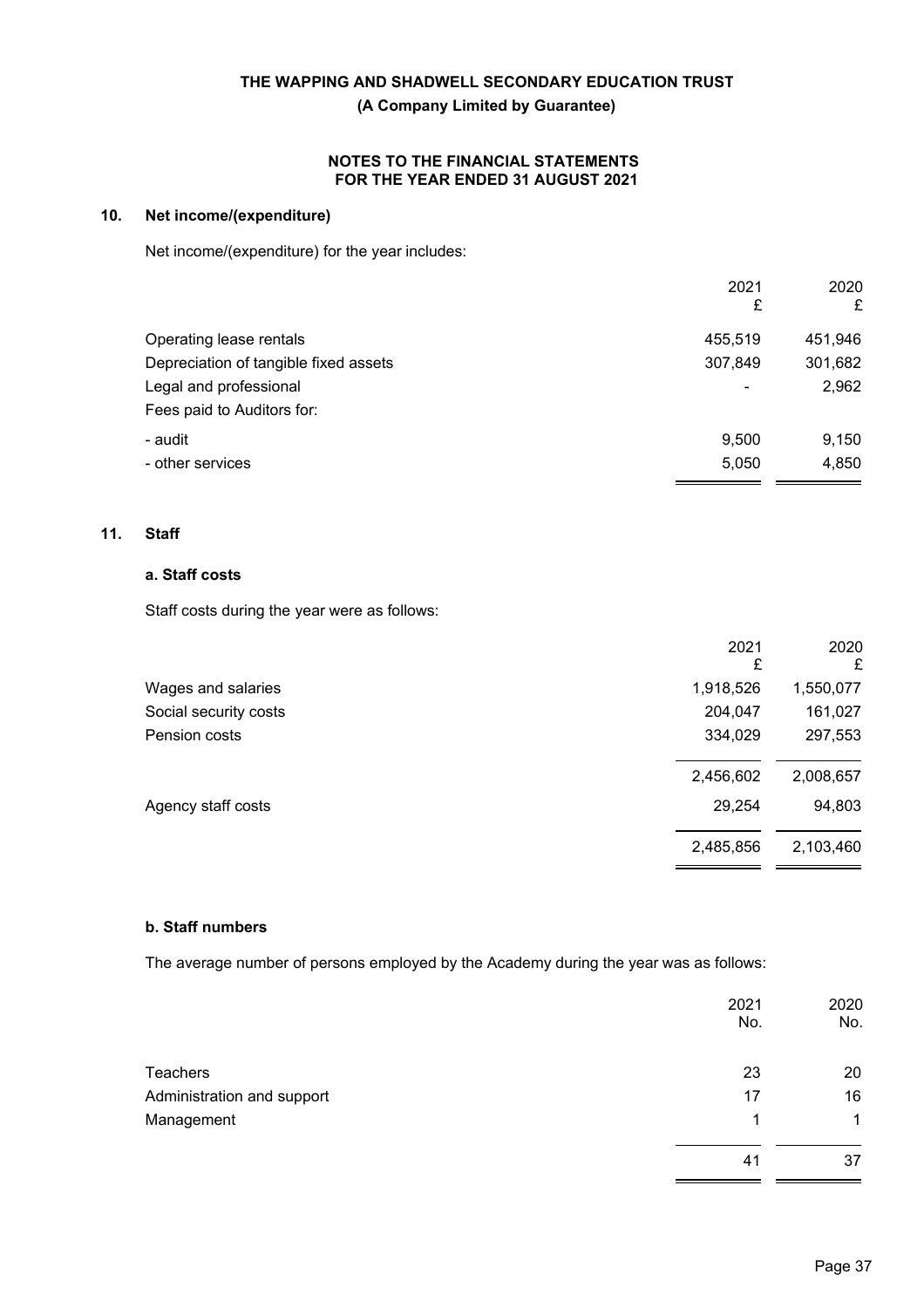**(A Company Limited by Guarantee)**

#### **NOTES TO THE FINANCIAL STATEMENTS FOR THE YEAR ENDED 31 AUGUST 2021**

## **11. Staff (continued)**

#### **c. Higher paid staff**

The number of employees whose employee benefits (excluding employer pension costs) exceeded £60,000 was:

|                                 | 2021                     | 2020 |
|---------------------------------|--------------------------|------|
|                                 | No.                      | No.  |
| In the band £60,001 - £70,000   | 5                        | 2    |
| In the band £90,001 - £100,000  | $\overline{\phantom{0}}$ |      |
| In the band £100,001 - £110,000 |                          |      |
|                                 |                          |      |

#### **d. Key management personnel**

The key management personnel of the Academy comprise the Trustees and the senior management team as listed on page 1. The total amount of employee benefits (including employer pension contributions and employer national insurance contributions) received by key management personnel for their services to the Academy was £687,633 (7 employees) (2020 *-* £647,024) (7 employees)). Included in the above are employer National Insurance contributions of £60,278 (2020 - £57,205) and employer pension contributions of £120,067 (2020 - £112,978).

#### **12. Trustees' remuneration and expenses**

One or more Trustees has been paid remuneration or has received other benefits from an employment with the Academy. The principal and other staff Trustees only receive remuneration in respect of services they provide undertaking the roles of principal and staff members under their contracts of employment. The value of Trustees' remuneration and other benefits was as follows:

During the year ended 31 August 2021, no Trustee expenses have been incurred (2020 - £NIL).

#### **13. Trustees' and Officers' insurance**

The Academy has opted in to the Department of Education's risk protection arrangement (RPA), an alternative to insurance where UK Government funds cover losses that arisen. This scheme protects Trustees and Officers from claims arising from negligent acts, errors or omissions ocurring whilst on Academy business, and provides cover up to £10,000,000. It is not possible to quantify the Trustees' and Officers' indemnity element from the overall cost of the RPA scheme membership.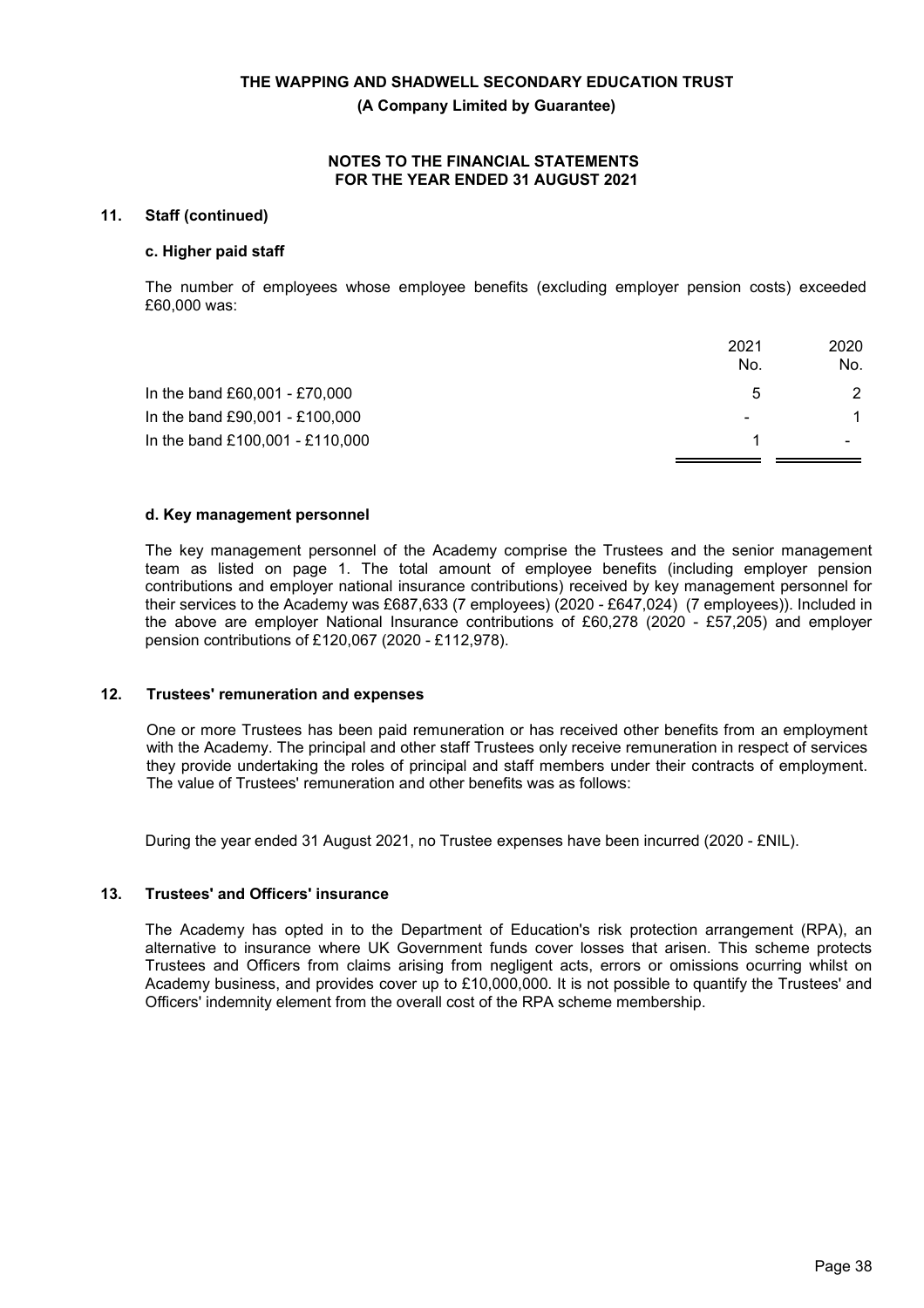**(A Company Limited by Guarantee)**

## **NOTES TO THE FINANCIAL STATEMENTS FOR THE YEAR ENDED 31 AUGUST 2021**

## **14. Tangible fixed assets**

|                          | Short-term<br>leasehold<br>property<br>£ | Furniture and<br>equipment<br>£ | Computer<br>equipment<br>£ | Total<br>£ |
|--------------------------|------------------------------------------|---------------------------------|----------------------------|------------|
| <b>Cost or valuation</b> |                                          |                                 |                            |            |
| At 1 September 2020      | 5,462,066                                | 129,966                         | 115,560                    | 5,707,592  |
| Additions                |                                          | 2,797                           | 3,335                      | 6,132      |
| At 31 August 2021        | 5,462,066                                | 132,763                         | 118,895                    | 5,713,724  |
| <b>Depreciation</b>      |                                          |                                 |                            |            |
| At 1 September 2020      | 1,911,174                                | 75,249                          | 54,124                     | 2,040,547  |
| Charge for the year      | 273,146                                  | 18,842                          | 15,861                     | 307,849    |
| At 31 August 2021        | 2,184,320                                | 94,091                          | 69,985                     | 2,348,396  |
| Net book value           |                                          |                                 |                            |            |
| At 31 August 2021        | 3,277,746                                | 38,672                          | 48,910                     | 3,365,328  |
| At 31 August 2020        | 3,550,892                                | 54,717                          | 61,436                     | 3,667,045  |
|                          |                                          |                                 |                            |            |

### **15. Debtors**

|                                | 2021<br>£ | 2020<br>£ |
|--------------------------------|-----------|-----------|
| Due within one year            |           |           |
| Other debtors                  | 3,363     | 3,743     |
| Prepayments and accrued income | 116,765   | 104,307   |
| VAT recoverable                | 20,424    | 17,642    |
|                                | 140,552   | 125,692   |

 $=$   $=$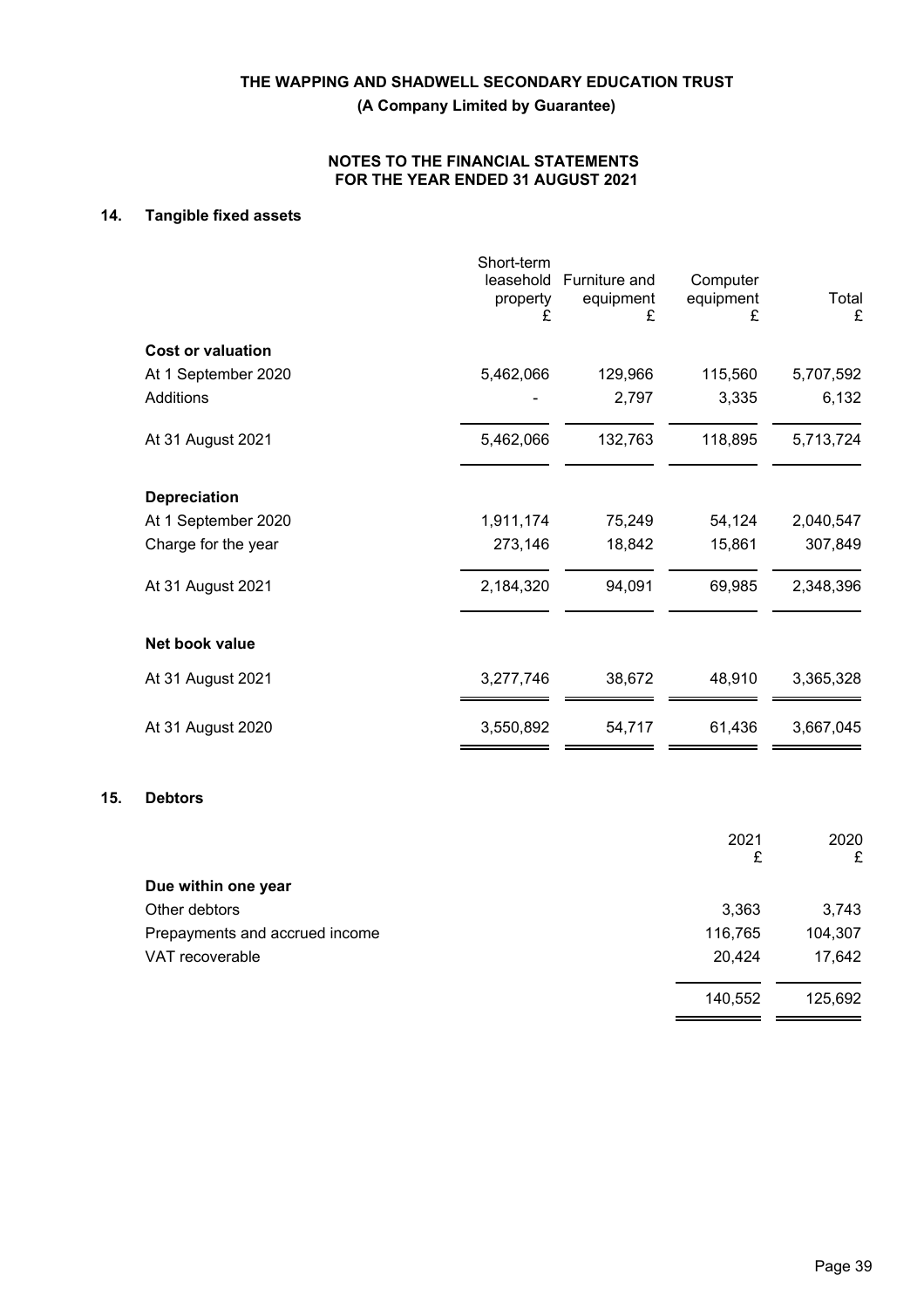**(A Company Limited by Guarantee)**

### **NOTES TO THE FINANCIAL STATEMENTS FOR THE YEAR ENDED 31 AUGUST 2021**

## **16. Creditors: Amounts falling due within one year**

|                                    | 2021<br>£ | 2020<br>£ |
|------------------------------------|-----------|-----------|
| Trade creditors                    | 37,382    | 52,311    |
| Other taxation and social security | 55,351    | 45,607    |
| Other creditors                    | 36,986    | 39,345    |
| Accruals and deferred income       | 43,295    | 43,295    |
|                                    | 173,014   | 180,558   |

## **17. Deferred Income reconciliation**

|                                        | 2021<br>£ | 2020<br>£ |
|----------------------------------------|-----------|-----------|
| Deferred income 1 September            | 22,532    | 25,376    |
| Resources deferred during the year     | 26,688    | 22,532    |
| Amounts released from previous periods | (22, 532) | (25, 376) |
| Deferred income 31 August              | 26.688    | 22,532    |

Deferred income totalling £26,688 (2020 - £22,532) is recognised at 31 August 2021. This is comprised of rates relief income received in advance for the 7 months following year end.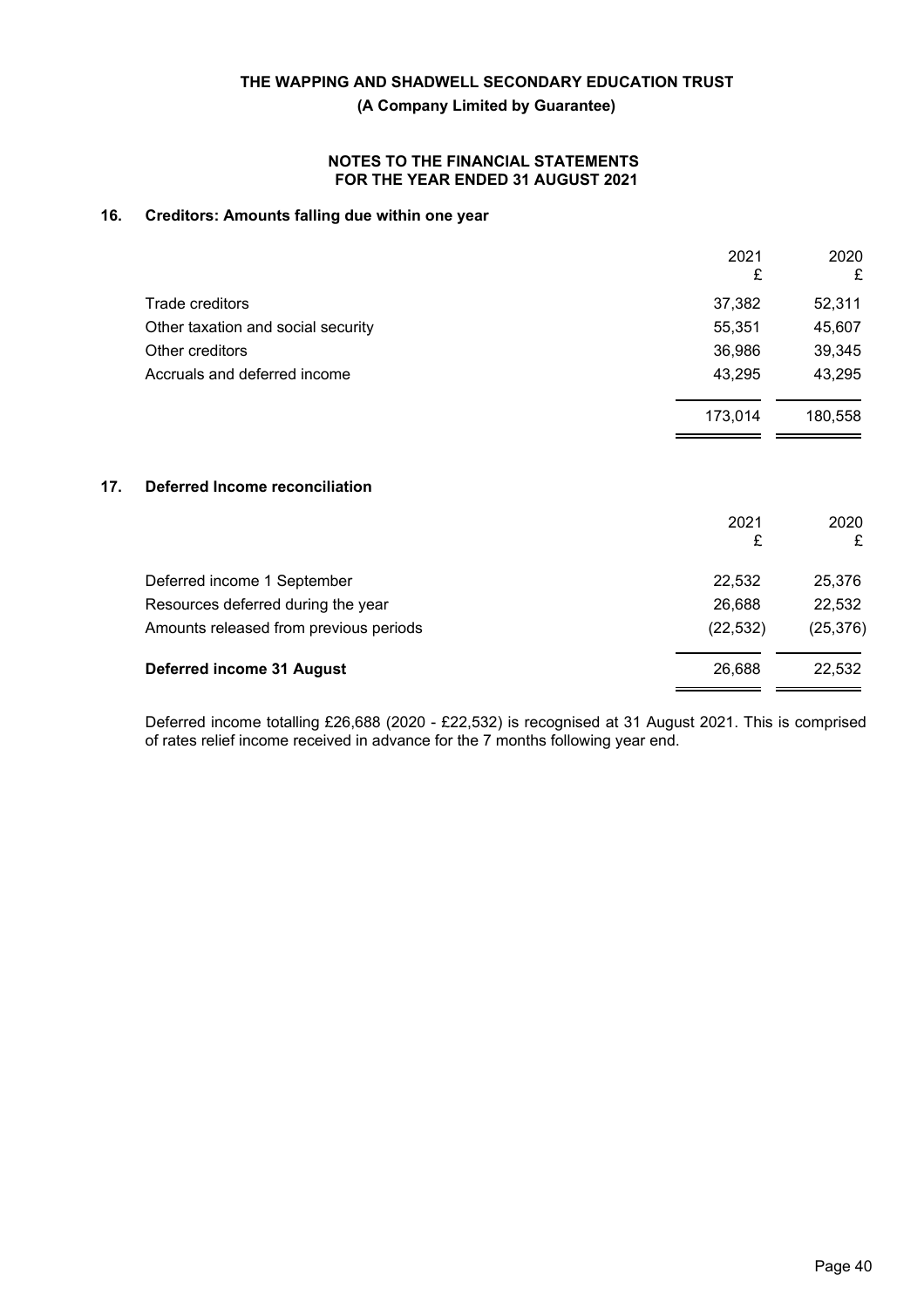**(A Company Limited by Guarantee)**

## **NOTES TO THE FINANCIAL STATEMENTS FOR THE YEAR ENDED 31 AUGUST 2021**

## **18. Statement of funds**

|                                        | Balance at 1<br>September<br>2020<br>£ | Income<br>£ | Expenditure<br>£ | <b>Transfers</b><br>in/out<br>£ | Gains/<br>(Losses)<br>£ | Balance at<br>31 August<br>2021<br>£ |
|----------------------------------------|----------------------------------------|-------------|------------------|---------------------------------|-------------------------|--------------------------------------|
| <b>Unrestricted</b><br>funds           |                                        |             |                  |                                 |                         |                                      |
| Unrestricted<br>funds                  | 180,199                                | 78,481      | (20, 745)        |                                 |                         | 237,935                              |
| <b>Restricted general</b><br>funds     |                                        |             |                  |                                 |                         |                                      |
| GAG                                    | 189,303                                | 2,487,767   | (2,627,488)      | (6, 132)                        |                         | 43,450                               |
| Other Dfe/EFA<br>grants                |                                        | 241,343     | (241, 343)       |                                 |                         |                                      |
| <b>Other Government</b><br>grants      |                                        | 79,832      | (79, 832)        |                                 |                         |                                      |
| EAG (Free School<br>Rent)              |                                        | 445,000     | (445,000)        |                                 |                         |                                      |
| Pupil Premium                          |                                        | 144,642     | (144, 642)       |                                 |                         |                                      |
| Restricted<br>donations                |                                        | 135         | (135)            |                                 |                         |                                      |
| Pension reserve                        | (90,000)                               |             | (33,000)         |                                 | (59,000)                | (182,000)                            |
|                                        | 99,303                                 | 3,398,719   | (3,571,440)      | (6, 132)                        | (59,000)                | (138, 550)                           |
| <b>Restricted fixed</b><br>asset funds |                                        |             |                  |                                 |                         |                                      |
| <b>DFC</b>                             |                                        | 9,088       | (9,088)          |                                 |                         |                                      |
| <b>Restricted Fixed</b><br>asset fund  | 3,667,045                              |             | (307, 849)       | 6,132                           |                         | 3,365,328                            |
|                                        | 3,667,045                              | 9,088       | (316, 937)       | 6,132                           |                         | 3,365,328                            |
| <b>Total Restricted</b><br>funds       | 3,766,348                              | 3,407,807   | (3,888,377)      |                                 | (59,000)                | 3,226,778                            |
| <b>Total funds</b>                     | 3,946,547                              | 3,486,288   | (3,909,122)      |                                 | (59,000)                | 3,464,713                            |
|                                        |                                        |             |                  |                                 |                         |                                      |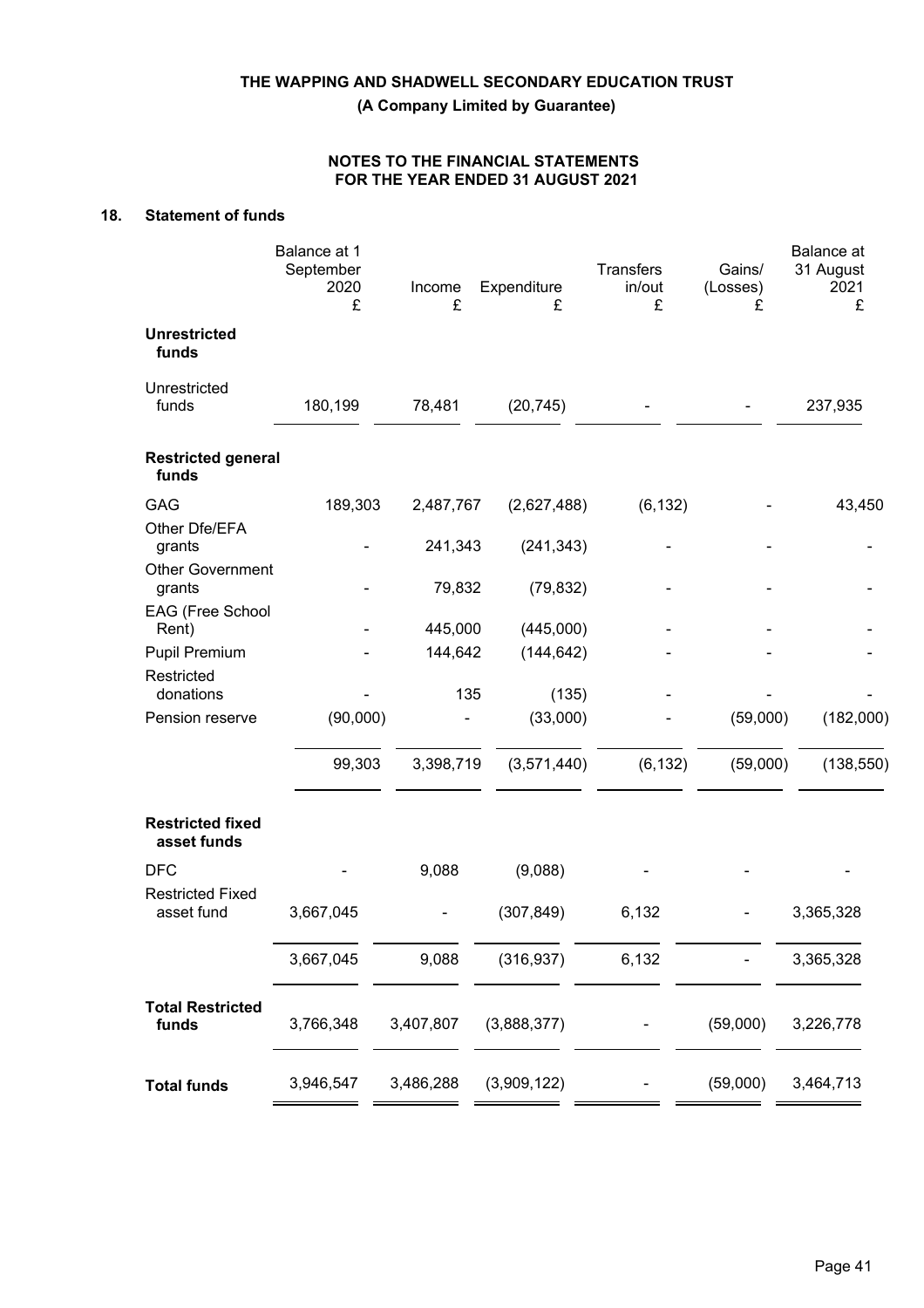**(A Company Limited by Guarantee)**

#### **NOTES TO THE FINANCIAL STATEMENTS FOR THE YEAR ENDED 31 AUGUST 2021**

#### **18. Statement of funds (continued)**

The specific purposes for which the funds are to be applied are as follows:

#### **Unrestricted funds**

This represents income the Academy can use to pursue any of its objectives as defined in the Articles of Association without restriction.

#### **General Annual Grant (GAG)**

This represents funding from the ESFA to cover the costs of recurrent expenditure.

Under the funding agreement with the Secretary of State, the Academy was not subject to a limit on the amount of GAG that it could carry forward at 31 August 2021.

#### **Pupil Premium**

This funding is to be used to raise achievement and improve outcomes for pupils from low income families who are eligible for free school meals.

#### **Educational Trips**

This represents contributions made by parents to the running of educational visits for the pupils of the Academy and the associated costs of running the trips.

## **EAG (Free School Rent**)

This is an ear-marked grant from the ESFA to cover the costs of renting the premises used by the Academy.

## **Other DfE/ESFA grants**

This represents funding received from the DfE/ESFA that is restricted in nature.

## **Other Government grants**

This relates to funding for the Summer School, rates and insurance income.

#### **Restricted fixed assets**

Restricted fixed assets funds are resources which are to be applied to specific capital purposes imposed by the DfE where the asset acquired or created is held for a specific purpose.

## **Devolved Formula Capital (DFC)**

This represents funding received from the ESFA specifically for the maintenance and improvement of the Academy's buildings and facilities.

#### **Transfers**

This transfer represents the amount of capital expenditure that was made from general funds as there was no specific capital or other grant available.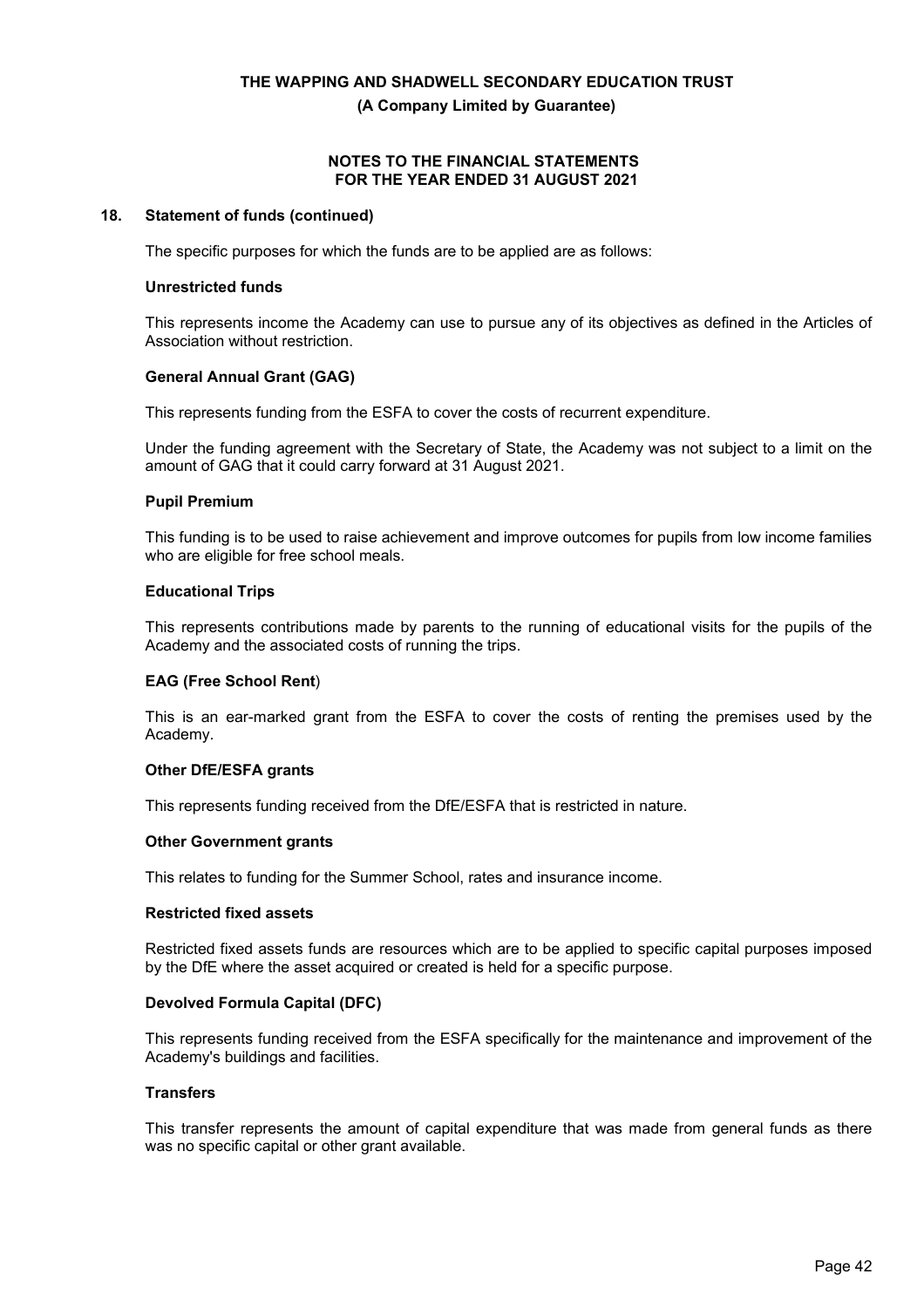**(A Company Limited by Guarantee)**

## **NOTES TO THE FINANCIAL STATEMENTS FOR THE YEAR ENDED 31 AUGUST 2021**

## **18. Statement of funds (continued)**

Comparative information in respect of the preceding year is as follows:

|                                        | <b>Balance</b> at<br>1 September<br>2019<br>£ | Income<br>£ | Expenditure<br>£ | Transfers<br>in/out<br>£ | Gains/<br>(Losses)<br>£ | Balance at<br>31 August<br>2020<br>£ |
|----------------------------------------|-----------------------------------------------|-------------|------------------|--------------------------|-------------------------|--------------------------------------|
| <b>Unrestricted</b><br>funds           |                                               |             |                  |                          |                         |                                      |
| General Funds -<br>all funds           | 93,666                                        | 111,384     | (24, 851)        |                          |                         | 180,199                              |
| <b>Restricted</b><br>general funds     |                                               |             |                  |                          |                         |                                      |
| GAG<br>Other Dfe/EFA                   | 291,739                                       | 2,312,250   | (2,330,112)      | (84, 574)                |                         | 189,303                              |
| grants<br>Other<br>Government          |                                               | 167,390     | (167, 390)       |                          |                         |                                      |
| grants                                 |                                               | 53,953      | (53, 953)        |                          |                         |                                      |
| EAG (Free<br>School Rent)              |                                               | 445,000     | (445,000)        |                          |                         |                                      |
| <b>Pupil Premium</b>                   |                                               | 121,126     | (121, 126)       |                          |                         |                                      |
| Restricted<br>donations                |                                               | 37,997      | (37, 997)        |                          |                         |                                      |
| Pension reserve                        | (159,000)                                     |             | (45,000)         |                          | 114,000                 | (90,000)                             |
|                                        | 132,739                                       | 3,137,716   | (3,200,578)      | (84, 574)                | 114,000                 | 99,303                               |
| <b>Restricted fixed</b><br>asset funds |                                               |             |                  |                          |                         |                                      |
| <b>DFC</b>                             |                                               | 7,848       | (7, 848)         |                          |                         |                                      |
| <b>Restricted Fixed</b><br>asset fund  | 3,884,152                                     |             | (301, 681)       | 84,574                   |                         | 3,667,045                            |
|                                        | 3,884,152                                     | 7,848       | (309, 529)       | 84,574                   |                         | 3,667,045                            |
| <b>Total Restricted</b><br>funds       | 4,016,891                                     | 3,145,564   | (3,510,107)      |                          | 114,000                 | 3,766,348                            |
| <b>Total funds</b>                     | 4,110,557                                     | 3,256,948   | (3,534,958)      |                          | 114,000                 | 3,946,547                            |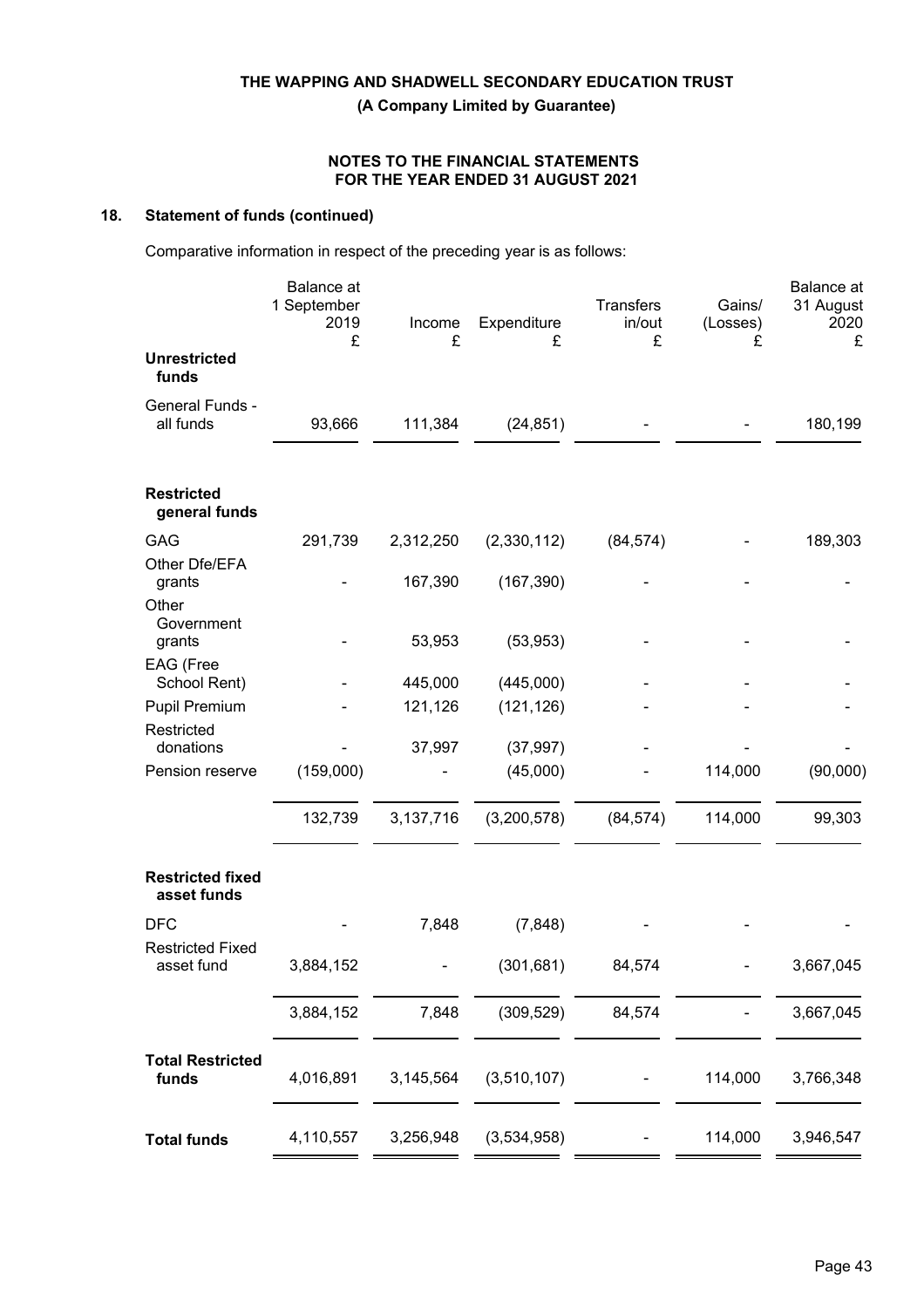**(A Company Limited by Guarantee)**

## **NOTES TO THE FINANCIAL STATEMENTS FOR THE YEAR ENDED 31 AUGUST 2021**

## **19. Analysis of net assets between funds**

#### **Analysis of net assets between funds - current year**

|                                        |              |            | Restricted                   |            |
|----------------------------------------|--------------|------------|------------------------------|------------|
|                                        | Unrestricted | Restricted | fixed asset                  | Total      |
|                                        | funds        | funds      | funds                        | funds      |
|                                        | 2021         | 2021       | 2021                         | 2021       |
|                                        | £            | £          | £                            | £          |
| Tangible fixed assets                  |              |            | 3,365,328                    | 3,365,328  |
| <b>Current assets</b>                  | 237,935      | 216,464    | $\qquad \qquad \blacksquare$ | 454,399    |
| Creditors due within one year          |              | (173, 014) | $\blacksquare$               | (173, 014) |
| Provisions for liabilities and charges |              | (182,000)  | ۰                            | (182,000)  |
| <b>Total</b>                           | 237,935      | (138, 550) | 3,365,328                    | 3,464,713  |
|                                        |              |            |                              |            |

## **Analysis of net assets between funds - prior year**

|                                        |              |            | Restricted               |            |
|----------------------------------------|--------------|------------|--------------------------|------------|
|                                        | Unrestricted | Restricted | fixed asset              | Total      |
|                                        | funds        | funds      | funds                    | funds      |
|                                        | 2020         | 2020       | 2020                     | 2020       |
|                                        | £            | £          | £                        | £          |
| Tangible fixed assets                  |              |            | 3,667,045                | 3,667,045  |
| <b>Current assets</b>                  | 180,199      | 369,861    | $\overline{\phantom{a}}$ | 550,060    |
| Creditors due within one year          |              | (180, 558) | ۰                        | (180, 558) |
| Provisions for liabilities and charges |              | (90,000)   | ۰                        | (90,000)   |
| Total                                  | 180,199      | 99.303     | 3,667,045                | 3,946,547  |
|                                        |              |            |                          |            |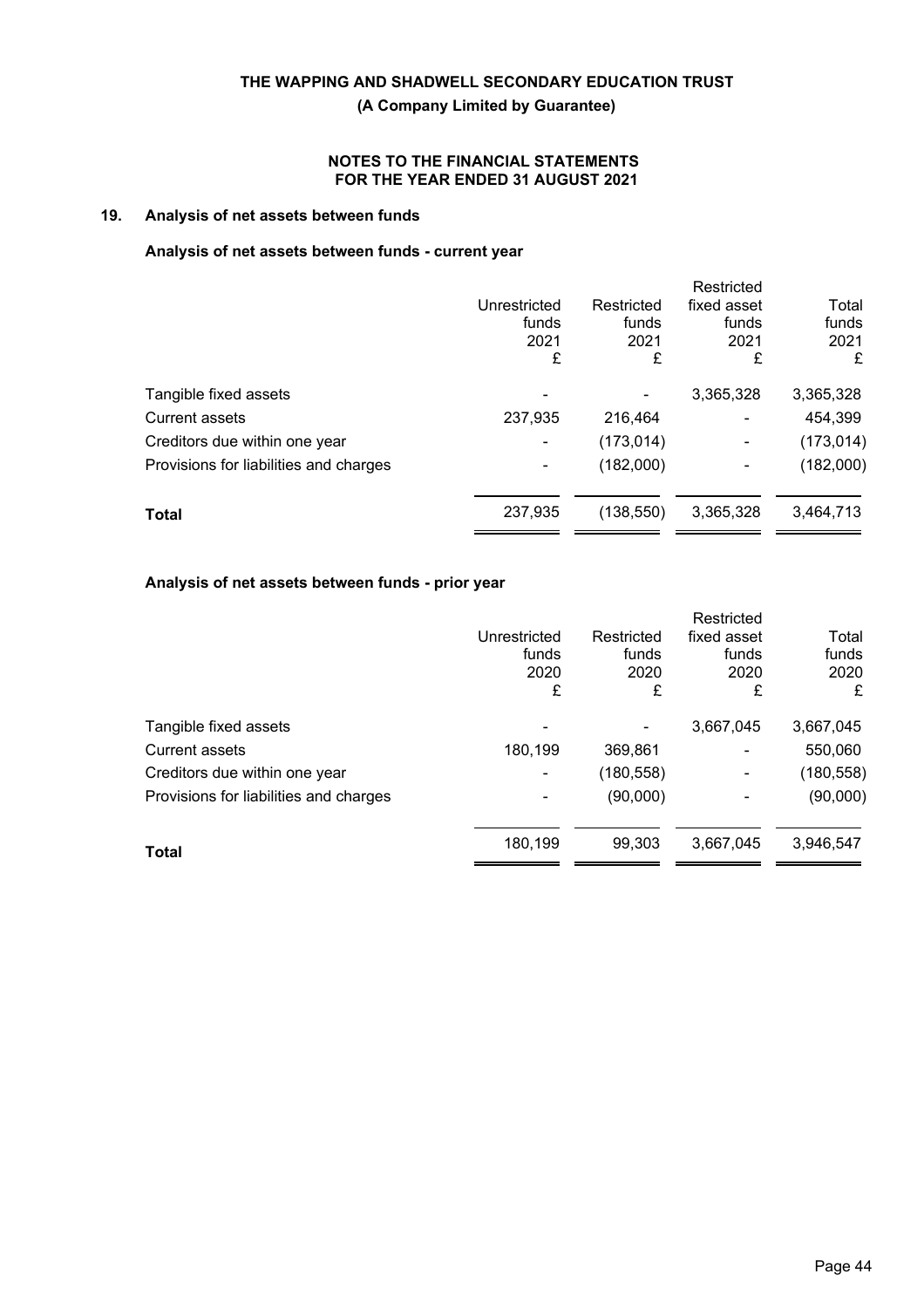**(A Company Limited by Guarantee)**

#### **NOTES TO THE FINANCIAL STATEMENTS FOR THE YEAR ENDED 31 AUGUST 2021**

## **20. Reconciliation of net expenditure to net cash flow from operating activities**

|     |                                                                         | 2021<br>£    | 2020<br>£    |
|-----|-------------------------------------------------------------------------|--------------|--------------|
|     | Net expenditure for the year (as per Statement of Financial Activities) | (422, 834)   | (278, 010)   |
|     | <b>Adjustments for:</b>                                                 |              |              |
|     | Depreciation                                                            | 307,849      | (450, 998)   |
|     | Interest receivable                                                     | (35)         | (202)        |
|     | Movement in debtors                                                     | (14, 860)    | 19,192       |
|     | Movement in creditors                                                   | (7, 544)     | 45,759       |
|     | Pension adjustments                                                     | 33,000       | 45,000       |
|     | Disposals                                                               |              | 752,678      |
|     | Net cash (used in)/provided by operating activities                     | (104, 424)   | 133,419      |
| 21. | Cash flows from investing activities                                    |              |              |
|     |                                                                         | 2021<br>£    | 2020<br>£    |
|     | Interest received                                                       | 35           | 202          |
|     | Purchase of tangible fixed assets                                       | (6, 132)     | (84, 573)    |
|     | Net cash used in investing activities                                   | (6,097)      | (84, 371)    |
| 22. | Analysis of cash and cash equivalents                                   |              |              |
|     |                                                                         | 2021         | 2020         |
|     | Cash in hand and at bank                                                | £<br>313,847 | £<br>424,368 |
|     |                                                                         |              |              |

## **23. Analysis of changes in net debt**

|                          | At 1<br>September<br>2020<br>£ | Cash flows | At 31 August<br>2021<br>£ |
|--------------------------|--------------------------------|------------|---------------------------|
| Cash at bank and in hand | 424,368                        | (110, 521) | 313,847                   |
|                          | 424,368                        | (110, 521) | 313,847                   |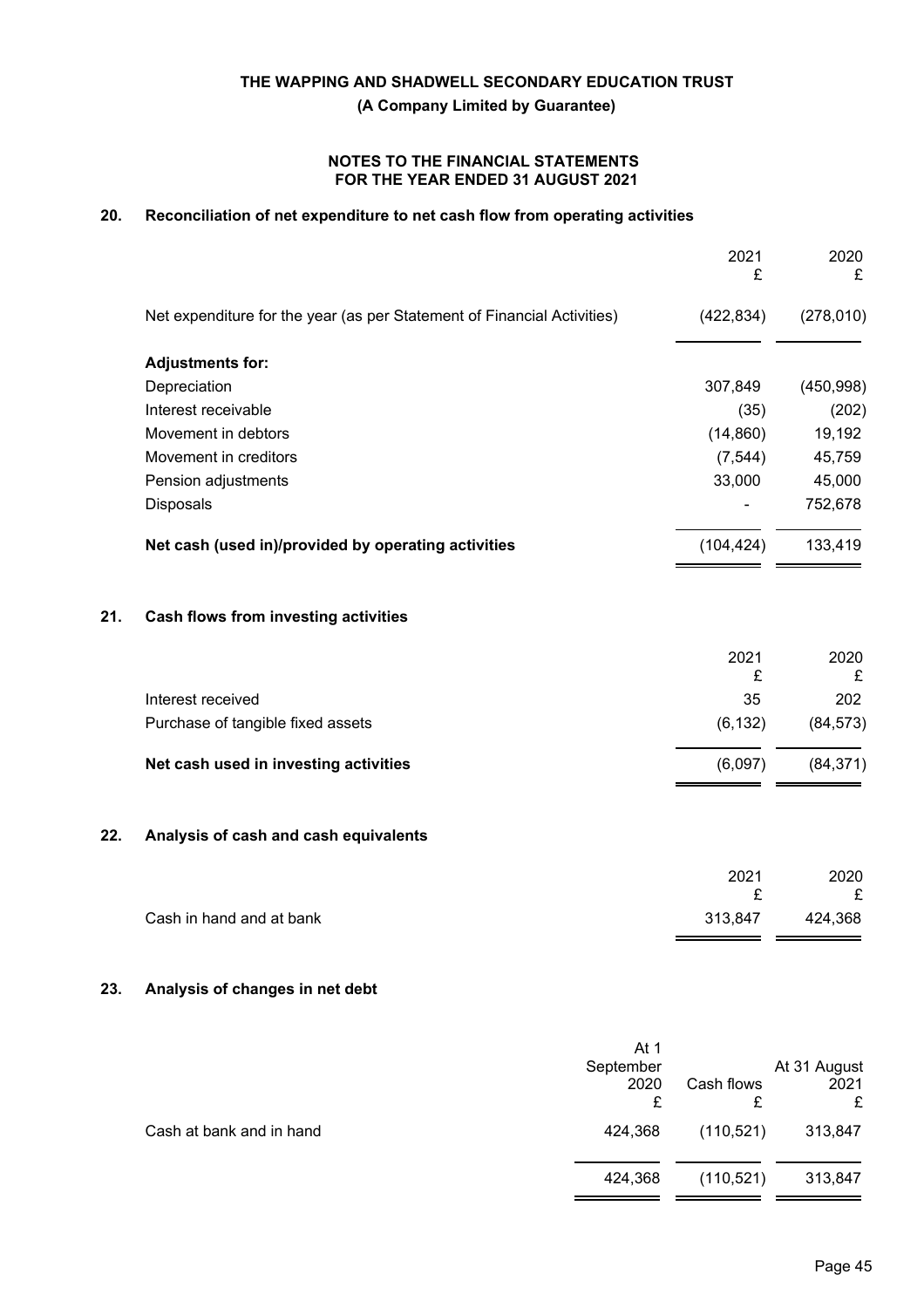**(A Company Limited by Guarantee)**

#### **NOTES TO THE FINANCIAL STATEMENTS FOR THE YEAR ENDED 31 AUGUST 2021**

## **24. Pension commitments**

The Academy's employees belong to two principal pension schemes: the Teachers' Pension Scheme England and Wales (TPS) for academic and related staff; and the Local Government Pension Scheme (LGPS) for non-teaching staff, which is managed by London Borough of Tower Hamlets. Both are multiemployer defined benefit schemes.

The latest actuarial valuation of the TPS related to the period ended 31 March 2016 and of the LGPS 31 March 2016.

Contributions amounting to £34,981 were payable to the schemes at 31 August 2021 (2020 - £37,340) and are included within creditors.

#### **Teachers' Pension Scheme**

The Teachers' Pension Scheme (TPS) is a statutory, contributory, defined benefit scheme, governed by the Teachers' Pension Scheme Regulations 2014. Membership is automatic for full-time teachers in academies. All teachers have the option to opt-out of the TPS following enrolment.

The TPS is an unfunded scheme to which both the member and employer makes contributions, as a percentage of salary - these contributions are credited to the Exchequer. Retirement and other pension benefits are paid by public funds provided by Parliament.

#### **The Teachers' Pension Budgeting and Valuation Account**

The Government Actuary, using normal actuarial principles, conducts a formal actuarial review of the TPS in accordance with the Public Service Pensions (Valuations and Employer Cost Cap) Directions 2014 published by HM Treasury every 4 years. The aim of the review is to specify the level of future contributions. Actuarial scheme valuations are dependent on assumptions about the value of future costs, design of benefits and many other factors. The latest actuarial valuation of the TPS was carried out as at 31 March 2016. The valuation report was published by the Department for Education on 5 March 2019. The key elements of the valuation and subsequent consultation are:

- employer contribution rates set at 23.68% of pensionable pay (including a 0.08% administration levy);
- total scheme liabilities (pensions currently in payment and the estimated cost of future benefits) for service to the effective date of £218,100 million and notional assets (estimated future contributions together with the notional investments held at the valuation date) of £196,100 million, giving a notional past service deficit of £22,000 million; and
- the SCAPE rate, set by HMT, is used to determine the notional investment return. The current SCAPE rate is 2.4% above the rate of CPI, assumed real rate of return is 2.4% in excess of prices and 2% in excess of earnings. The rate of real earnings growth is assumed to be 2.2%. The assumed nominal rate of return including earnings growth is 4.45%.

The next valuation result is due to be implemented from 1 April 2023.

The employer's pension costs paid to TPS in the year amounted to £278,331 (2020 - £232,609).

A copy of the valuation report and supporting documentation is on the Teachers' Pensions website (https://www.teacherspensions.co.uk/news/employers/2019/04/teachers-pensions-valuation-report.aspx).

Under the definitions set out in FRS 102, the TPS is an unfunded multi-employer pension scheme. The Academy has accounted for its contributions to the scheme as if it were a defined contribution scheme. The Academy has set out above the information available on the scheme.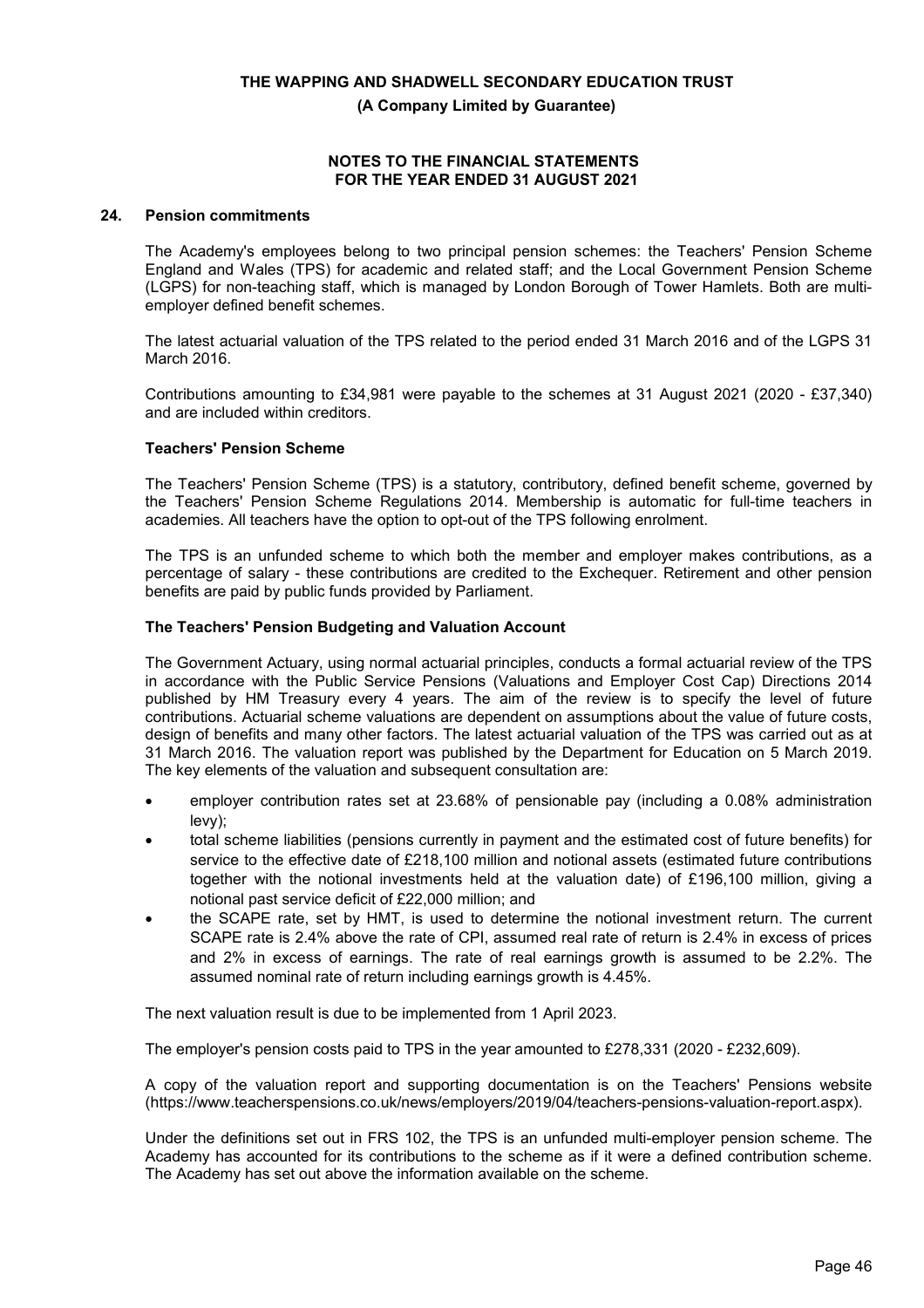**(A Company Limited by Guarantee)**

#### **NOTES TO THE FINANCIAL STATEMENTS FOR THE YEAR ENDED 31 AUGUST 2021**

#### **24. Pension commitments (continued)**

#### **Local Government Pension Scheme**

The LGPS is a funded defined benefit pension scheme, with the assets held in separate trusteeadministered funds. The total contribution made for the year ended 31 August 2021 was £43,000 (2020 - £31,000), of which employer's contributions totalled £25,000 (2020 - £22,000) and employees' contributions totalled £ 18,000 (2020 - £9,000). The agreed contribution rates for future years are 21.8 per cent for employers and 5.5 - 12.5 per cent for employees.

Parliament has agreed, at the request of the Secretary of State for Education, to a guarantee that, in the event of academy closure, outstanding Local Government Pension Scheme liabilities would be met by the Department for Education. The guarantee came into force on 18 July 2013.

#### **Principal actuarial assumptions**

|                                                    | 2021 | 2020 |
|----------------------------------------------------|------|------|
|                                                    | %    | %    |
| Rate of increase in salaries                       | 3.10 | 2.40 |
| Rate of increase for pensions in payment/inflation | 2.90 | 2.20 |
| Discount rate for scheme liabilities               | 1.65 | 1.70 |

The current mortality assumptions include sufficient allowance for future improvements in mortality rates. The assumed life expectations on retirement age 65 are:

|                      | 2021<br>Years | 2020<br>Years |
|----------------------|---------------|---------------|
| Retiring today       |               |               |
| Males                | 21.7          | 21.5          |
| Females              | 23.9          | 23.5          |
| Retiring in 20 years |               |               |
| Males                | 23.0          | 22.6          |
| Females              | 25.7          | 25.0          |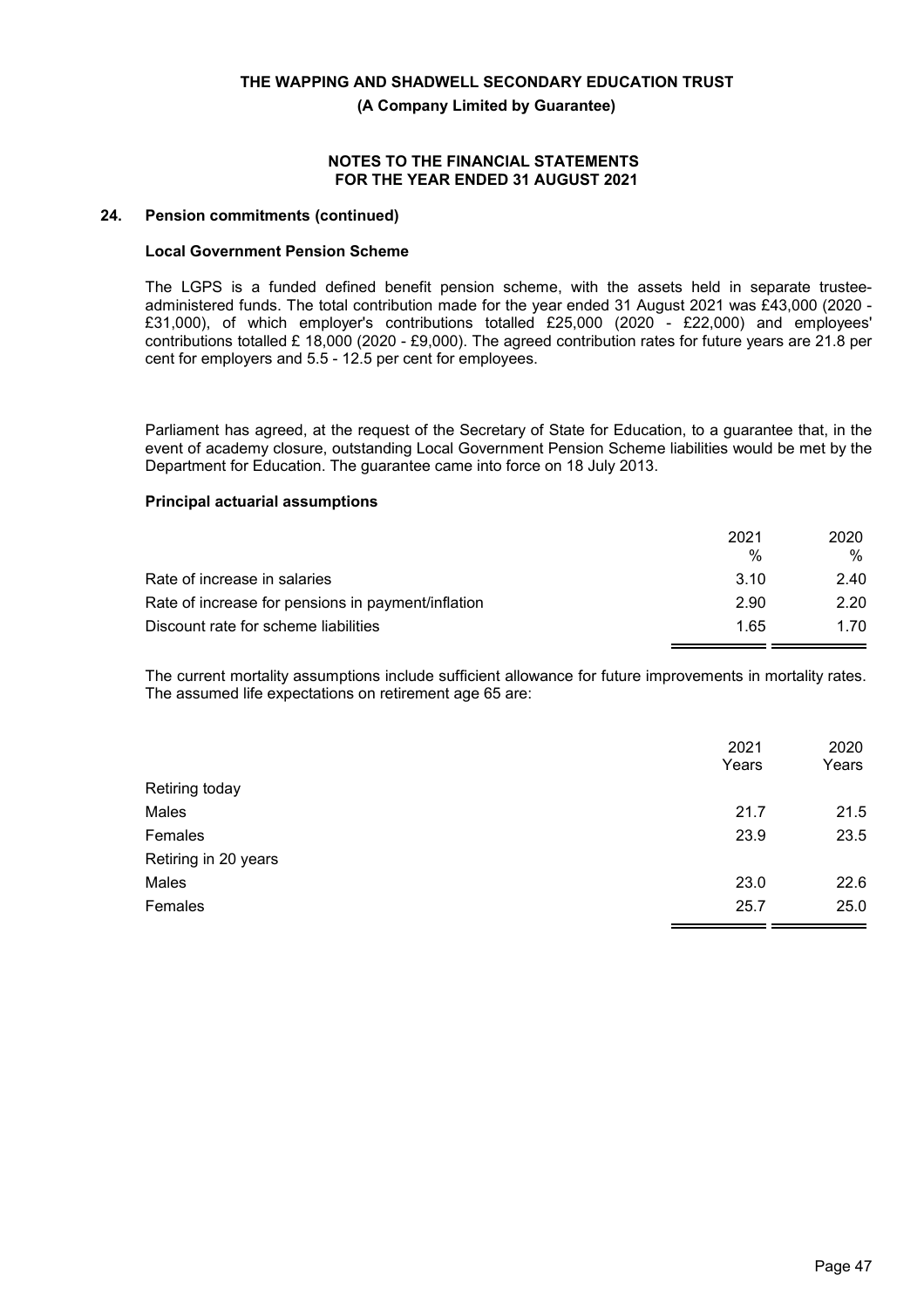**(A Company Limited by Guarantee)**

### **NOTES TO THE FINANCIAL STATEMENTS FOR THE YEAR ENDED 31 AUGUST 2021**

## **24. Pension commitments (continued)**

#### **Sensitivity analysis**

|                                        | 2021<br>£000 | 2020<br>£000 |
|----------------------------------------|--------------|--------------|
| Discount rate $+0.1\%$                 | (10)         | (10)         |
| Discount rate -0.1%                    | 10           | 10           |
| Mortality assumption - 1 year increase | 6            | 6            |
| Mortality assumption - 1 year decrease | (6)          | (6)          |
| CPI rate $+0.1\%$                      | 10           | 10           |
| CPI rate -0.1%                         | (10)         | (10)         |

## **Share of scheme assets**

The Academy's share of the assets in the scheme was:

|                                     | 2021<br>£ | 2020<br>£ |
|-------------------------------------|-----------|-----------|
| Equities                            | 250,000   | 185,000   |
| Corporate bonds                     | 34,000    | 25,000    |
| Property                            | 25,000    | 19,000    |
| Cash and other liquid assets        | 3,000     | 2,000     |
| <b>Total market value of assets</b> | 312,000   | 231,000   |

The actual return on scheme assets was £38,000 (2020 - £20,000).

The amounts recognised in the Statement of Financial Activities are as follows:

|                                                                  | 2021    | 2020<br>£ |
|------------------------------------------------------------------|---------|-----------|
| Current service cost                                             | 56,000  | (64,000)  |
| Interest income                                                  | 4,000   | 4,000     |
| Interest cost                                                    | (6,000) | (7,000)   |
| Total amount recognised in the Statement of Financial Activities | 54.000  | (67,000)  |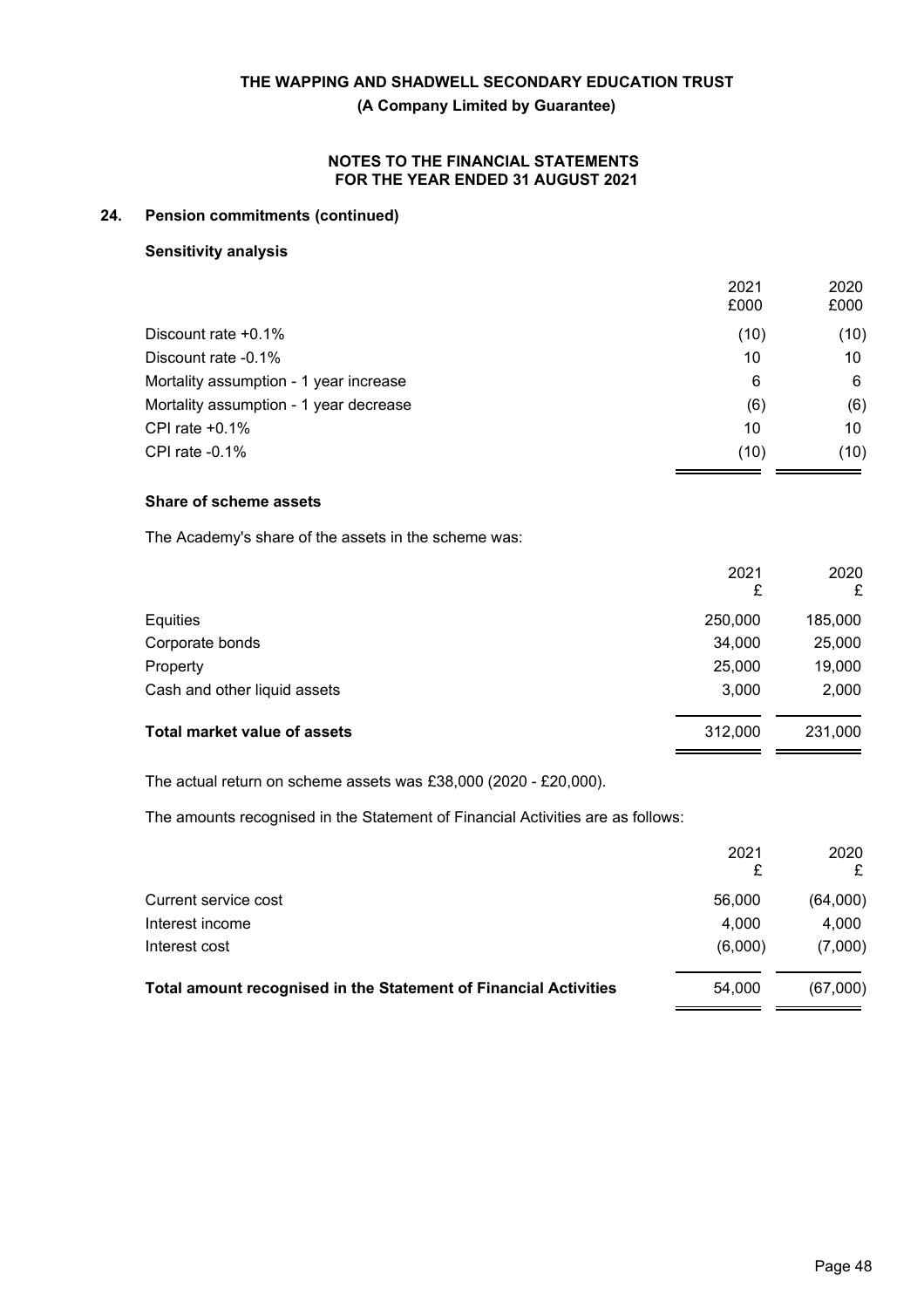**(A Company Limited by Guarantee)**

#### **NOTES TO THE FINANCIAL STATEMENTS FOR THE YEAR ENDED 31 AUGUST 2021**

## **24. Pension commitments (continued)**

Changes in the present value of the defined benefit obligations were as follows:

|                          | 2021<br>£                | 2020<br>£ |
|--------------------------|--------------------------|-----------|
| At 1 September           | (17,000)                 |           |
| Current service cost     | $\blacksquare$           | 56,000    |
| Interest cost            | 6,000                    | 7,000     |
| Employee contributions   | $\overline{\phantom{a}}$ | 18,000    |
| Actuarial losses/(gains) | 93,000                   | (98,000)  |
| At 31 August             | 82,000                   | (17,000)  |

Changes in the fair value of the Academy's share of scheme assets were as follows:

|                               | 2021<br>£                | 2020<br>£ |
|-------------------------------|--------------------------|-----------|
| At 1 September                | 60,000                   |           |
| Interest income               | ٠                        | 4,000     |
| Actuarial gains               | 34,000                   | 16,000    |
| <b>Employer contributions</b> | 25,000                   | 22,000    |
| Employee contributions        | $\overline{\phantom{a}}$ | 18,000    |
| At 31 August                  | 119,000                  | 60,000    |

## **25. Operating lease commitments**

At 31 August 2021 the Academy had commitments to make future minimum lease payments under noncancellable operating leases as follows:

|                                              | 2021<br>£ | 2020<br>£ |
|----------------------------------------------|-----------|-----------|
| <b>Amounts payable:</b>                      |           |           |
| Not later than 1 year                        | 456,103   | 445,500   |
| Later than 1 year and not later than 5 years | 1,960,891 | 1,893,376 |
| Later than 5 years                           | 3,257,720 | 3,758,908 |
|                                              | 5,674,714 | 6,097,784 |

#### **26. Members' liability**

Each Member of the Charitable Company undertakes to contribute to the assets of the Company in the event of it being wound up while he/she is a Member, or within one year after he/she ceases to be a Member, such amount as may be required, not exceeding £10 for the debts and liabilities contracted before he/she ceases to be a Member.